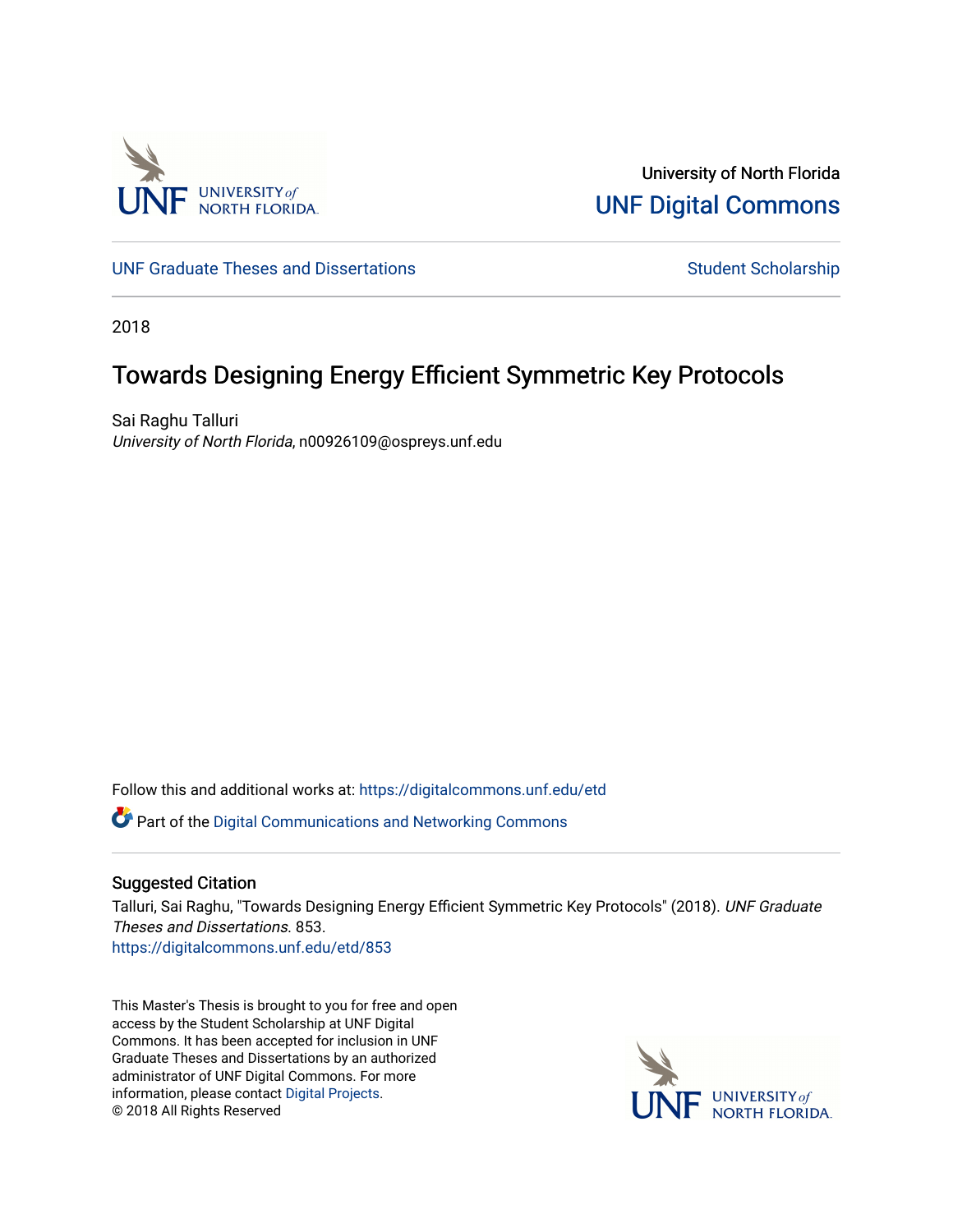# TOWARDS DESIGNING ENERGY EFFICIENT SYMMETRIC KEY PROTOCOLS

by

S. Raghu Talluri

A thesis submitted to the School of Computing in partial fulfillment of the requirements for the degree of

Master of Science in Computer and Information Sciences

# UNIVERSITY OF NORTH FLORIDA SCHOOL OF COMPUTING

August, 2018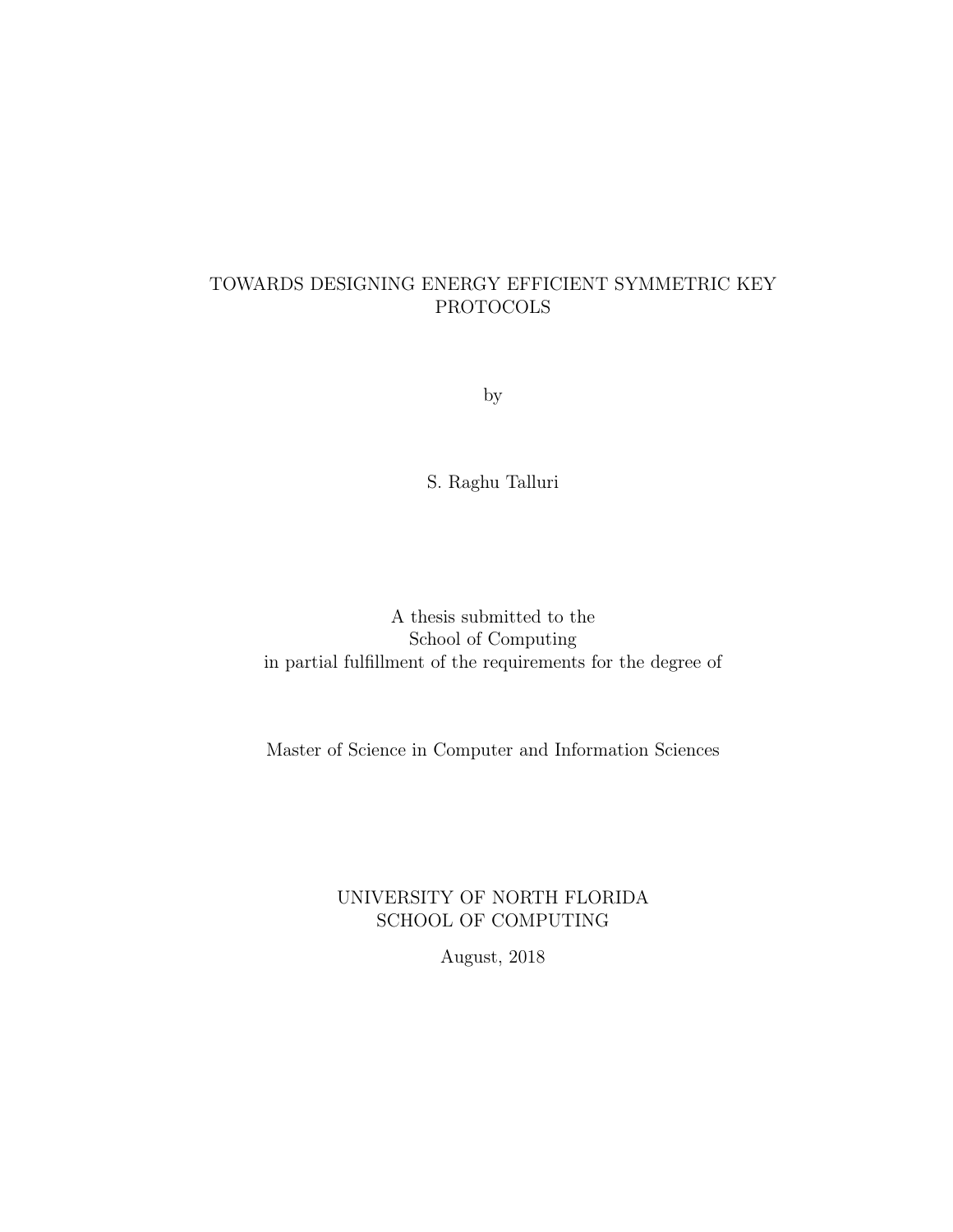Copyright (©) 2018 by S. Raghu Talluri

All rights reserved. Reproduction in whole or in part in any form requires the prior written permission of S. Raghu Talluri or designated representative.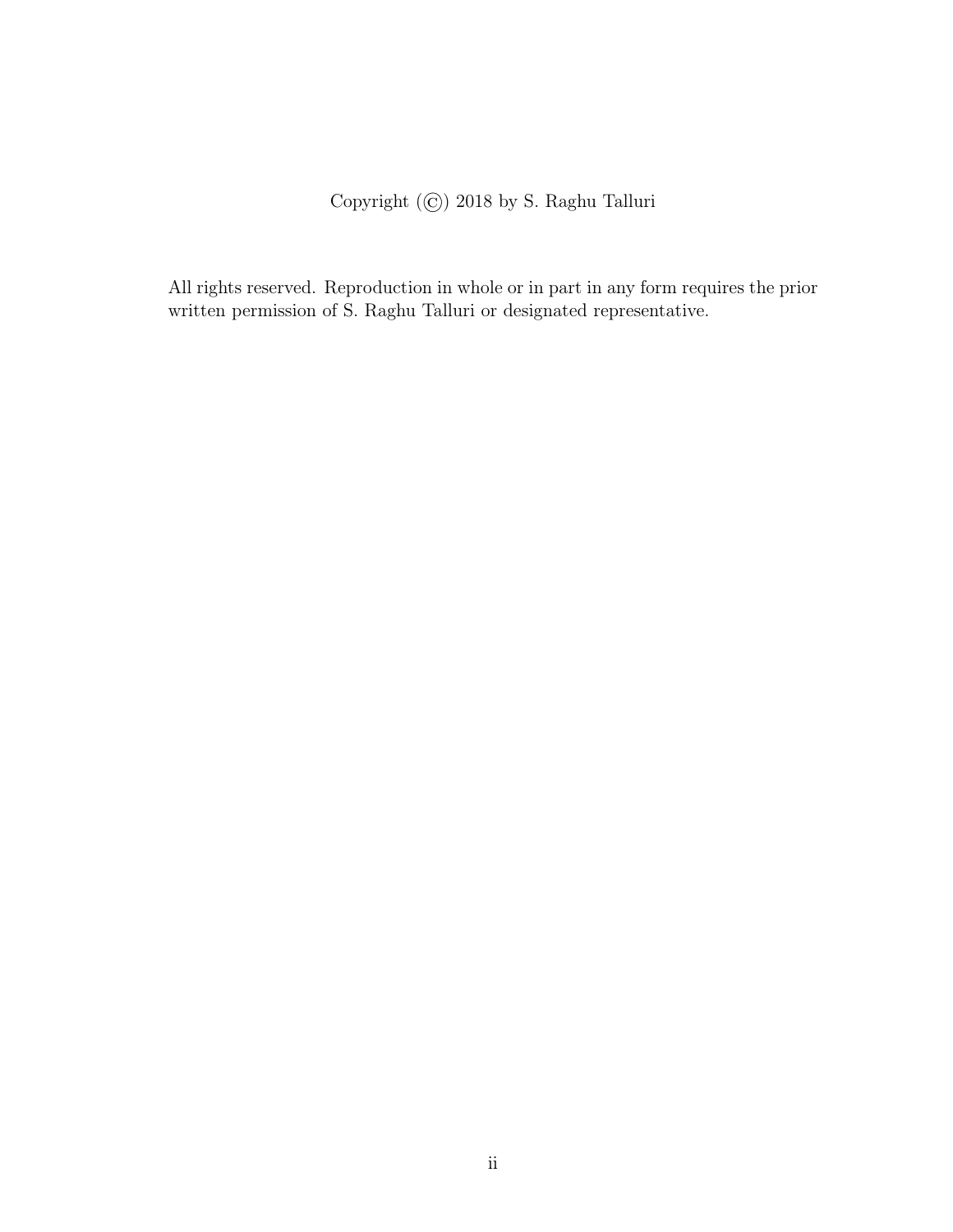The thesis "Towards Designing Energy Efficient Symmetric Key Protocols" submitted by S. Raghu Talluri in partial fulfillment of the requirements for the degree of Master of Science in Computing and Information Sciences has been

Approved by the thesis committee: Date:

Dr. Swapnoneel Roy Thesis Advisor and Committee Chairperson

Dr. Asai Asaithambi

Dr. Roger E. Eggen

Accepted for the School of Computing:

Dr. Sherif Elfayoumy Director of the School

Accepted for the College of Computing, Engineering, and Construction:

Dr. William F. Klostermeyer Dean of the College

Accepted for the University:

Dr. John Kantner Dean of the Graduate School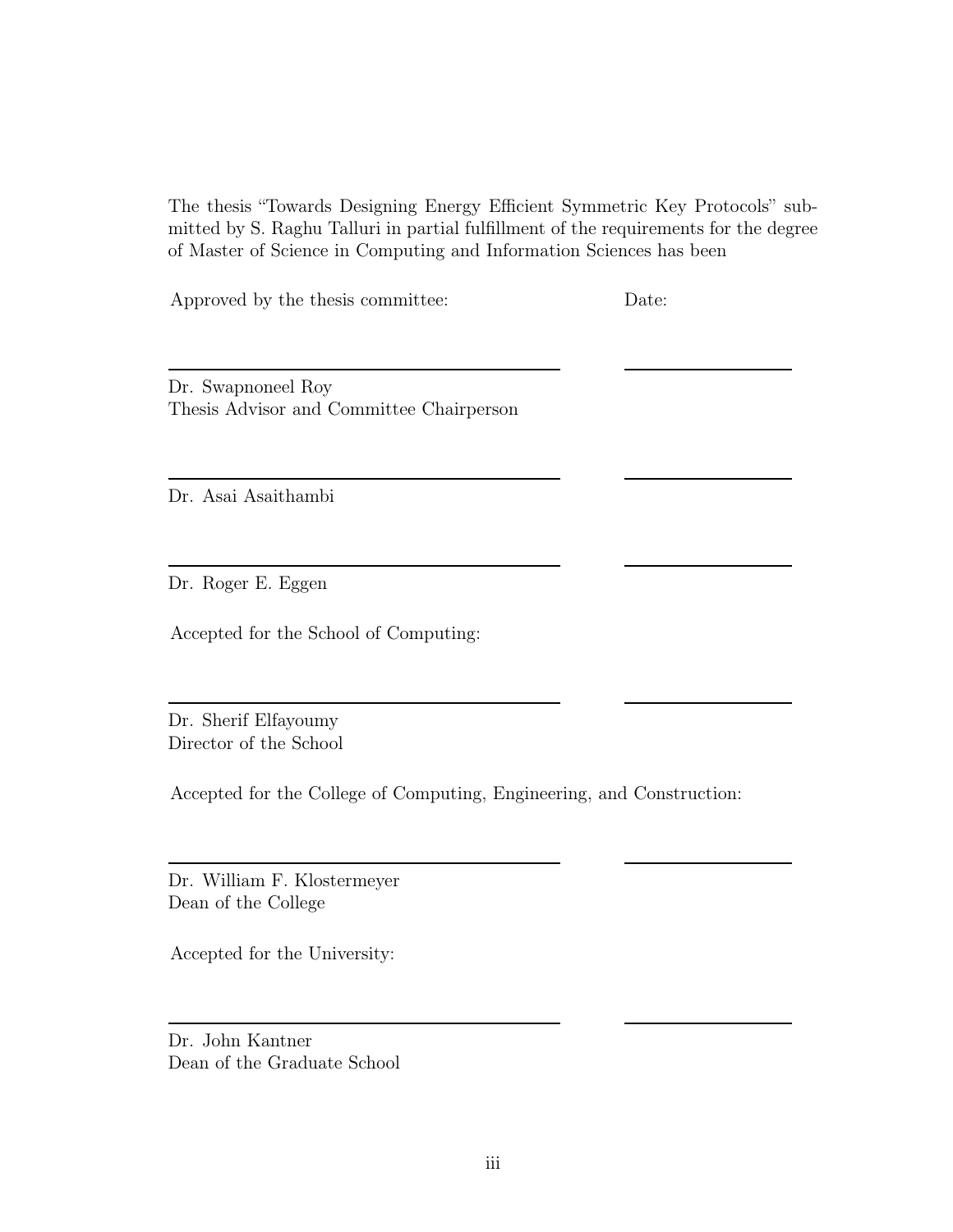# ACKNOWLEGEMENTS

Firstly, I would like to express my sincere gratitude to my advisor Dr. Swapnoneel Roy for his continuous support of my Masters study and related research, and for his patience, motivation, and immense knowledge. I could not have imagined having a better advisor and mentor. He was so understanding and always ready to help with my research, internships and for career guidance. I think meeting him is one of the best things that has ever happened to me. I would also like to thank my committee members, Dr. Roger Eggen and Dr Asai Asaithambi, for providing insightful comments during my prospectus presentation. I would like to especially thank Dr. Asai Asaithambi for being so patient in guiding and preparing me for my thesis presentation and Dr. Roger Eggen for academic support and advice for my internship. I also want to thank all my professors and Ms. Shawn Broderick for their help and encouragement.

Last but not the least, I would like to thank my parents and my uncle for making all this possible.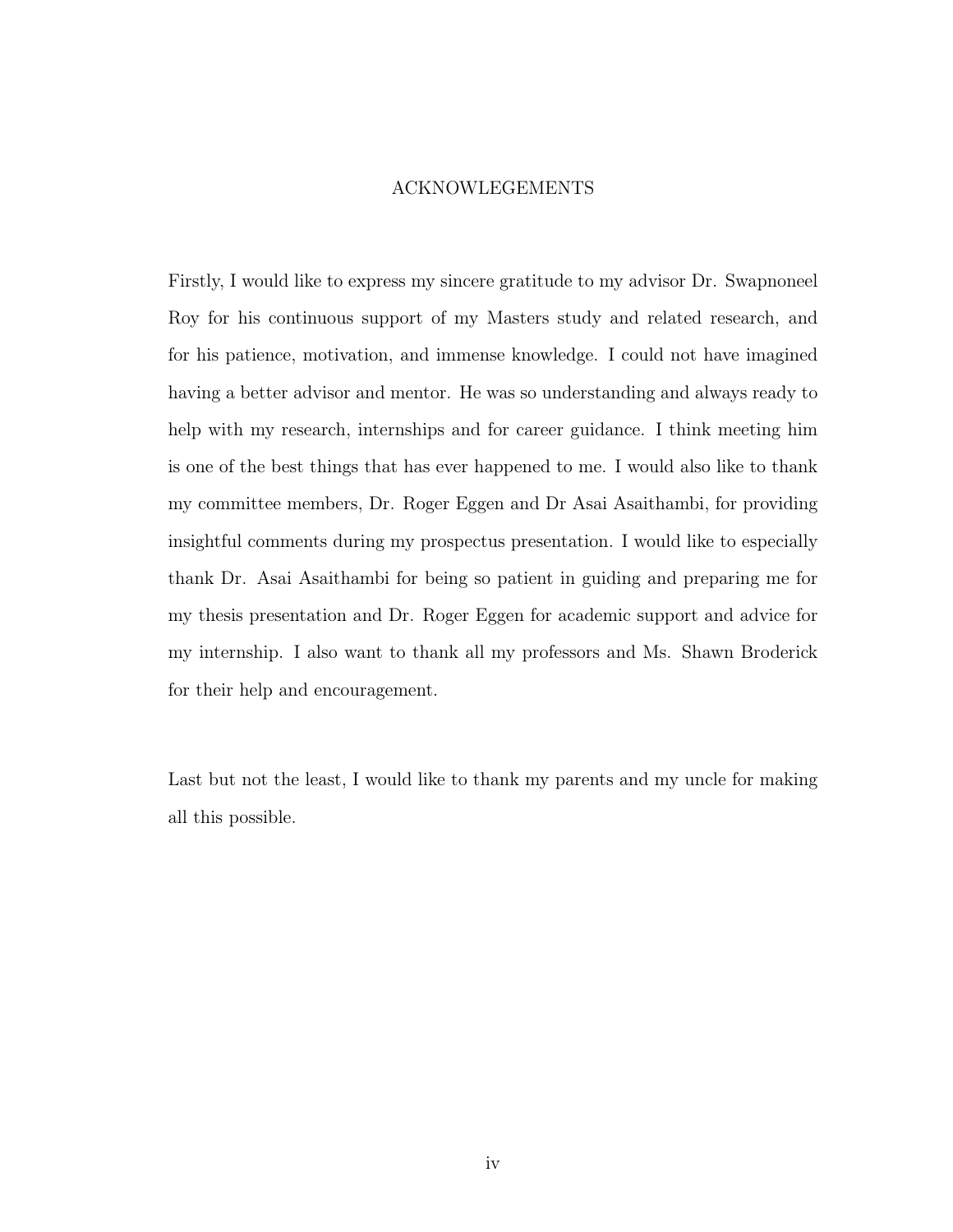# **CONTENTS**

| ix                                                                 |
|--------------------------------------------------------------------|
| $\mathbf X$                                                        |
| Chapter 1<br>$\mathbf{1}$                                          |
| Security and Energy Efficiency: The Balance<br>1.1<br>$\mathbf{1}$ |
| $\overline{2}$<br>1.1.1                                            |
| 3<br>1.2                                                           |
| 3<br>1.3                                                           |
| 5                                                                  |
| $\overline{5}$<br>2.1<br>Symmetric Key Encryption Algorithms       |
| 2.2<br>$\overline{7}$                                              |
| 8<br>2.2.1                                                         |
| 8<br>2.3                                                           |
| 9<br>2.3.1                                                         |
| 2.3.2<br>10                                                        |
| 2.3.3<br>10                                                        |
| Chapter 3 Methodology<br>12                                        |
| The Energy Complexity Model of Roy et al<br>3.1<br>12              |
| Application of the Energy Complexity Model to Symmetric Key<br>3.2 |
| 13                                                                 |
| 3.2.1<br>15                                                        |
| Implementation of the Logical Mapping<br>3.2.2<br>16               |
| 3.2.2.1<br>18                                                      |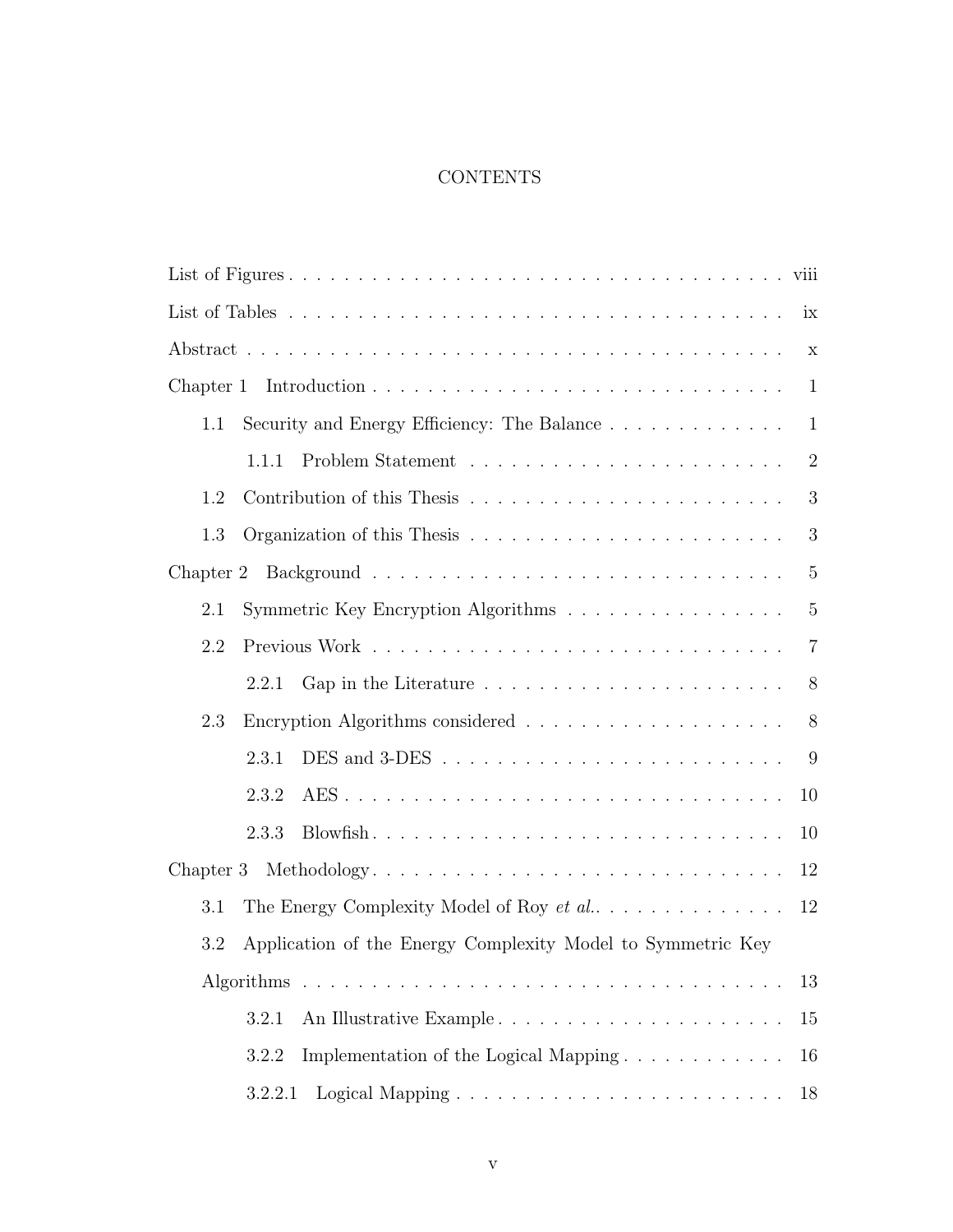|         | 3.2.2.2 | Ordering Among the Blocks                                     | 19     |
|---------|---------|---------------------------------------------------------------|--------|
| 3.3     |         |                                                               | 20     |
|         | 3.3.1   | Specifics of AES Implementation                               | 20     |
|         | 3.3.2   | Specifics of DES, 3-DES, and Blowfish Implementations. $\,$   | 22     |
| 3.4     |         | Optimizing Symmetric Key Algorithms                           | 23     |
|         |         |                                                               | 25     |
| 4.1     |         |                                                               | 25     |
|         | 4.1.1   |                                                               | 25     |
| 4.2     |         |                                                               | 26     |
|         | 4.2.1   | Applicability of the Energy Model                             | 26     |
|         | 4.2.2   | Comparisons based on plaintext input size                     | $28\,$ |
|         | 4.2.3   | Comparison of energy consumed by different algorithms         | 30     |
|         |         |                                                               | 31     |
| $5.1\,$ |         |                                                               | 31     |
|         | 5.1.1   | Applicability of the Energy Model on Symmetric Key Algorithms |        |
|         | 31      |                                                               |        |
|         | 5.1.2   | Energy Efficiency of Blowfish Encryption over other Sym-      |        |
|         |         |                                                               | 32     |
|         | 5.1.3   | Designing Energy-Efficient AES                                | 32     |
| 5.2     |         |                                                               | 33     |
|         | 5.2.1   | Applying the Energy Model on Decryption and Key Generation    |        |
|         | 34      |                                                               |        |
|         | 5.2.2   | Applying the Energy Model on Stream Ciphers and PKI           | 34     |
|         | 5.2.3   | Techniques to Further Reduce Energy Consumption               | 35     |
|         | 5.2.3.1 | Plaintext block $(b)$ -level Parallelism                      | 35     |
|         | 5.2.3.2 |                                                               | 36     |
|         | 5.2.3.3 |                                                               | 37     |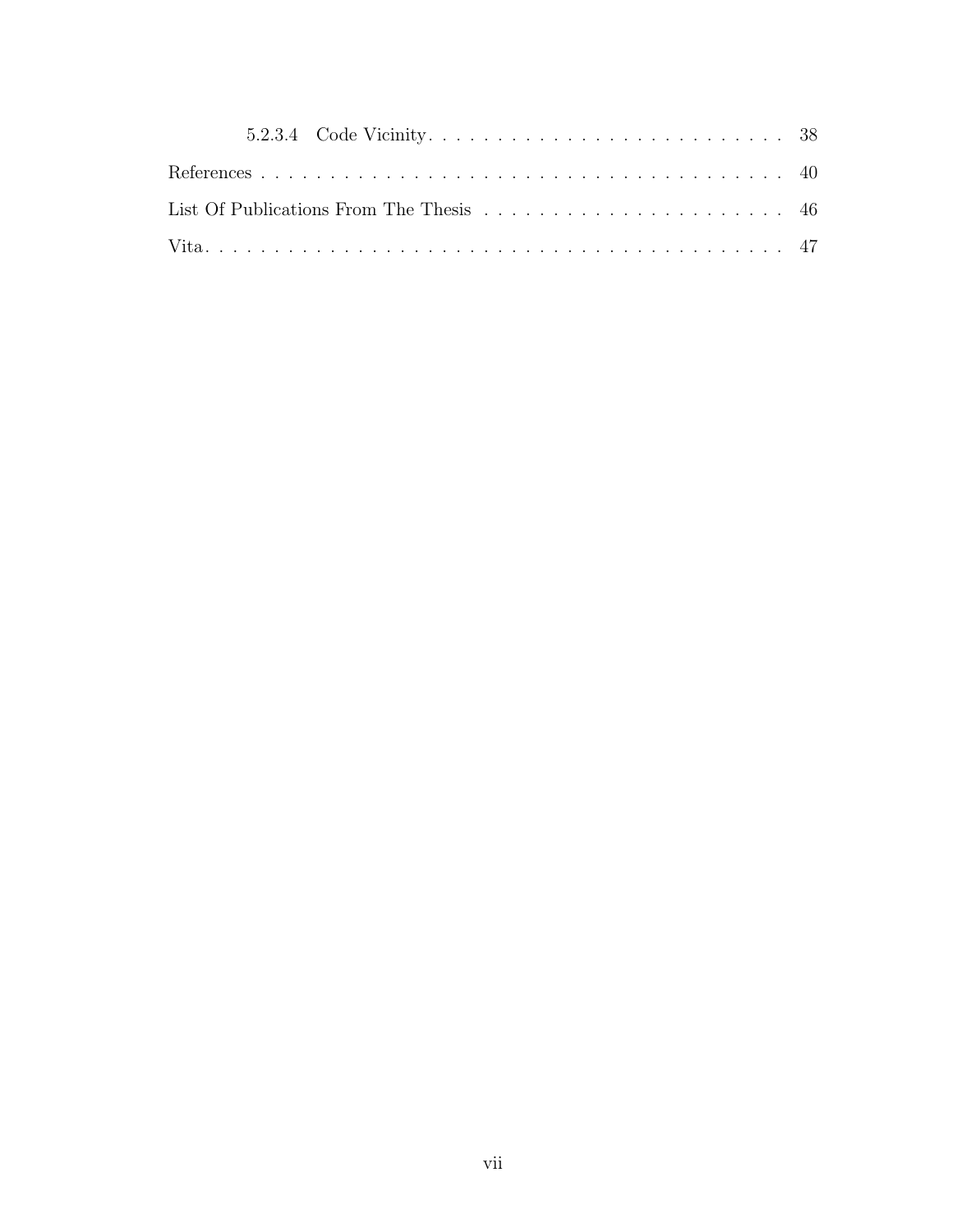# FIGURES

| Figure 2.1  | Symmetric Key Encryption.                                                 | -6     |
|-------------|---------------------------------------------------------------------------|--------|
| Figure 3.1  | The Energy Complexity Model                                               | 13     |
| Figure 3.2  | Block Ciphers                                                             | 14     |
| Figure 3.3  | Implementing Parallelism for Symmetric Key Protocols                      | 14     |
| Figure 3.4  |                                                                           | $15\,$ |
| Figure 3.5  |                                                                           | 16     |
| Figure 3.6  | Physical Allocation of Blocks                                             | 17     |
| Figure 3.7  |                                                                           | 17     |
| Figure 3.8  |                                                                           | 18     |
| Figure 3.9  | Memory Layout for $P = 4$                                                 | 19     |
| Figure 3.10 | (a) AES 1-way (b) AES 4-way $\ldots \ldots \ldots \ldots$                 | 21     |
| Figure 3.11 | (a) 1-way, (b) 4-way for DES, 3-DES, and Blowfish                         | 22     |
| Figure 4.1  | Energy Consumption by (a) DES and (b) $3$ -DES                            | 27     |
| Figure 4.2  | Energy Consumption by (a) AES and (b) Blowfish                            | 29     |
| Figure 4.3  | Energy Consumption by Symmetric Key Protocols                             | 30     |
| Figure 5.1  | Energy Consumption by AES $\ldots \ldots \ldots \ldots$                   | 33     |
| Figure 5.2  | Block-Wise $(b)$ Parallelism                                              | 36     |
| Figure 5.3  | Multi-Threading $\ldots \ldots \ldots \ldots \ldots \ldots \ldots \ldots$ | 37     |
| Figure 5.4  |                                                                           | 38     |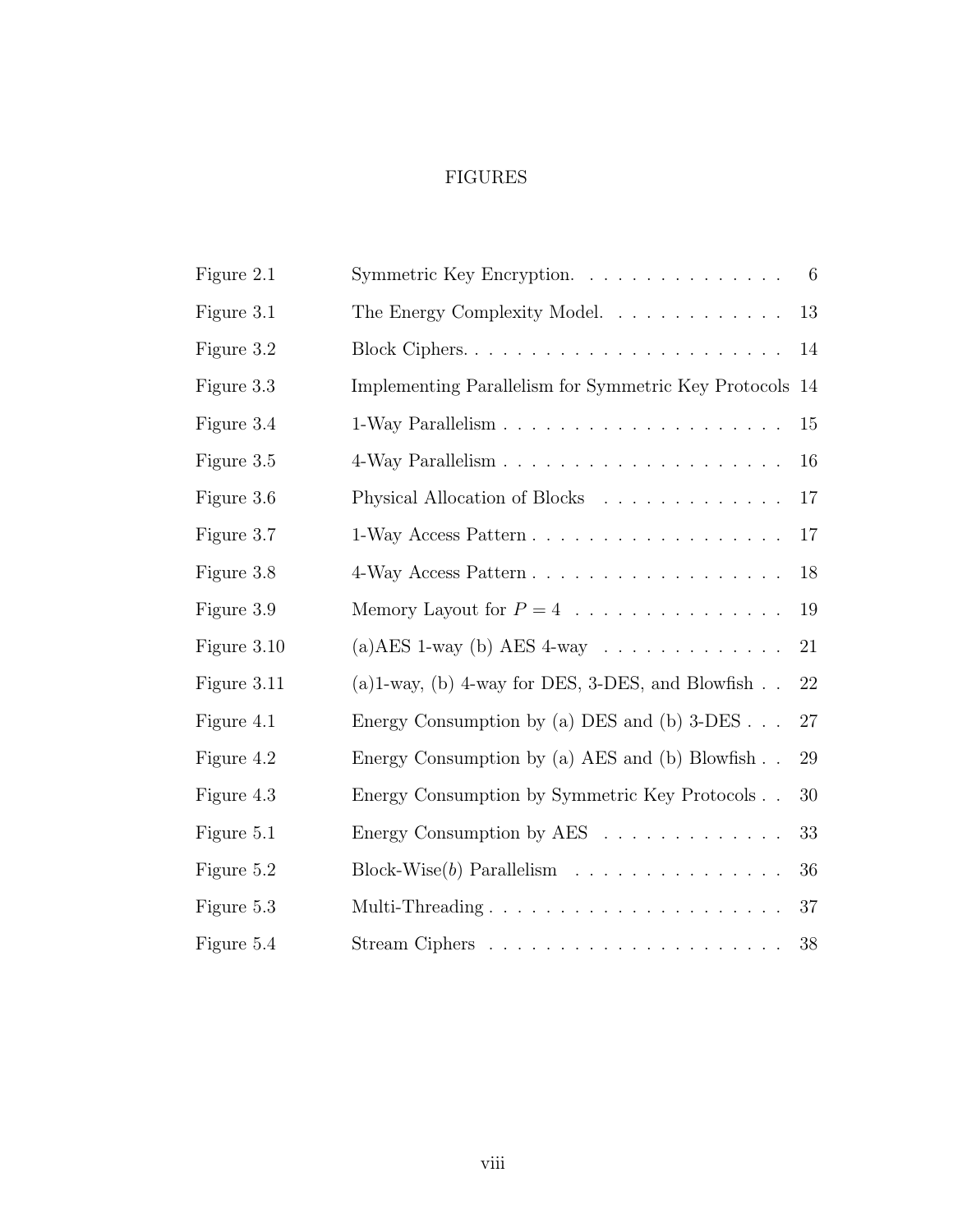# TABLES

| Table 2.1 | The Symmetric Key Algorithms Considered                 |  |
|-----------|---------------------------------------------------------|--|
| Table 3.1 | Parameters for AES Implementation 20                    |  |
| Table 3.2 | Parameters for DES, 3DES, & Blowfish Implementations 23 |  |
| Table 4.1 | 1-way vs. 8-way parallel for 16 MB plaintext input $26$ |  |
| Table 4.2 |                                                         |  |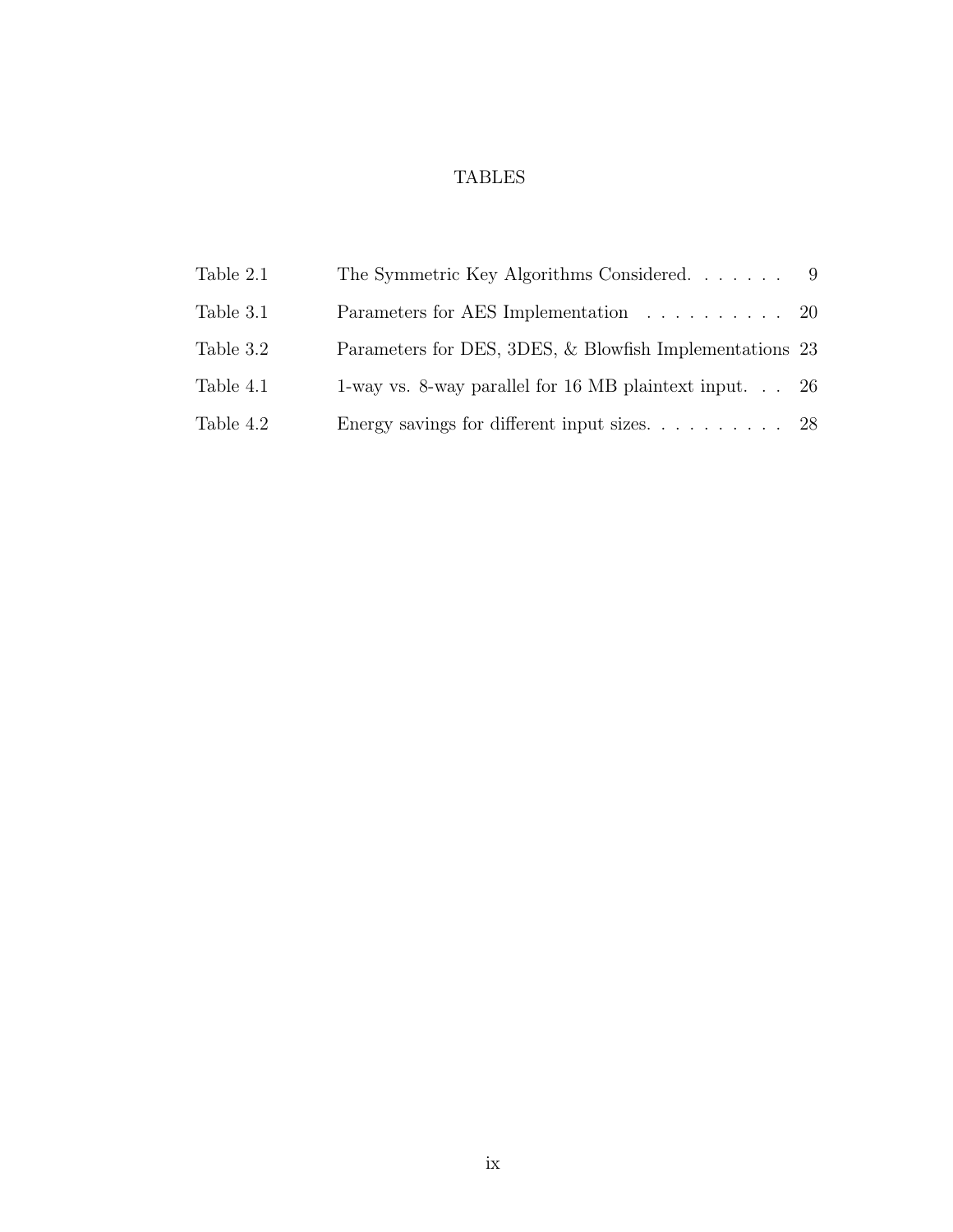### ABSTRACT

Energy consumption by various modern symmetric key encryption protocols (DES, 3-DES, AES and, Blowfish) is studied from an *algorithmic* perspective. The work is directed towards redesigning or modifying the underlying algorithms for these protocols to make them consume less energy than they currently do. This research takes the approach of reducing energy consumption by parallelizing the consecutive memory accesses of symmetric key encryption algorithms. To achieve parallelization, an existing energy complexity model is applied to symmetric key encryption algorithms. Inspired by the popular DDR3 architecture, the model assumes that main memory is divided into multiple banks, each of which can store multiple blocks. Each block in a bank can only be accessed from a cache of its own, that can hold exactly one block. However all the caches from different banks can be accessed simultaneously. In this research, experiments are conducted to measure the difference in energy consumption by varying the level of parallelization, i.e. variations of, number of banks that can be accessed in parallel. The experimental results show that the higher the level of parallelism, smaller is the energy consumption.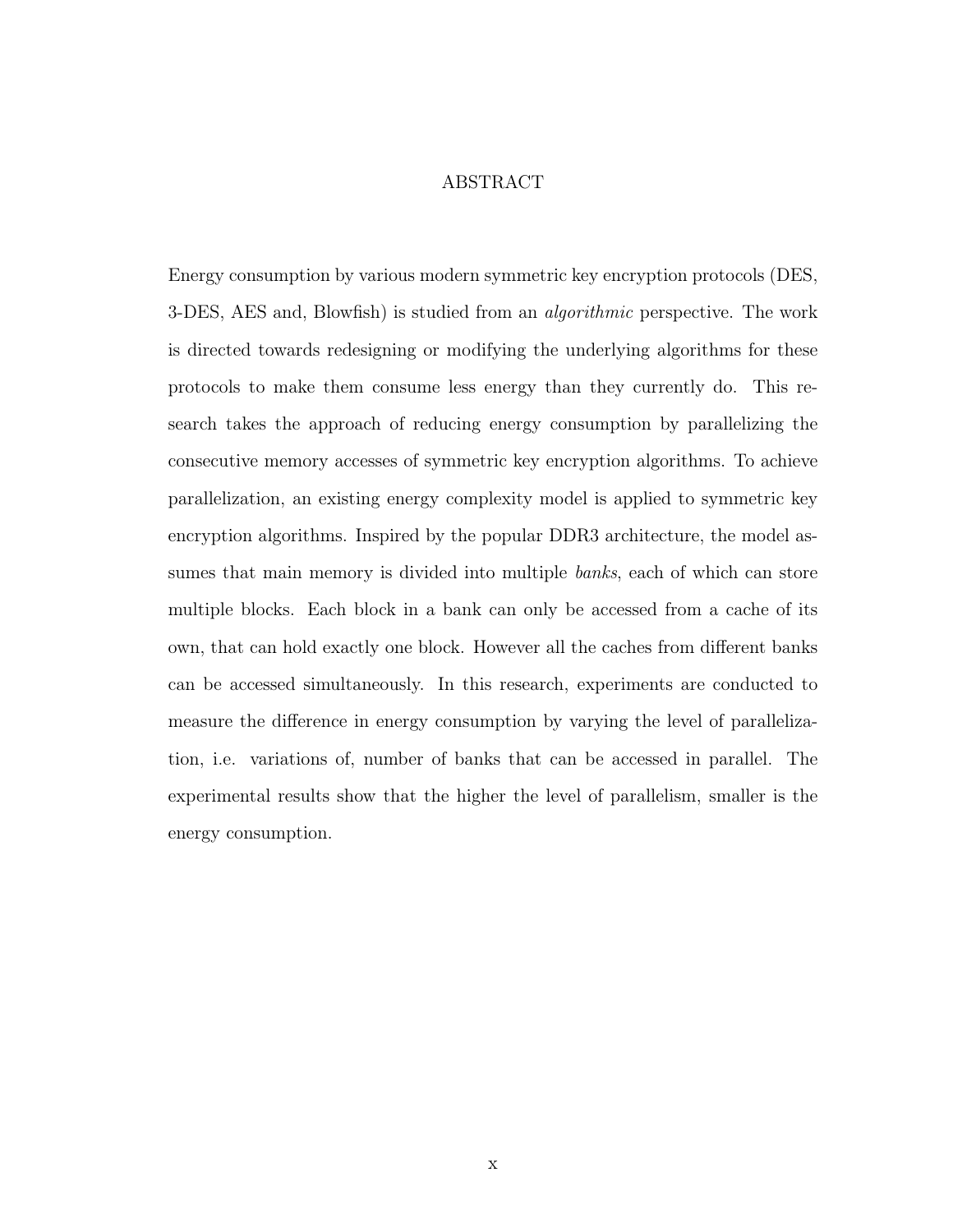# CHAPTER 1

# **INTRODUCTION**

#### 1.1 Security and Energy Efficiency: The Balance

The importance of data centers has been growing rapidly, because they facilitate infrastructure for a wide range of applications and services including social and business networking, internet marketing, electronic banking and insurance, web mail, storage and high performance computing. All of these applications involve storing, manipulating and transmitting sensitive data, which has led to increased concern about securing the data. These applications run on battery-driven devices such as laptops, personal digital assistants and smartphones, making energy consumption an important factor as well. Moreover, the importance of considering energy and security factors in developing technological applications has been growing with the advent of next generation technologies such as ubiquitous computing and the "internet of things" in which entities such as thermostats, homes, and cities are connected to the internet through electronic sensors. The electronic sensors or sensor nodes are powered by batteries with finite life, making energy consumption a crucial factor in developing such applications.

Also security of cryptographic protocols has become an integral part of the design of technological applications. Cryptographic protocols transform the data into scrambled form so that an adversary or unauthorized person does not get access to the data. Cryptographic protocols that provide a higher level of security require extensive use of modular exponentiation [36]. Since modular exponentiation is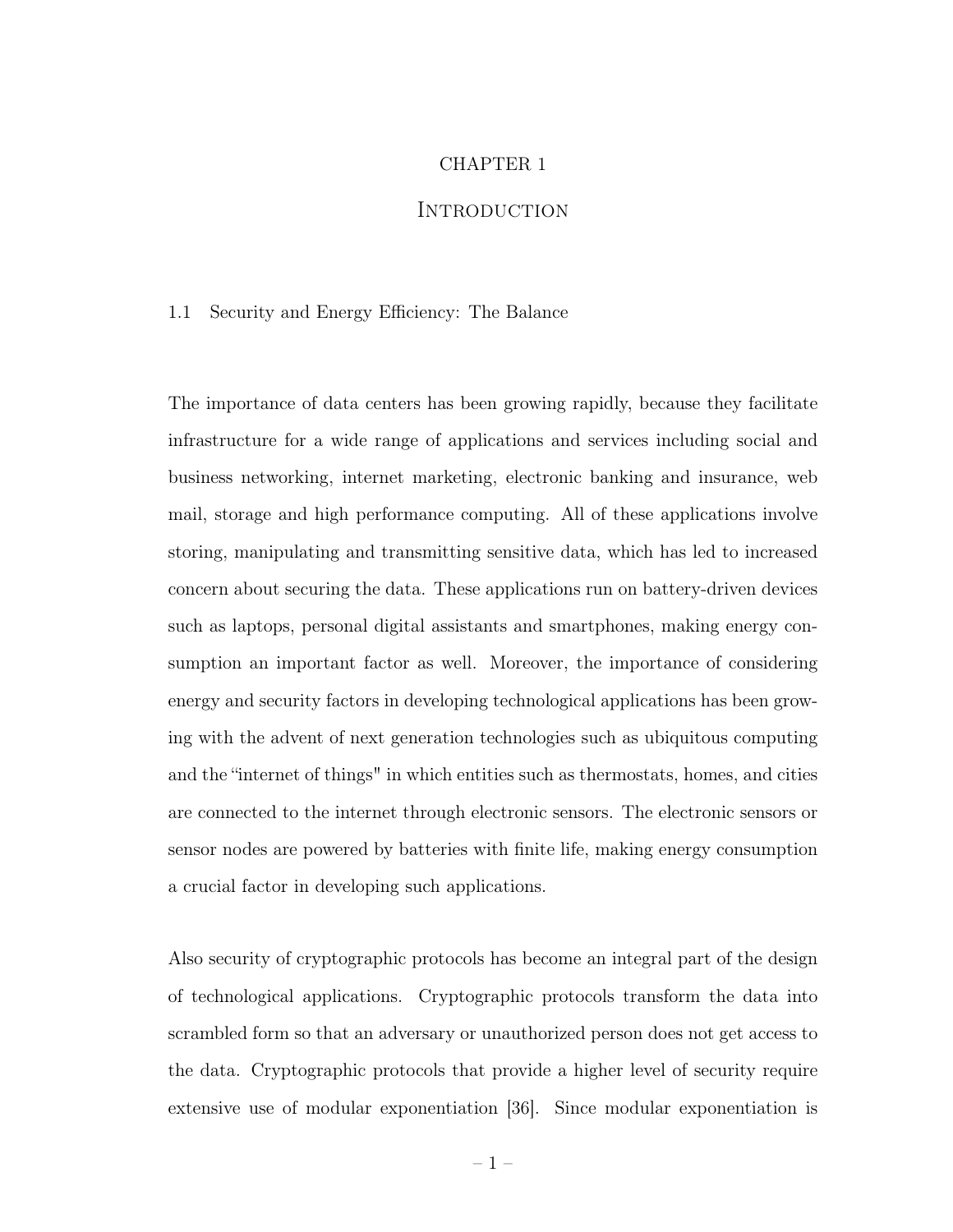computationally intensive and time consuming, the higher the level of security, the higher the energy consumption. The energy consumption and the resulting draining of battery lead to a major concern for portable devices if security needs to be enforced [36]. Moreover, next generation technological applications that use electronic sensors will require even more energy to secure the data using cryptographic protocols. One study [25] showed that encryption increased energy consumption significantly. A battery powered sensor node consumed 21 Millijoule $(mJ)$  of energy for transmitting 1024 bits of data. But when encryption was used, it consumed 42 mJ. Thus energy consumption doubled when encryption was used, and the battery was depleted twice as fast when compared to no encryption being used. Therefore the impact of cryptographic protocols on energy consumption warrants further investigation. A considerable amount of work has been done to reduce energy consumption in network communication and security protocols at the hardware, virtual machine, operating system and system software levels [18] [22] [17]. However, no work has been reported on modifying encryption protocols at algorithmic level, to reduce energy consumption.

#### 1.1.1 Problem Statement

The research in this thesis takes the approach of reducing energy consumption by parallelizing the consecutive memory accesses of symmetric key encryption algorithms, so that data is read in parallel in blocks to achieve the required level of parallelization. To achieve parallelization, the energy complexity model of Roy et al. [29] is applied to symmetric key encryption algorithms such as Data Encryption Standard (DES), Triple Data Encryption Standard (3-DES), Blowfish, and Advanced Encryption Standard (AES). We investigate the impact of applying the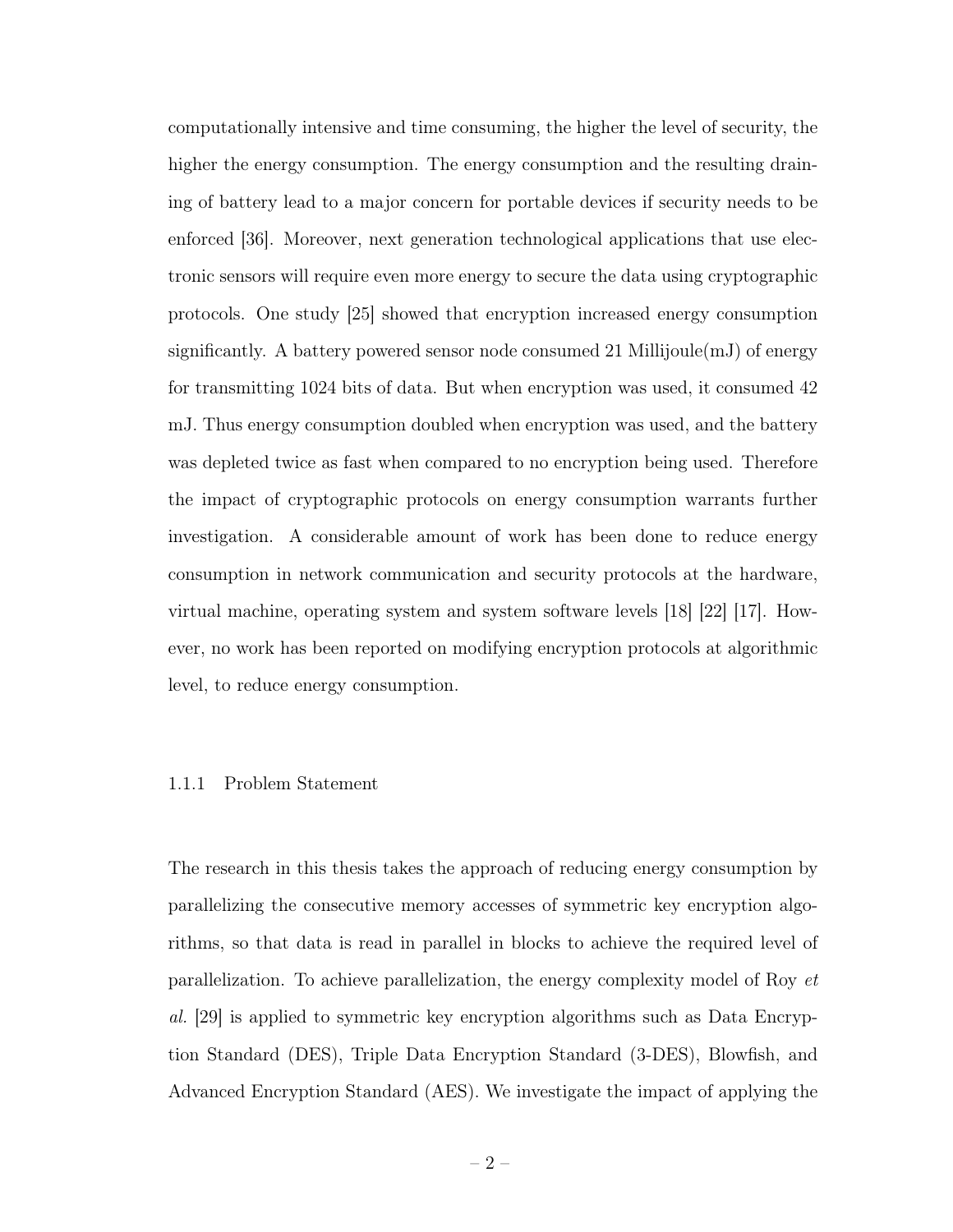model on these four algorithms.

Problem: Does any difference in energy consumption result from applying the energy complexity model of Roy *et al.* [29] to the symmetric key encryption algorithms?

# 1.2 Contribution of this Thesis

There are three key contributions of this research. The first is a detailed experimental evaluation of energy consumption by four symmetric key encryption protocols, DES, 3-DES, AES and Blowfish. Secondly, energy efficient security protocols are developed. The experimental results validate that there is difference in energy consumption by applying the energy complexity model. A generic technique to achieve any desired degree of memory parallelism for a given symmetric block cipher is presented, and the main parameters that impact energy consumption of the security protocols are identified. The third contribution is a set of recommendations for energy-aware security protocol design.

#### 1.3 Organization of this Thesis

In Chapter 2, background information regarding previous work done on reducing energy consumption in security protocols is presented. Chapter 3 describes the energy complexity model [29] and the methodology by which we applied the model to the symmetric key encryption protocols. Chapter 4 describes and analyzes the results obtained. Finally, contributions are summarized and possible future work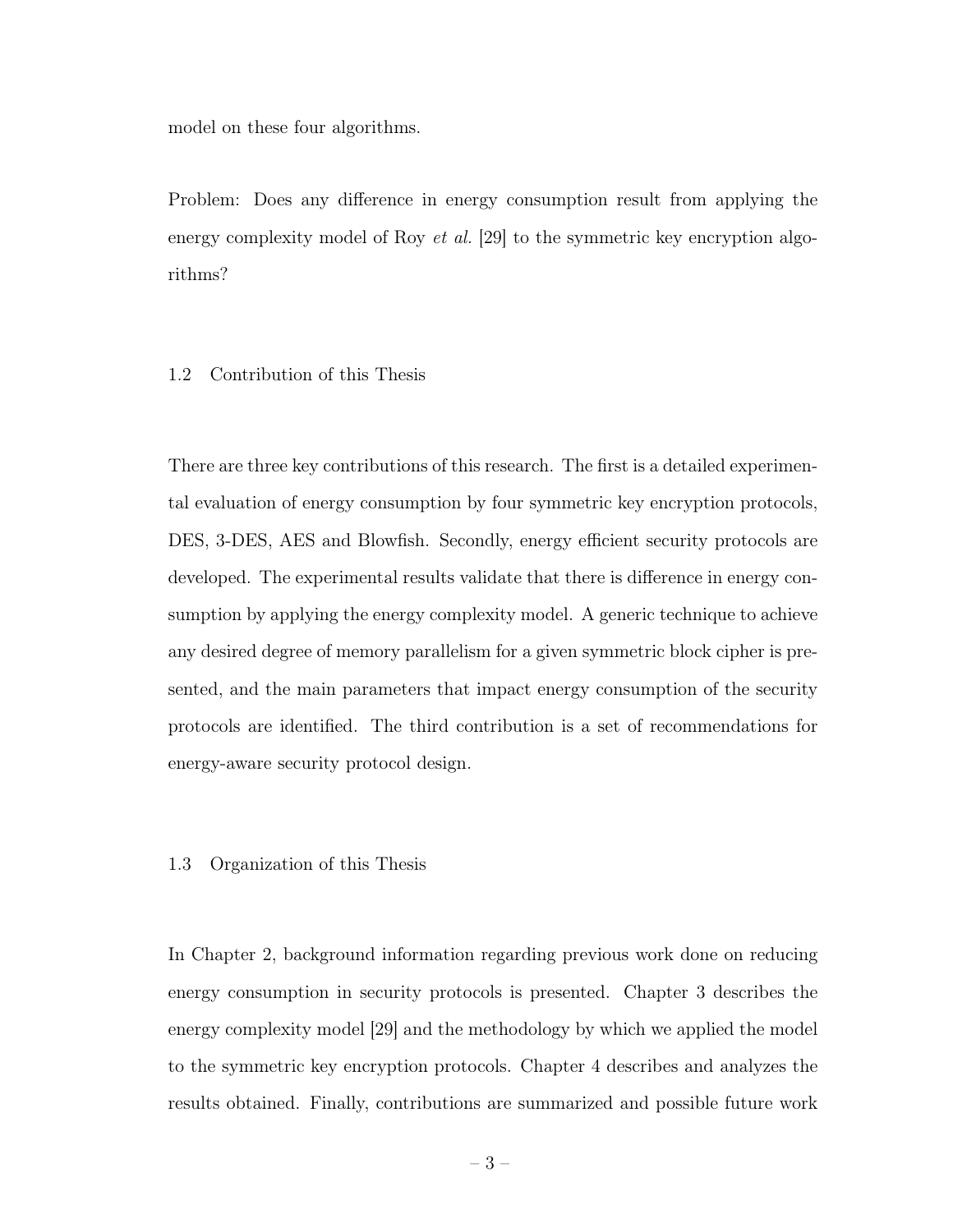is described in Chapter 5.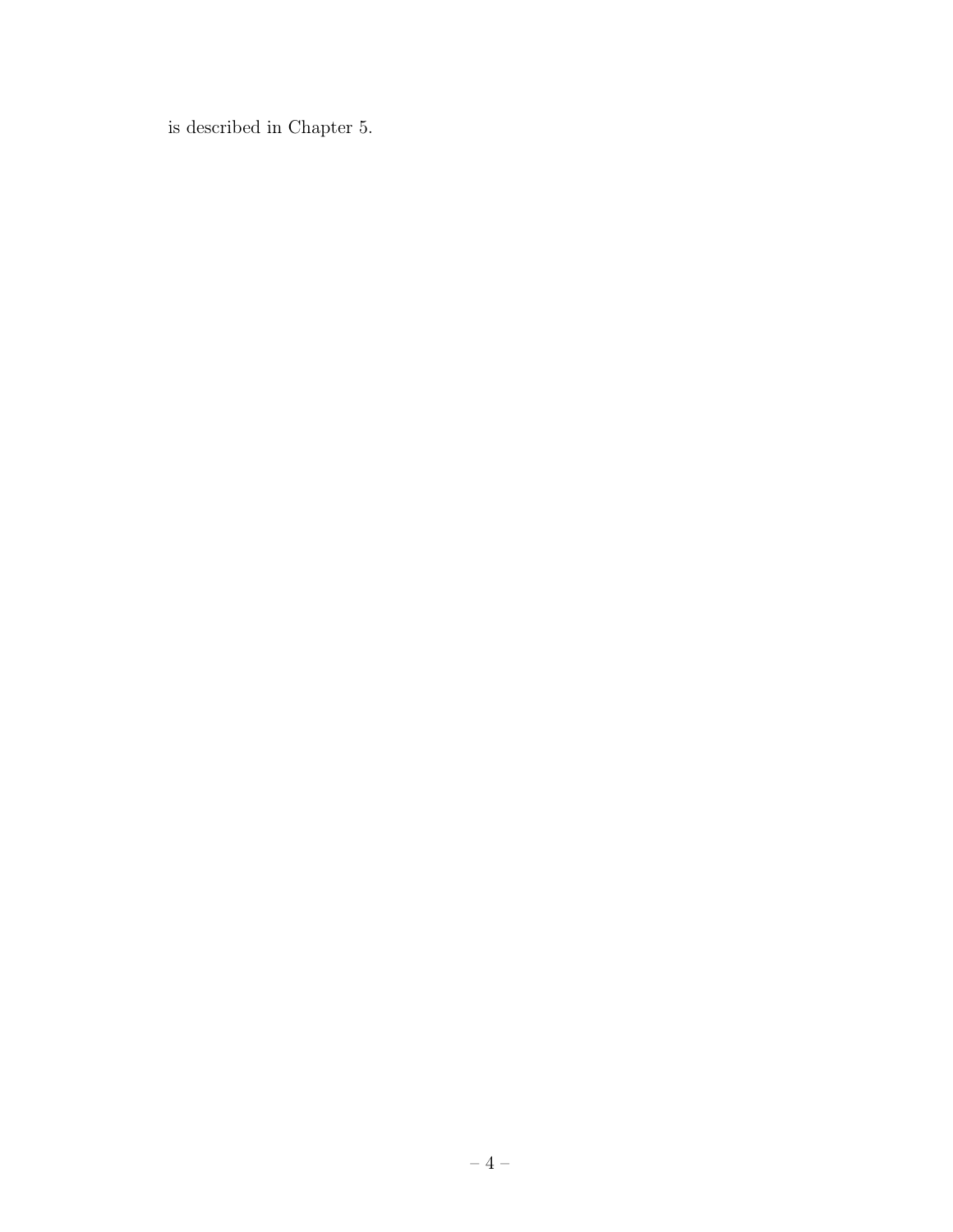# CHAPTER 2

# **BACKGROUND**

# 2.1 Symmetric Key Encryption Algorithms

Encryption is the process of converting a humanly readable message (original message) into a scrambled message; decryption is the process of reconstructing the original message from the scrambled message.

- Plaintext The original message that is supposed to be encrypted and is given as input to the encryption algorithm.
- Ciphertext The scrambled message (original message encrypted).
- Key The key is a rule used to convert plain text into cipher text

Encryption algorithm is also referred to as a cipher which means secret or disguised way of writing. Symmetric key encryption is a kind of encryption in which only one key is used for both encryption and decryption. It is also called conventional encryption or secret-key encryption.

• Secret key Input to the encryption algorithm that is independent of plaintext and ciphertext. The output produced by the encryption algorithm depends on the secret key.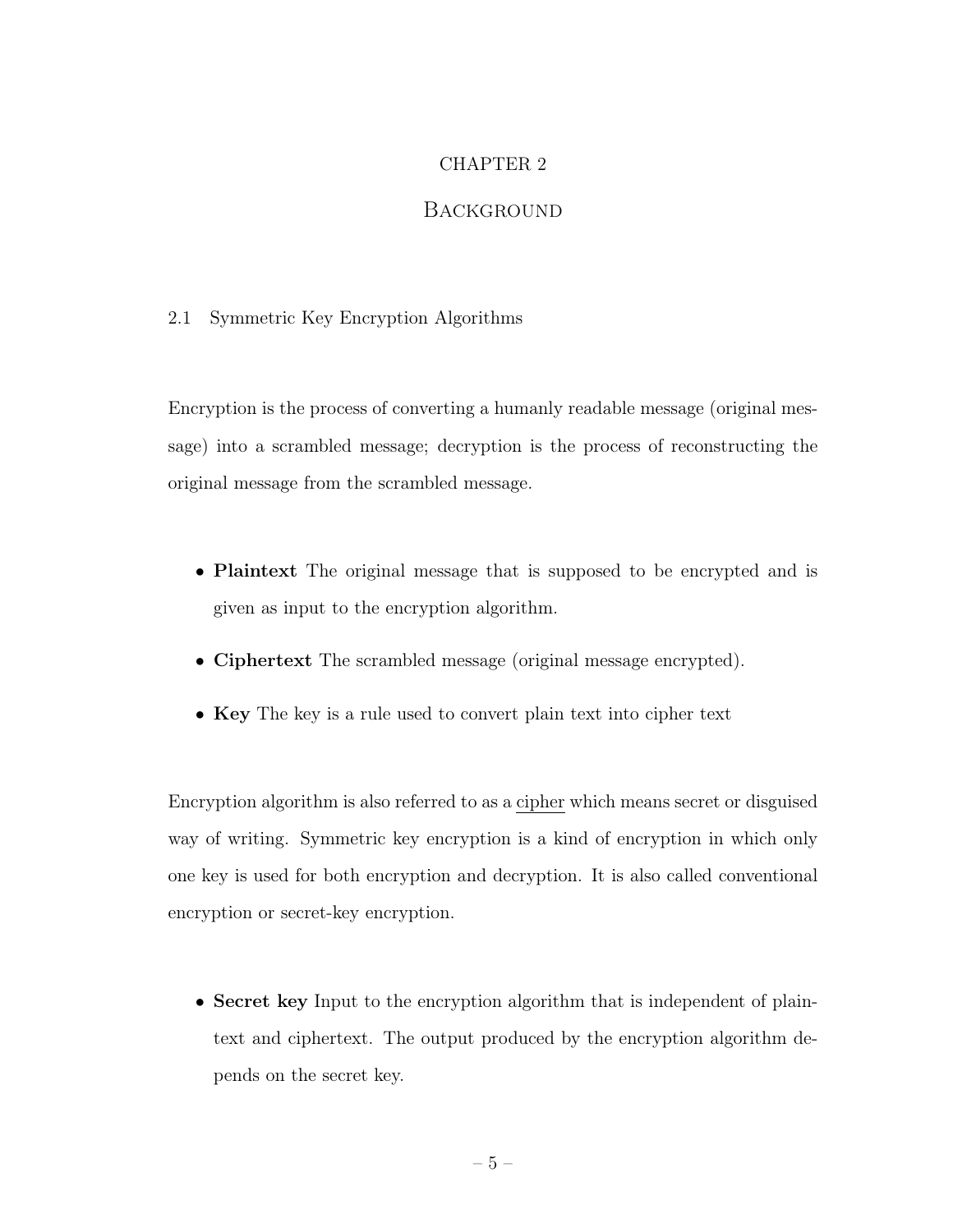- Encryption algorithm Performs certain substitutions and transformations on the plaintext, using the secret key.
- Decryption algorithm The inverse of the encryption algorithm. It takes the secret key and ciphertext as input and regenerates the original message.



Figure 2.1: Symmetric Key Encryption.

As shown in Fig 2.1, symmetric ciphers take plaintext and encrypt it with the encryption algorithm, using the secret key, to produce the resulting ciphertext. The decryption algorithm takes the ciphertext and the same secret key to generate the original plaintext. The term symmetric refers to the fact that the decryption process is identical to encryption in that it uses the same secret key and algorithm. In contrast, asymmetric key algorithms use two keys, one for encryption and one for decryption, and the encryption and decryption algorithms are different. There are two kinds of symmetric key ciphers, stream ciphers and block ciphers.

Stream ciphers encrypt one bit at a time; the plaintext is divided into bits/bytes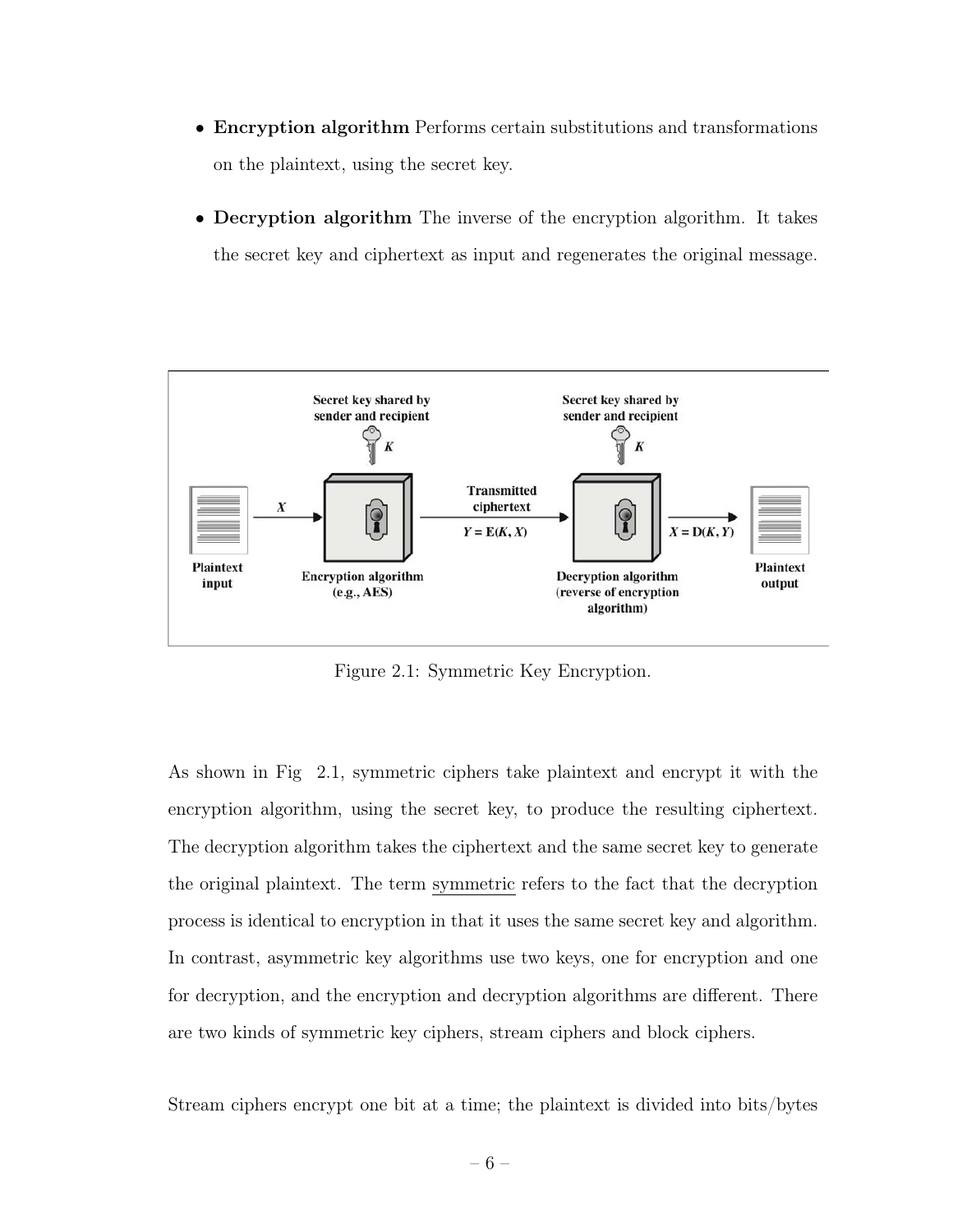and then each bit/byte is encrypted and concatenated. In stream ciphers, the key size is the same as the size of plaintext.

Block ciphers encrypt in blocks; the plaintext is divided into blocks of size  $n$ (determined by the algorithm), and the blocks are encrypted using the secret key and then concatenated. Decryption follows the same procedure, that is, it divides the ciphertext into blocks, decrypts them with the same key and concatenates yielding the plaintext. Block ciphers have fixed length block sizes and key sizes, independent of the size of the plaintext. All of the algorithms considered in this work are block ciphers.

#### 2.2 Previous Work

The importance of designing energy efficient security protocols has been growing rapidly. Some work has been done to reduce energy consumption in security protocols. Energy consumption of symmetric key and asymmetric key algorithms has been studied in wireless sensor networks [3, 19, 25]. Carman et al. (2000) suggested energy efficient techniques to ensure security in a distributed wireless sensor network. They suggested the use of hybrid encryption protocols and devised hybrid key management protocols. However, the energy savings were specific to sensor networks and based entirely on their topology. Hodgat and Verbauwhede [19] compared symmetric key encryption on a non-ad hoc network with public key encryption on an ad hoc network. In particular, they showed that AES symmetric key encryption on a non-ad hoc network is 10 to 100 times more energy efficient than Rivest Shamir Adleman (RSA) and Elliptic Curve Cryptography (the predominant public key encryption protocols). Karri and Mishra [21] described techniques to re-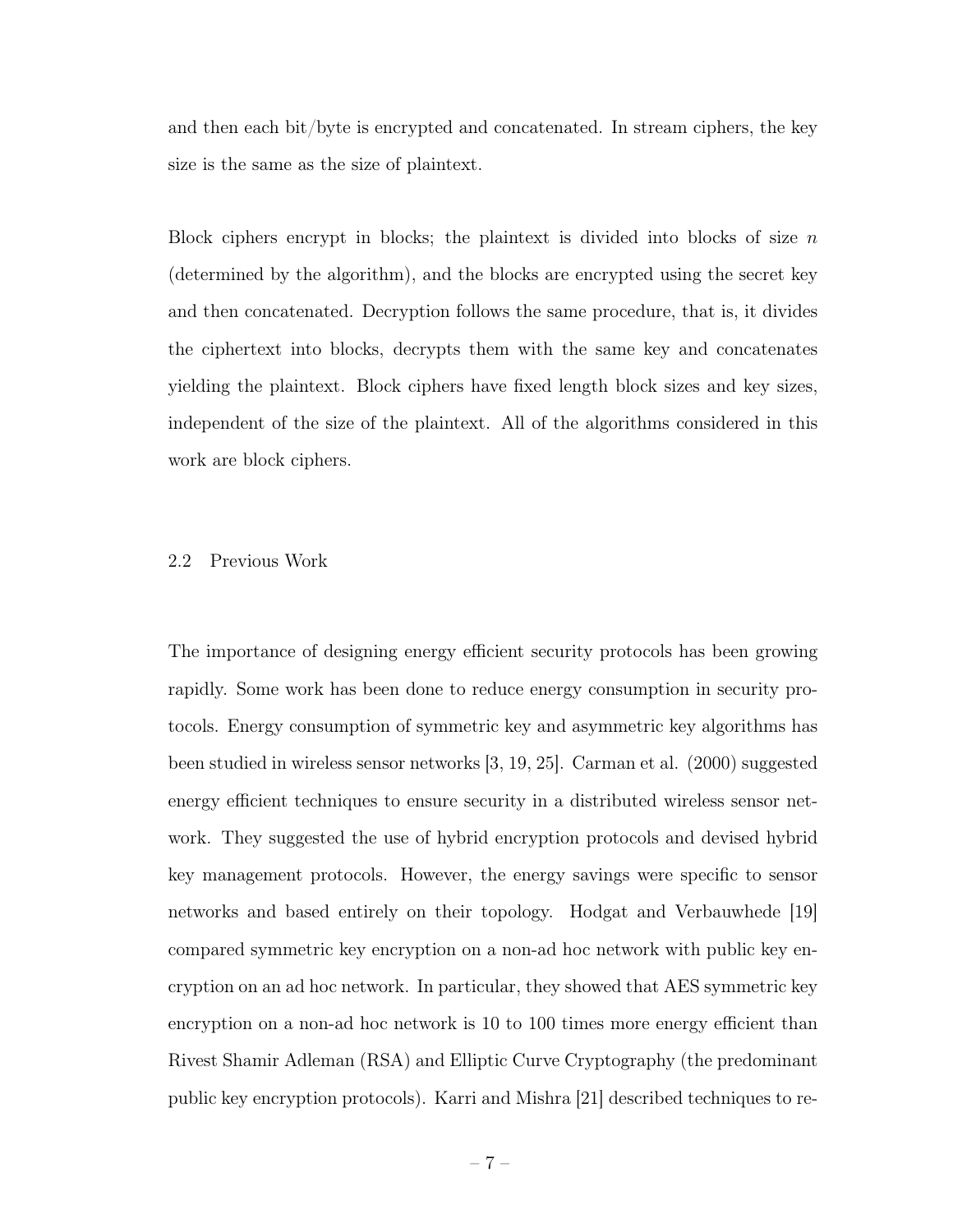duce the power consumption of a secure wireless session without compromising the security of the session. They showed that compressing the message and making the compression size equal to the cache size would give good energy savings. A framework has been proposed to design energy efficient security protocols in [26]. The framework provides guidelines for the implementation and execution of security protocols. A detailed analysis of energy consumption of symmetric, asymmetric and hash algorithms was performed and the associated bottlenecks identified in [25].

# 2.2.1 Gap in the Literature

All of the previous published work concerns developing custom communication protocols for wireless sensor devices and analyzing the energy consumption of encryption algorithms and hashes. The literature review has not revealed any work done on reducing the energy consumption of existing security protocols or analyzing the energy consumption of the protocols from an algorithmic perspective. The research in this thesis focuses on reducing energy consumption by modifying the existing algorithms and by parallelizing the consequent memory accesses.

#### 2.3 Encryption Algorithms considered

Data Encryption Standard (DES), Triple Data Encryption Standard (3-DES), Blowfish, and Advanced Encryption Standard (AES) are the protocols considered for the research in this thesis. Table 2.1 lists the symmetric key algorithms considered along with the sizes of their input blocks, keys, and any known vulnerabilities.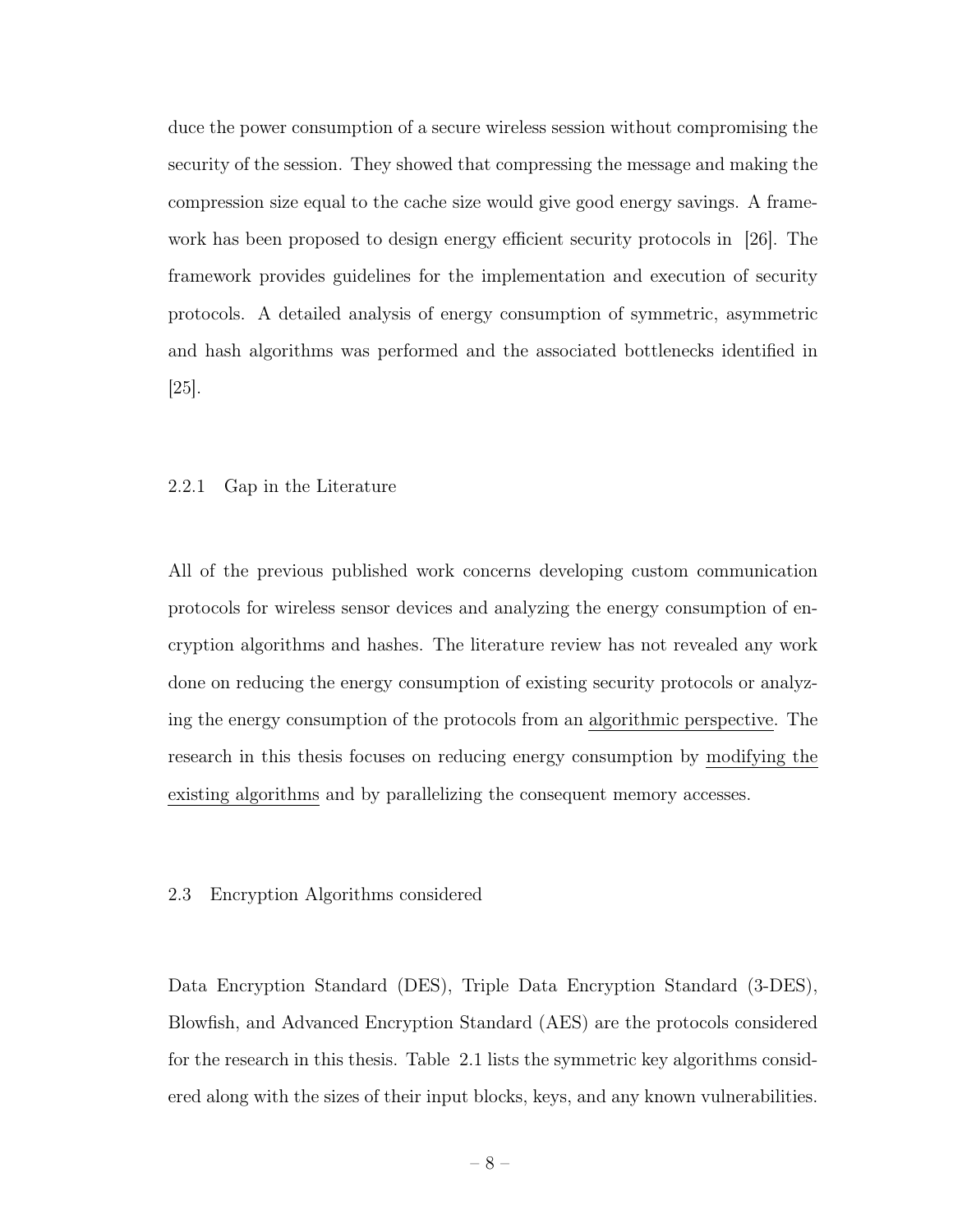| Protocol        | Input Block Size (bits) | Size<br>Key      | Vulnerabilities     |
|-----------------|-------------------------|------------------|---------------------|
|                 |                         | (bits)           |                     |
| <b>DES</b>      | 64                      | 56               | <b>Bruteforcing</b> |
|                 |                         |                  | keys,<br>over       |
|                 |                         |                  | Cryptanalysis       |
| $3$ -DES        | 64                      | 56, 112, or 168  | Computationally     |
|                 |                         |                  | inefficient         |
| AES             | 128                     | 128, 192, or 256 | None                |
| <b>Blowfish</b> | 64                      | $32 - 448$       | Weakness in key     |
|                 |                         |                  | selection           |

Table 2.1: The Symmetric Key Algorithms Considered.

Sections 2.3.1, 2.3.1, 2.3.3 give a brief introduction to these algorithms.

### 2.3.1 DES and 3-DES

The DES symmetric key algorithm was developed by IBM in the early 1970s to encrypt electronic data. It was accepted as the Federal Information Processing Standard in 1977 [13] and is one of the most extensively used key ciphers [2]. The DES algorithm is being researched extensively for the purpose of encrypting data in the cloud, where data is stored and accessed from the network and hence there is a high need to keep data secure [2, 20, 14]. Ongoing research aims at optimizing the DES algorithm, using techniques like dynamic key generation [16].

3-DES is an enhanced version of DES in which each block is encrypted three times using DES, making it more secure. It is used by the electronic payment industry to protect data on smart cards and also in some online transactions [8]. Microsoft applications such as OneNote, Outlook 2010, and Microsoft System Center Configuration Manager 2012 use 3-DES to password-protect user content and data [9]. 3-DES is also used in the cloud, and research has shown that 3-DES encrypts and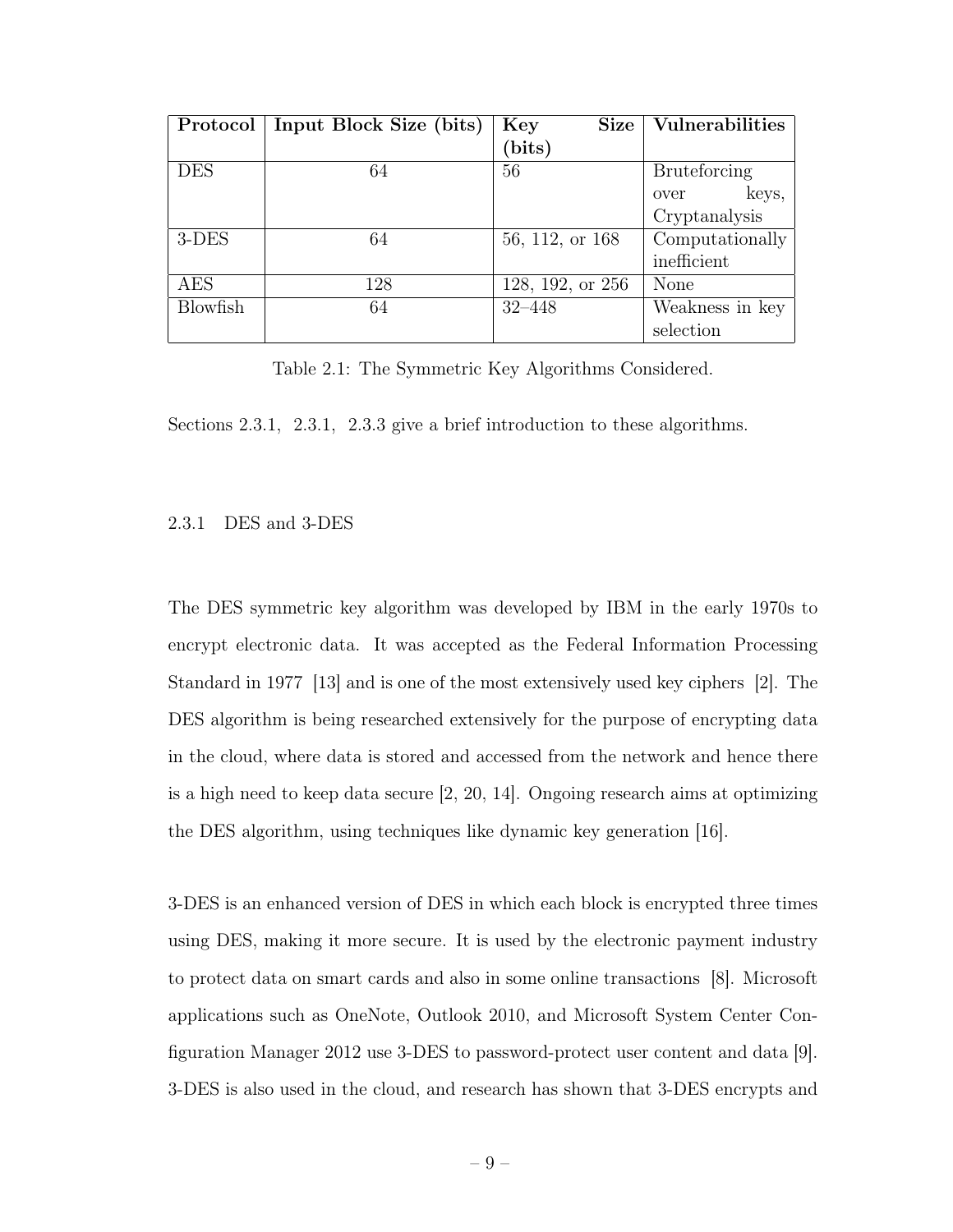decrypts faster than RSA [20], a widely used cryptographic algorithm.

#### 2.3.2 AES

Established by the National Institute of Standards and Technology in 2001, AES is a specification for encrypting electronic data. It is used worldwide and is an open source software [5]. AES has applications in a wide variety of fields such as steganography, state machine design, radar parameters, VLSI architecture, and RFID [12, 23, 39, 33, 7, 40]. Since AES is open source, we cannot specifically point out all the places where it is used. However we can definitely say that it is widely used as any system that uses Secure Sockets Layer (SSL)/Transport Layer Security  $(TLS)^1$  uses either AES or 3-DES for encryption [6]. Even though GSM phones do not use AES algorithms, every smartphone that engages in web traffic goes through HTTPS<sup>2</sup> and uses SSl/TLS [10], and hence employs either AES or 3-DES for encryption.

#### 2.3.3 Blowfish

Blowfish is a symmetric key cipher designed by Bruce Schneier in 1993. There is no known successful attack on Blowfish provided that the number of rounds of encryption (derived from the key size) in the implementation is 14 or more [31]. There is no patent on Blowfish and it can be used freely in all countries [32].

<sup>1</sup>SSL and TLS are standard security mechanisms used to keep an internet connection secure and safeguard any sensitive data. SSL/TLS encrypts the data sent over the internet and uses symmetric key encryption to encrypt the data.

<sup>2</sup>Hyper Text Transfer Protocol Secure(HTTPS) appears on a web-page when the HTTP is secured using SSL/TLS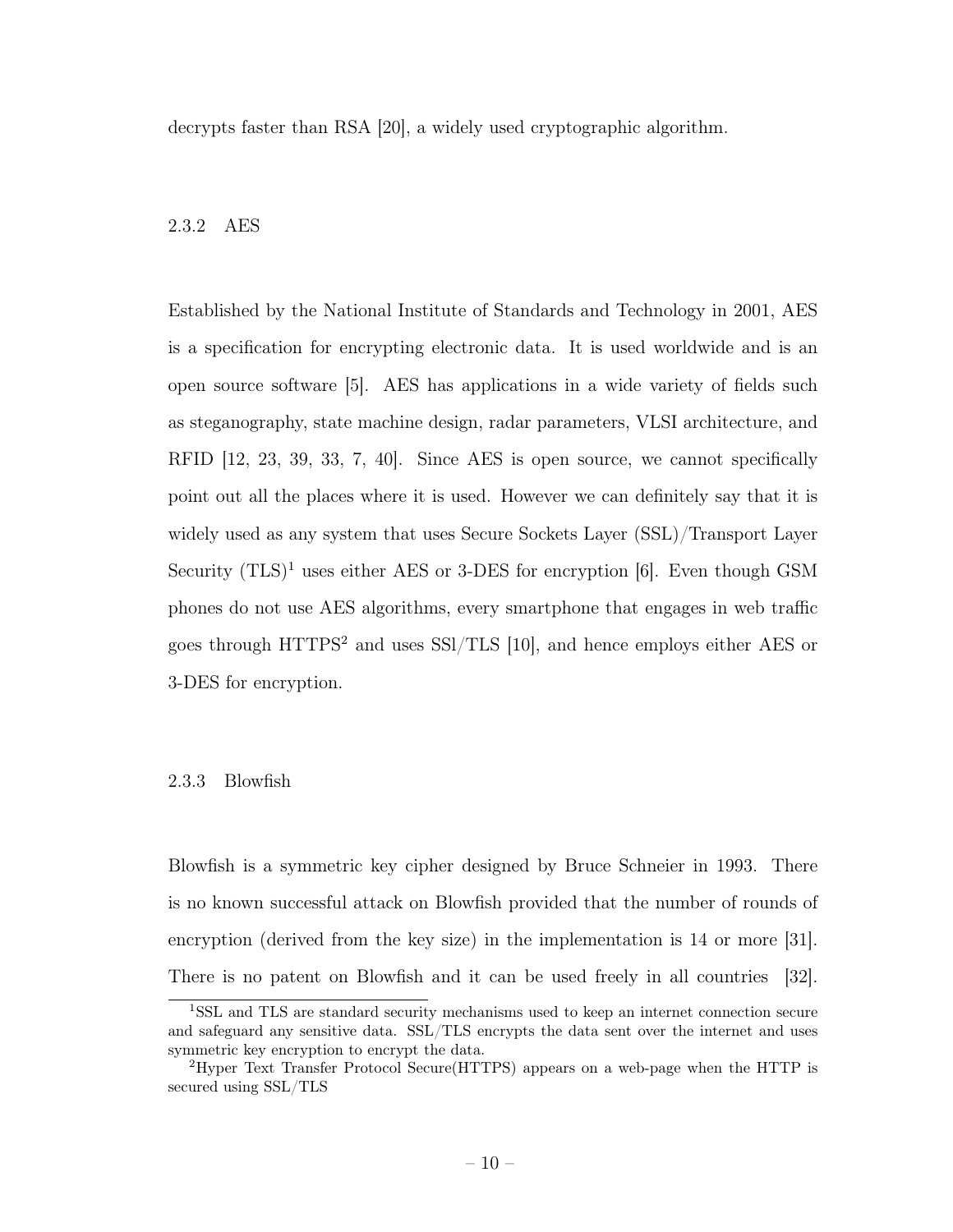Blowfish is used for file and disk encryption, password management, archiving tools, backup software, database security and many more applications [31].

It can be clearly seen from subsections 2.3.1, 2.3.2, and 2.3.3 that the symmetric ciphers DES, 3-DES, AES and Blowfish are the most extensively used ciphers. These ciphers are used in cloud based services and wireless sensor nodes where battery life is very important. They are used on a large scale all over the world, so even the slightest reduction in energy consumption could save a significant amount of energy.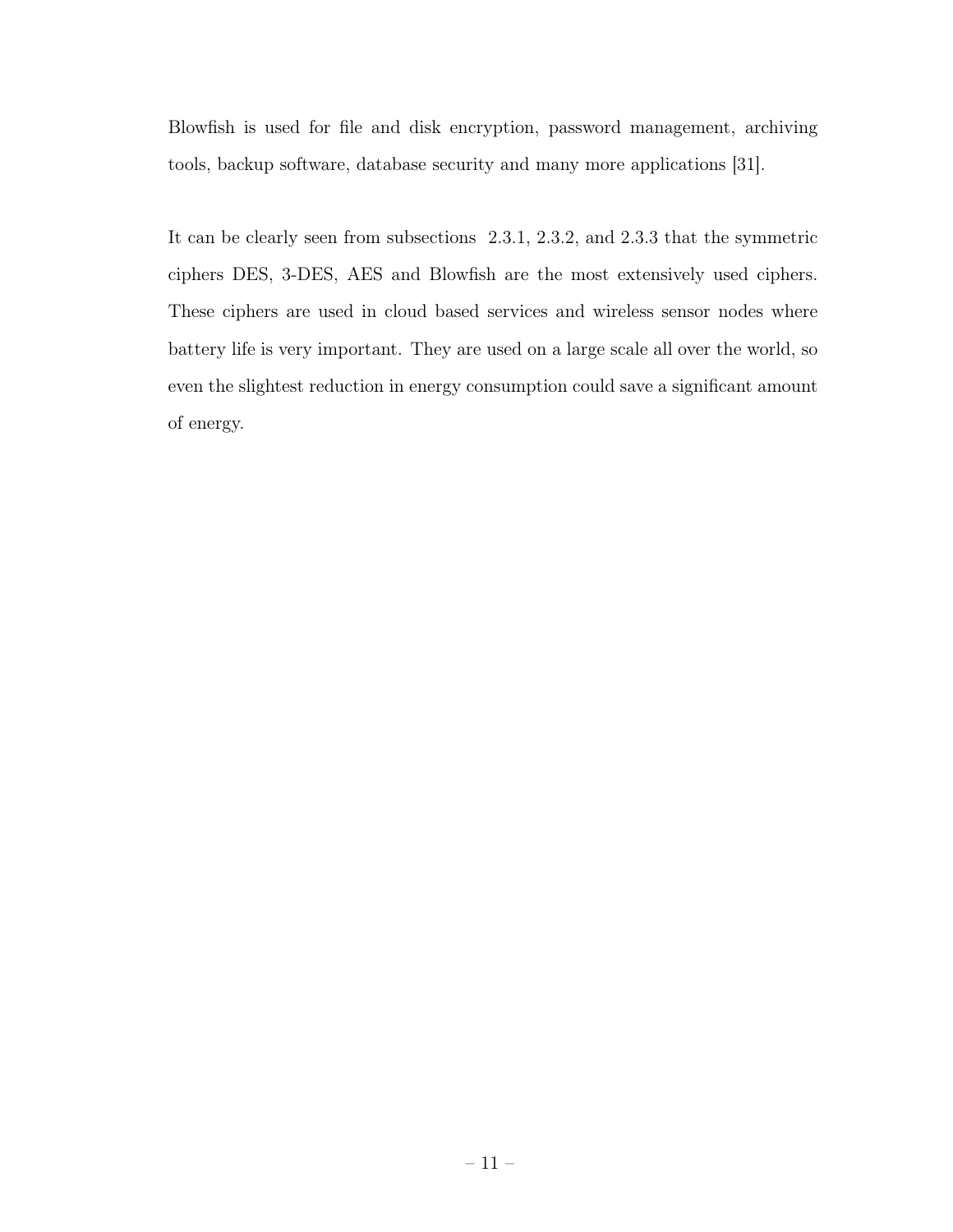#### CHAPTER 3

# **METHODOLOGY**

#### 3.1 The Energy Complexity Model of Roy et al.

In order to redesign symmetric key algorithms for the purpose of reducing energy consumption, a memory model referred to as the energy complexity model [29] is employed in this study. Inspired by the popular DDR3 architecture [11], the model assumes that memory (RAM) is divided into P banks  $(M_1, M_2, \cdots, M_P)$ , each of which can store multiple blocks of size  $B$ . Each bank  $M_i$  has its own cache  $C_i$  that can hold exactly one block. A block can be accessed only when it is in the cache of the bank to which it belongs. Therefore only one block of a particular bank can be accessed at a particular time. But P blocks in P different memory banks can be accessed in parallel (Fig. 3.9). The difference in power consumption between the same number of blocks  $(n)$  accessed sequentially and all in parallel is not significant. But the authors of [29] discovered that the execution time of an algorithm when blocks are accessed in parallel is much lower than when blocks are accessed sequentially. The total energy consumption of an algorithm depends on the power consumed by the algorithm and its execution time. Therefore parallelizing block accesses leads to a reduction in energy consumption of any algorithm. In particular, the energy consumption  $E(\mathcal{A})$  of an algorithm as derived by Roy et al.,

$$
E(\mathcal{A}) \propto \frac{1}{k} \tag{3.1}
$$

is inversely proportional to the parallelization factor k.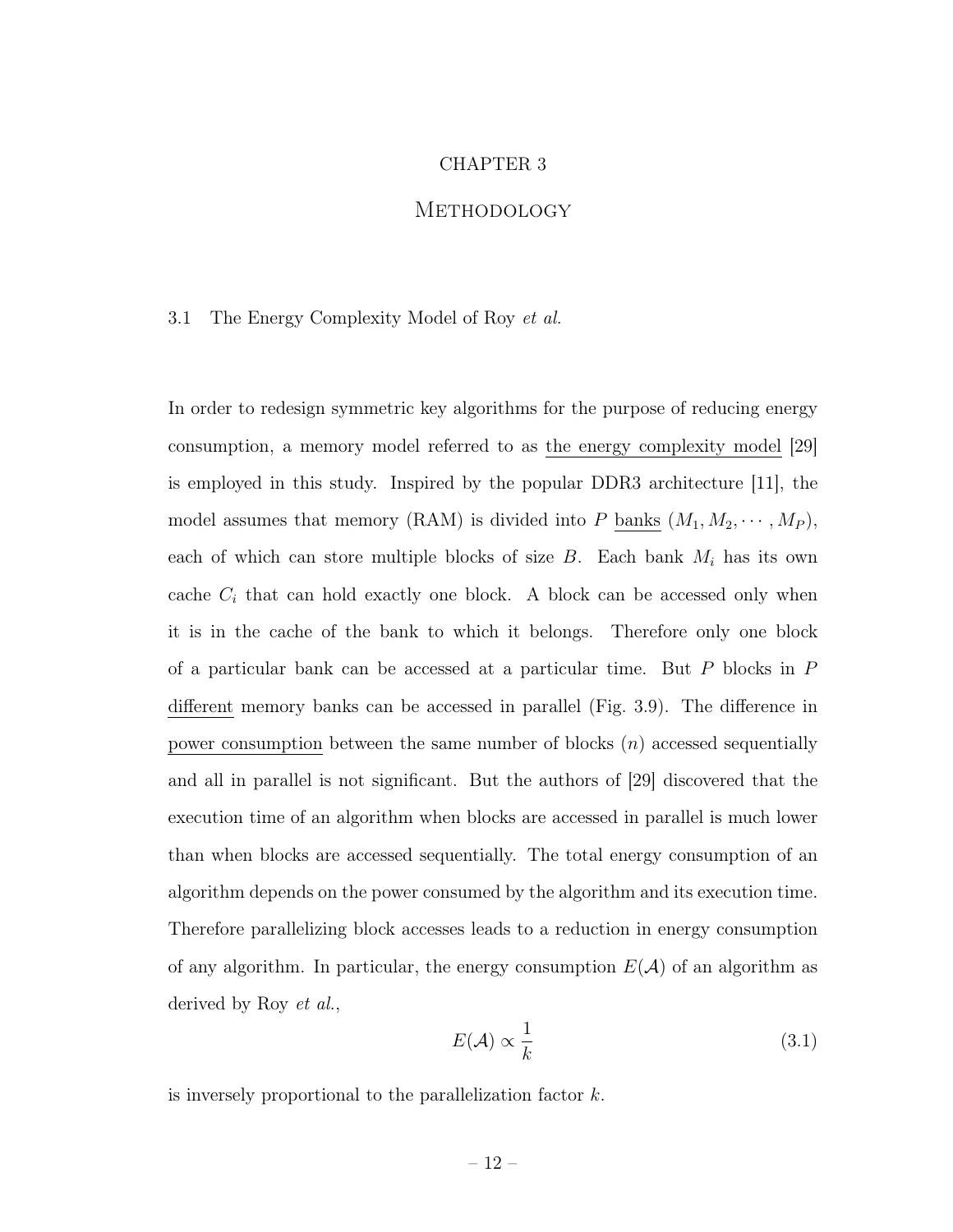

Figure 3.1: The Energy Complexity Model.

Hence, it is conjectured in this work, that parallelizing the memory accesses of blocks of any symmetric key algorithm, will reduce energy consumption of that algorithm. Therefore, by increasing the parallelization factor in symmetric key encryption algorithms, their energy consumption is reduced.

# 3.2 Application of the Energy Complexity Model to Symmetric Key Algorithms

Each of the protocols considered (Blowfish, DES, 3-DES, and AES) is a block cipher operating on fixed-length groups of bits, called blocks (of size  $b<sup>1</sup>$ ). As discussed in Section 2.1, block ciphers encrypt in blocks. The plaintext is divided into blocks of size b (determined by the algorithm), and these blocks are encrypted using the secret key and then concatenated to produce the ciphertext (Fig 3.2).

Symmetric key encryption algorithms fit well into the energy complexity model because blocks in the cipher can be placed into the blocks in the energy model

<sup>&</sup>lt;sup>1</sup>We use B to denote the size of a memory block, and b to denote the size of a plaintext/ciphertext block to differentiate between the two.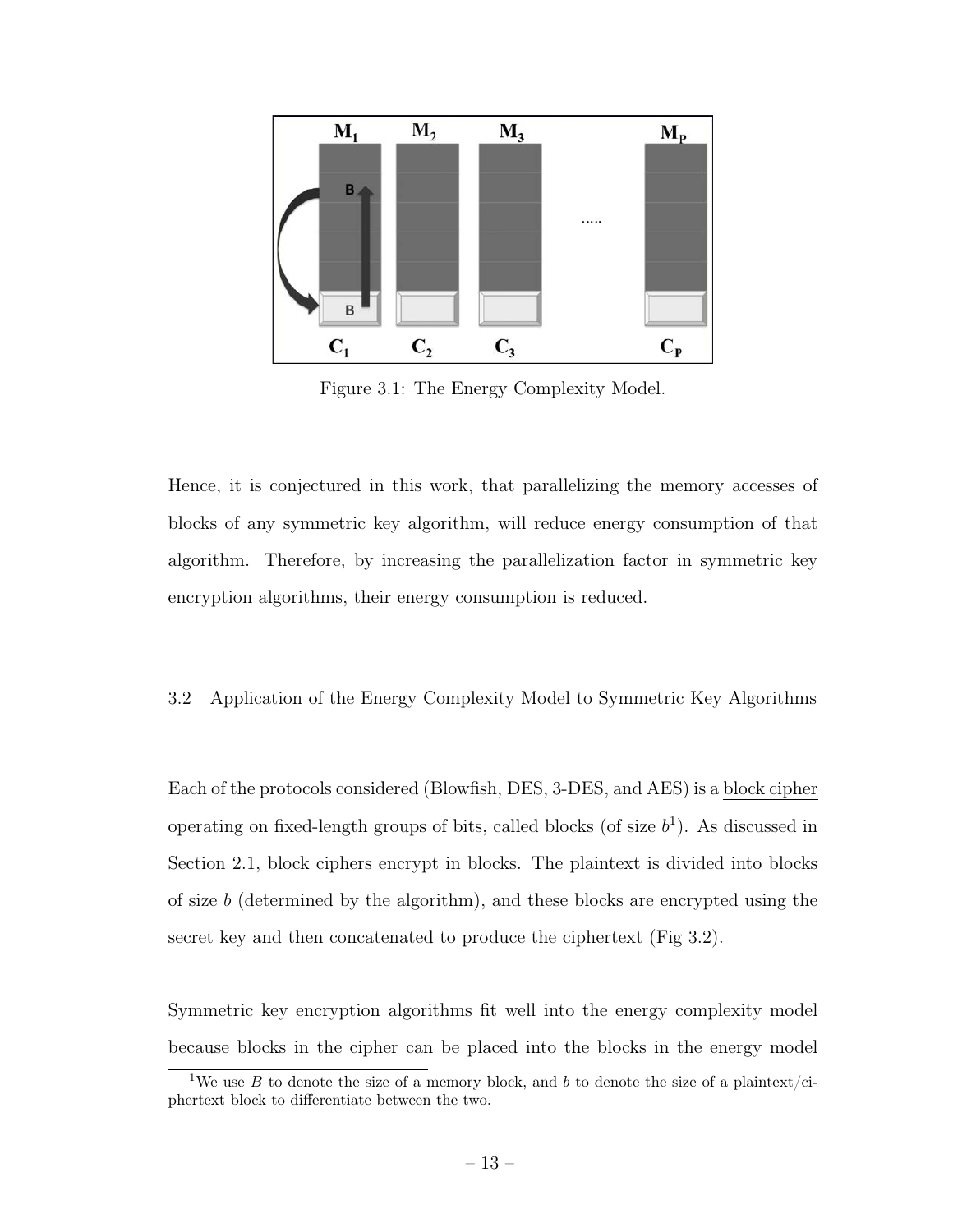

Figure 3.2: Block Ciphers.

as shown in Fig 3.3. To apply the energy complexity model to symmetric key algorithms, a function is defined and implemented to map blocks (of size  $b$ ) of the algorithms to blocks (of size B) of memory banks.  $B > b$  in this work<sup>2</sup>.



Figure 3.3: Implementing Parallelism for Symmetric Key Protocols

 ${}^{2}$ In most cases *B* is significantly higher than *b*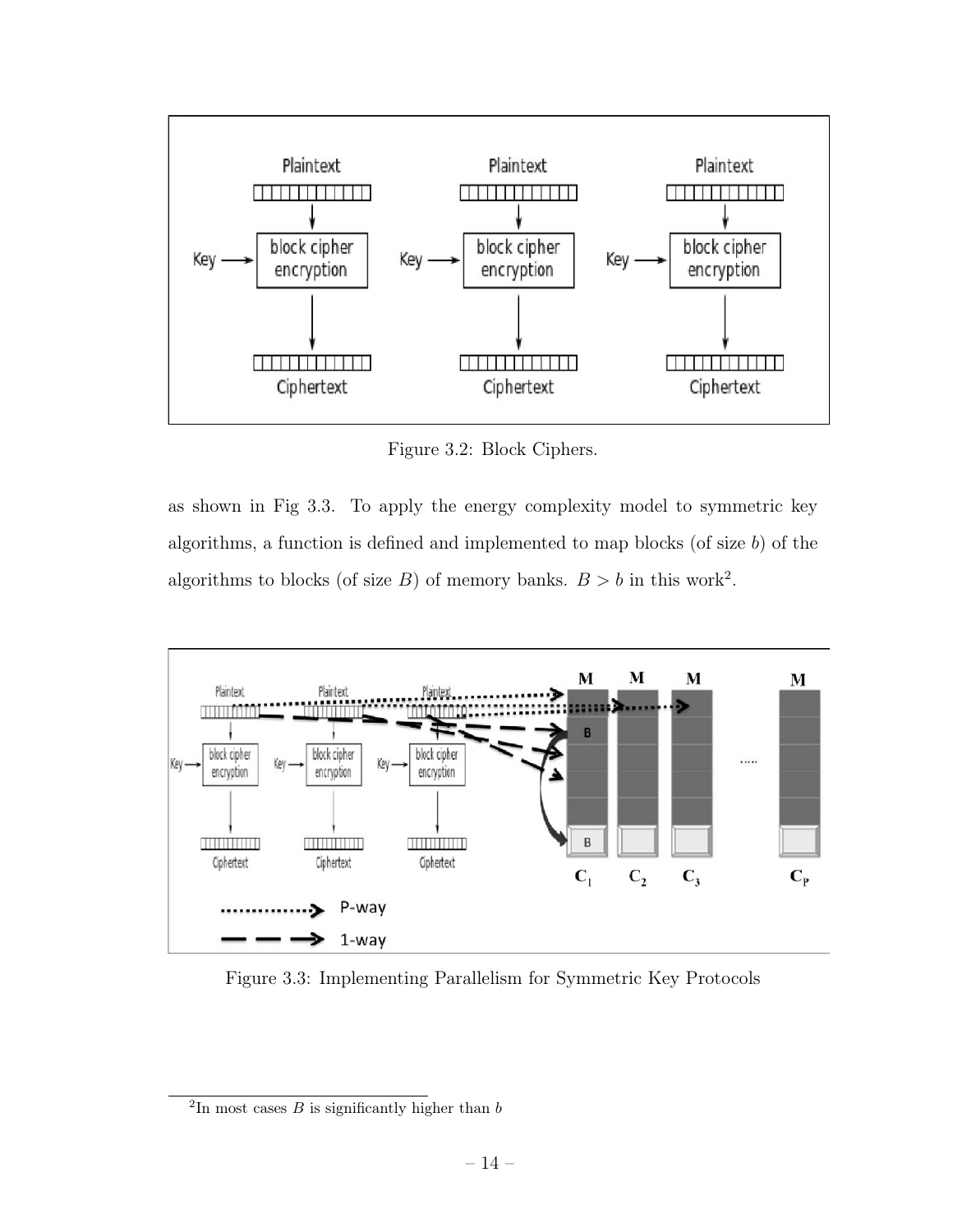#### 3.2.1 An Illustrative Example

In this section we present an example on how the above mapping function works. For this example we assume a memory of four banks  $P = 4$ . As mentioned above, the block size b of the input (plaintext) is less than the block size  $B$  of the memory banks for all the ciphers we have considered in this work. Therefore each memory block will contain  $\frac{B}{b} > 1$  plaintext blocks in it. But for simplicity of explanation, the author of this thesis does not differentiate between the two different types of blocks in the example illustrated below. The value of each parameter  $(P, B, b)$  will be specified for all four ciphers in subsequent sections.

For a given plaintext message input  $M$ , the algorithm divides  $M$  into blocks of  $B$ bytes<sup>3</sup> and processes each block for encryption to produce the ciphertext. A logical mapping is created, which ensures access to the blocks in P-way parallel fashion, where P ranges from 1 to 4. More specifically, when  $P = 1$ , consecutive blocks are clustered in a single bank (Fig. 3.4).



Figure 3.4: 1-Way Parallelism

<sup>&</sup>lt;sup>3</sup>For this example, as mentioned above, we assume  $B = b$ .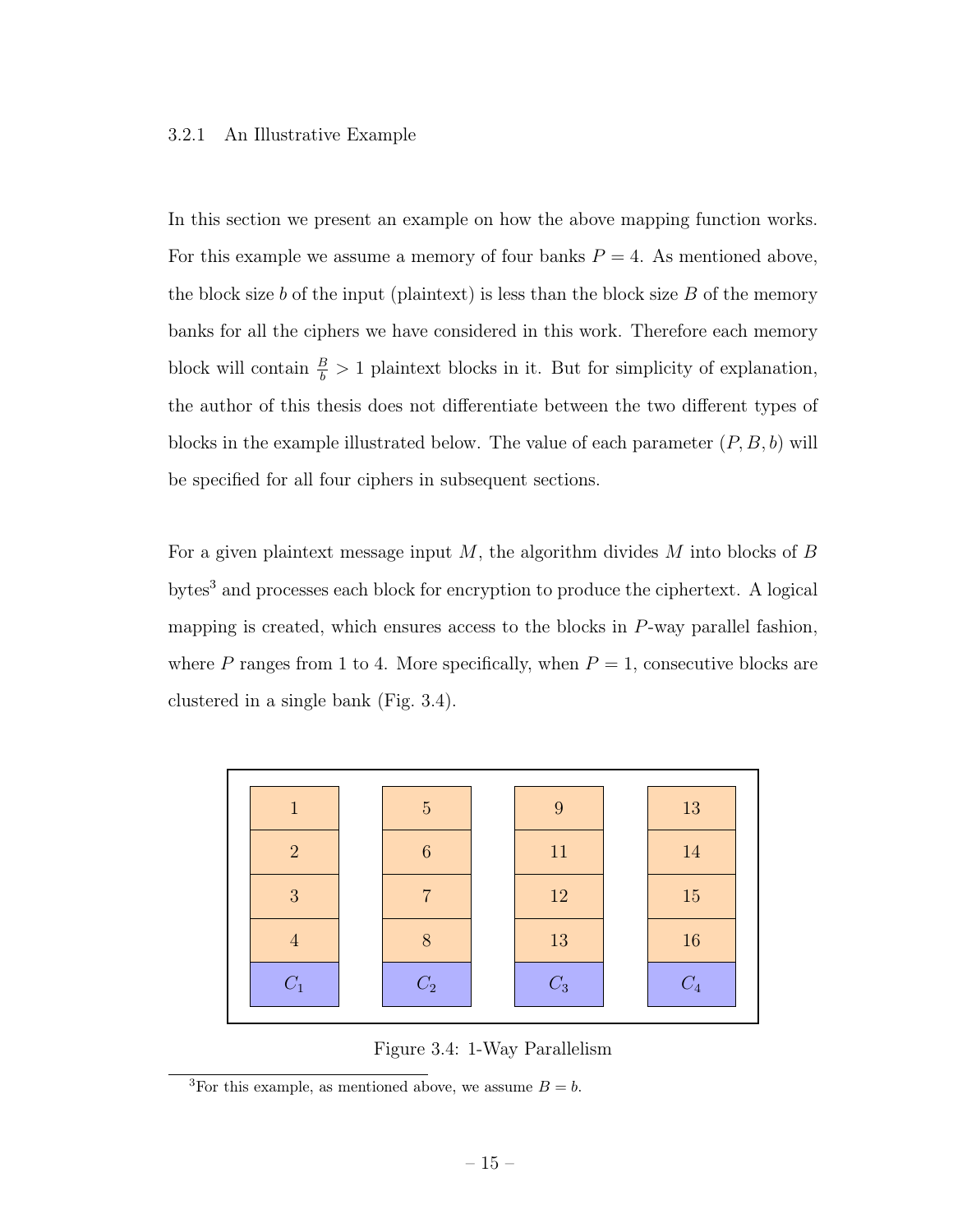For  $P = 4$ , consecutive blocks are evenly spread across all 4 banks (Fig. 3.5).



Figure 3.5: 4-Way Parallelism

# 3.2.2 Implementation of the Logical Mapping

The allocation of plaintext blocks to the blocks of the memory banks is done by the memory controller of the DDR3 RAM. The memory controller uses several strategies to allocate memory to an application that is not within the control of the end user [1]. Therefore in order to implement P-way allocation, in this work, P-way accesses to blocks have been programmed. Examples of different access patterns are illustrated under the assumption blocks are physically allocated as in Fig 3.6.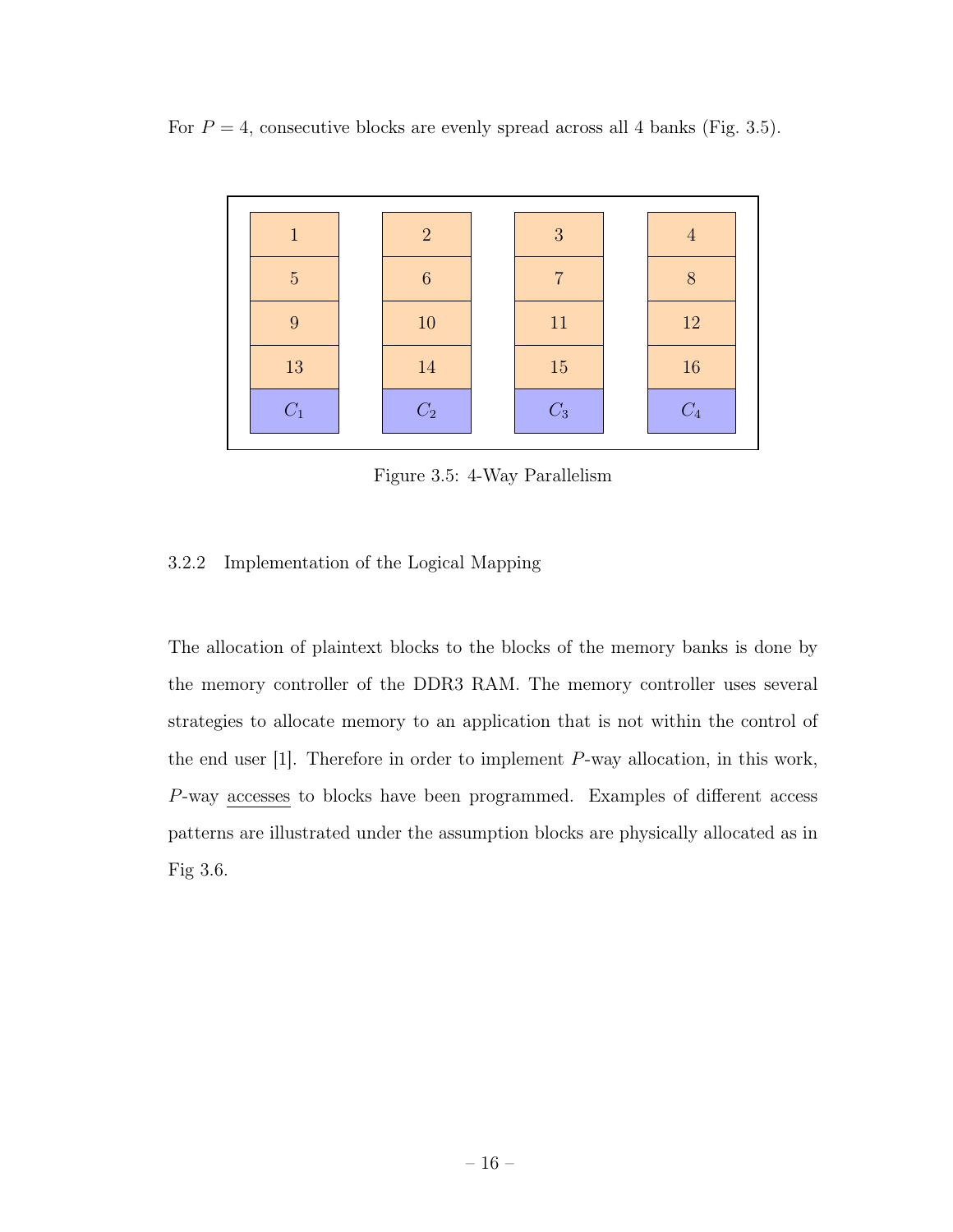

Figure 3.6: Physical Allocation of Blocks

With blocks allocated as shown in Fig 3.6 by the memory controller, a 1-Way access pattern over the blocks is shown in Fig 3.7.



Figure 3.7: 1-Way Access Pattern

For  $P = 1$  (1-way access pattern), all the consecutive accesses  $\{1, 2, 3, 4\}$  (shown green) are clustered in a single bank (bank 1 of Fig. 3.7). A 4-way access pattern is defined over the same physical memory allocation in Fig. 3.8.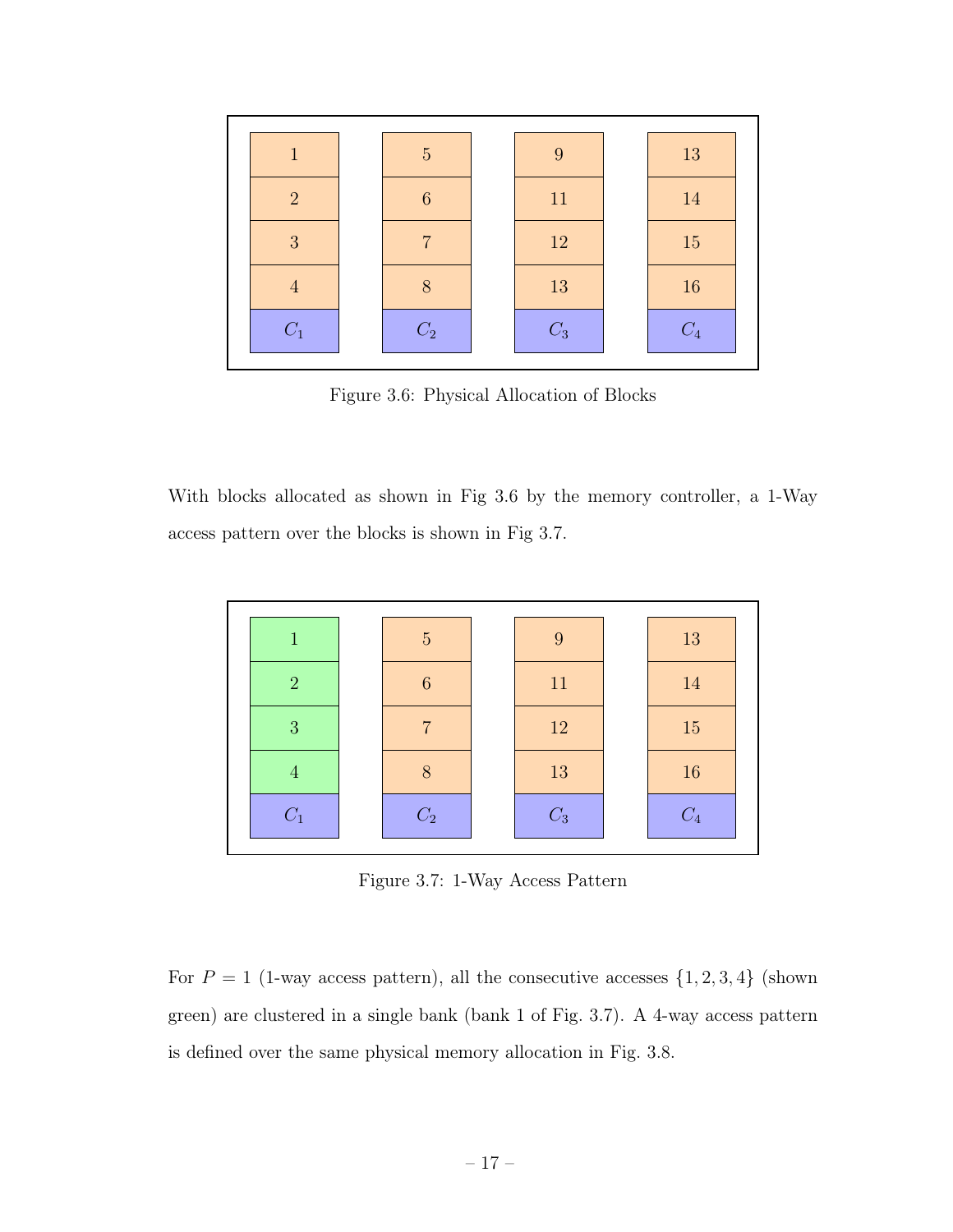

Figure 3.8: 4-Way Access Pattern

For  $P = 4$  (4-way access), all the consecutive accesses  $\{1, 5, 9, 13\}$  (again shown green) lie in different banks and can be accessed in parallel simultaneously (Fig. 3.8).

#### 3.2.2.1 Logical Mapping

As mentioned above, the order of accesses is different for different levels of parallelization, i.e. for  $(P = 1) \Longrightarrow \{1, 2, 3, 4\}$ , and for  $(P = 4) \Longrightarrow \{1, 5, 9, 13\}$ . But the physical location of the input in the memory is static. To implement this, a different page table vector T is generated for each level of paralellization, which defines the ordering among the blocks to be accessed (Fig. 3.9). For 1-way, the page table vector **T** has indexes  $\{1, 2, 3, 4, \dots\}$  and for 4-way it has indexes  $\{1, 5, 9, 13, \dots\}$ . A mapping function is then created to map the indexes of the page table vector T to the original physical location indexes of the input.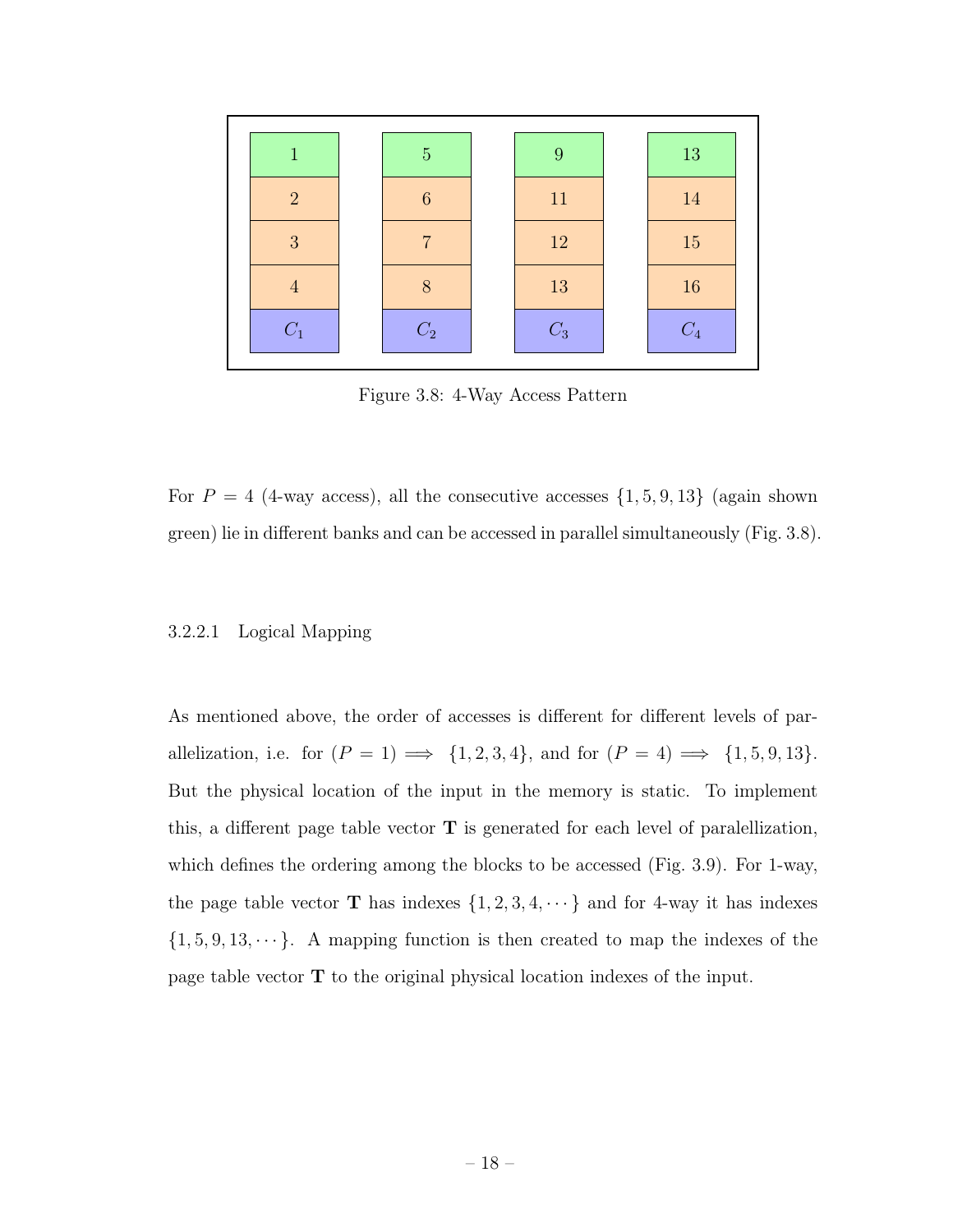

Figure 3.9: Memory Layout for  $P = 4$ 

#### 3.2.2.2 Ordering Among the Blocks

Algorithm 1 shows the function to create an ordering among the blocks. The ordering is based on the way we want to access the blocks (P-way would mean full parallel access). The page table is populated by picking blocks with jumps. For  $P$ -way access, jumps of  $P$  are selected that ensure the consecutive blocks accesses lie in P different banks. Going by the above example, for  $P = 1$ , jumps of 1 ensure that 4 consecutive blocks accesses lie in the same bank (bank 1 of Fig. 3.7). On the other hand, for  $P = 4$ , jumps of 4 ensures that 4 consecutive blocks access lie in 4 different banks (banks 1 through 4 of Fig. 3.8).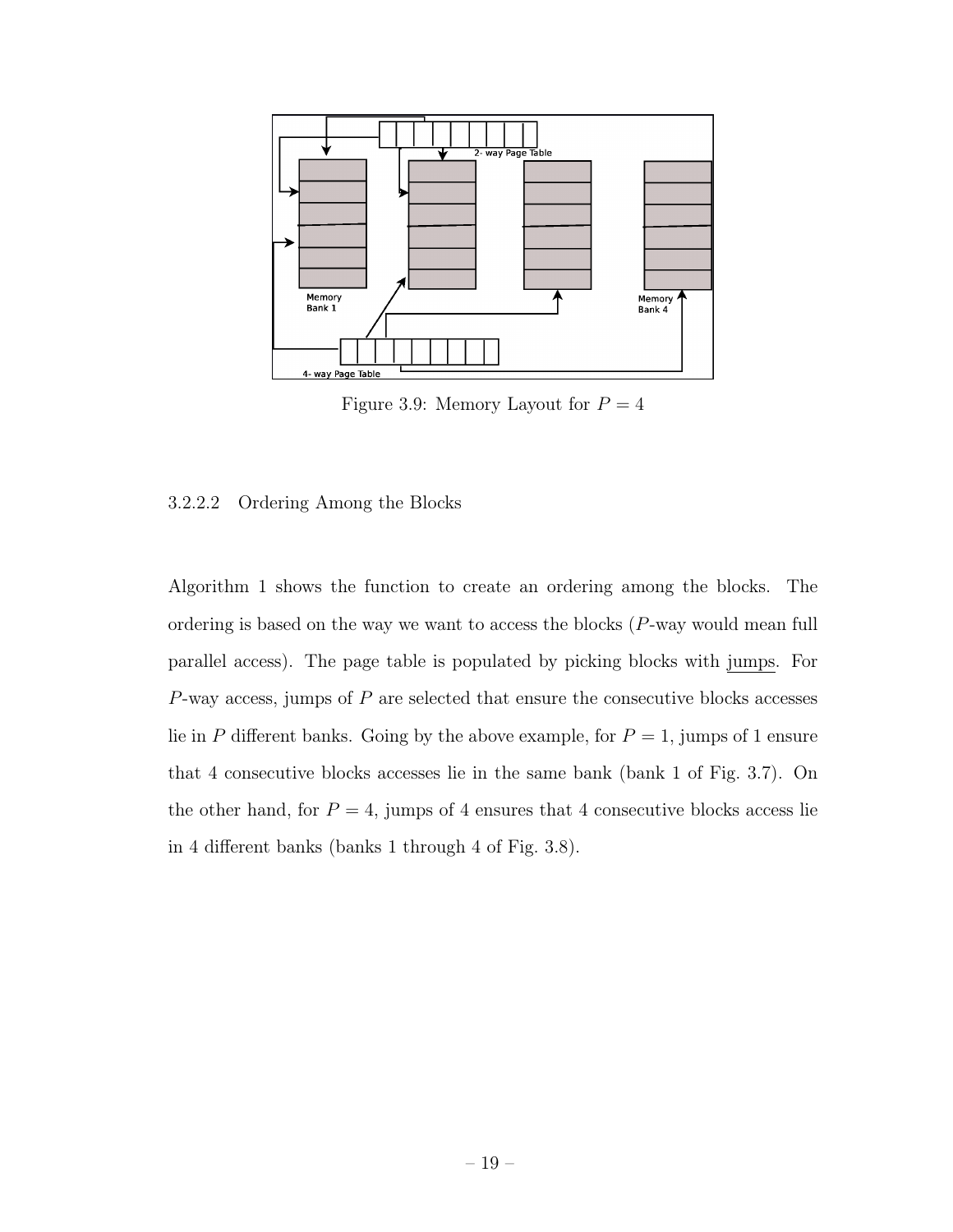Input: Page table vector V, jump amount jump.  $factor = 0;$ for  $\underline{i = 0 \text{ to } \frac{N}{B}-1}$  do if  $i > 1$  and  $((i \times jump) \pmod{\frac{N}{B}} = 0)$  then  $factor = factor +1;$ end  $\mathbf{V}_i = (i \times jump + factor) \pmod{\frac{N}{B}};$ end



### 3.3 Implementation details

In this section, the specific values of the parameters  $(P, B, b)$ , etc. for all four ciphers are presented.

# 3.3.1 Specifics of AES Implementation

| PARAMETER                    | <b>VALUES</b> |
|------------------------------|---------------|
| Algorithm                    | AES           |
| Plaintext block size $(b)$   | 16 Bytes      |
| DDR3 Memory block size $(B)$ | 256 Bytes     |
| $#$ banks is DDR3 $(P)$      |               |

Table 3.1: Parameters for AES Implementation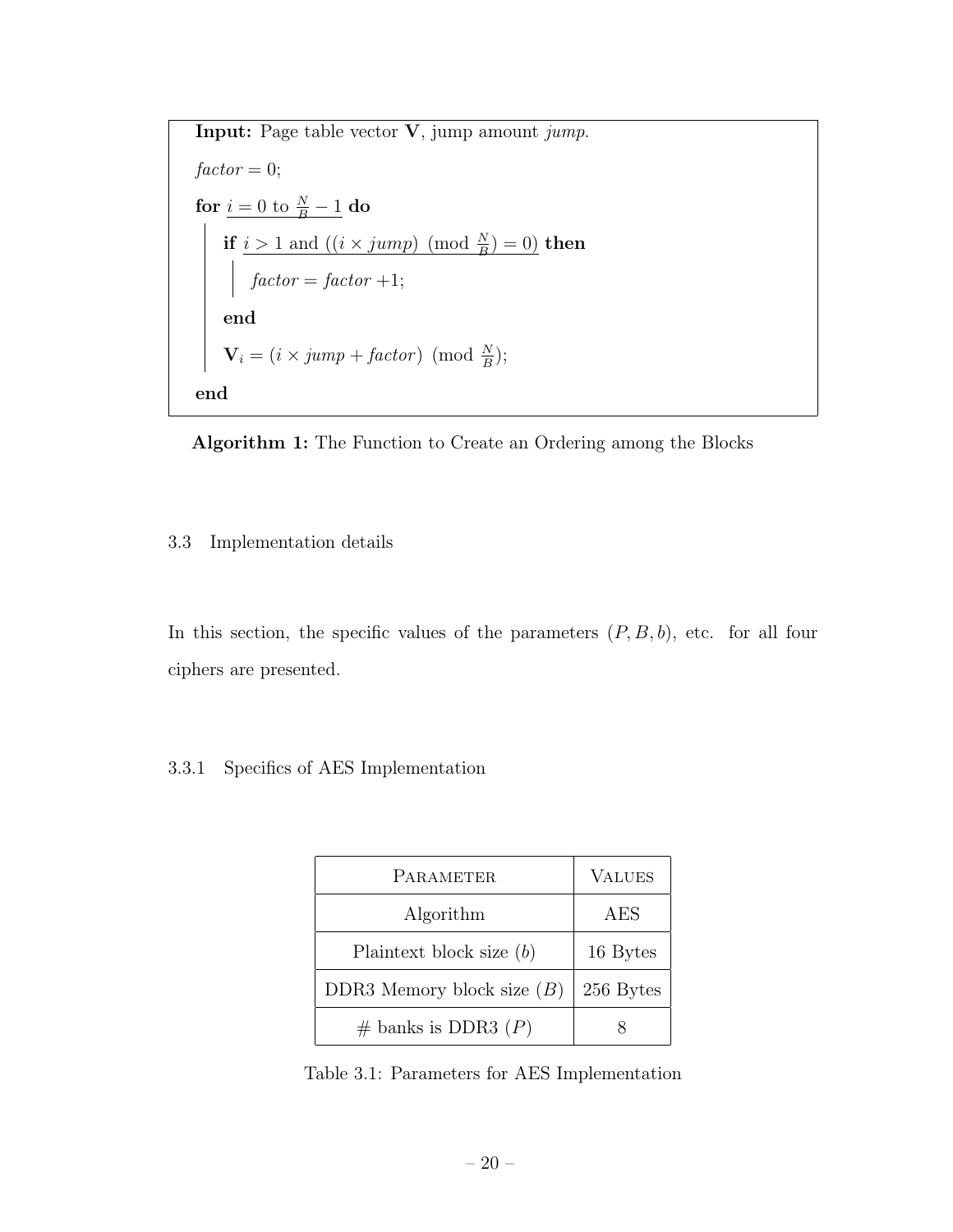The plaintext block size  $b$  of AES is not equal to the block size  $B$  of the RAM (Table 3.1). Therefore each memory block contains  $\frac{B}{b}$  plaintext blocks, which is  $\frac{256}{16}$  = 16 in the case of AES. Fig. 3.10 depicts the details of divisions of plaintext blocks (represented as  $b_i$ ) within memory blocks (represented by integers).

Therefore as depicted in Fig. 3.10, the page table vector had to be programmed to incorporate 16 plaintext blocks per memory block to implement different ways of parallelization in case of AES.





(b)

Figure 3.10: (a)AES 1-way (b) AES 4-way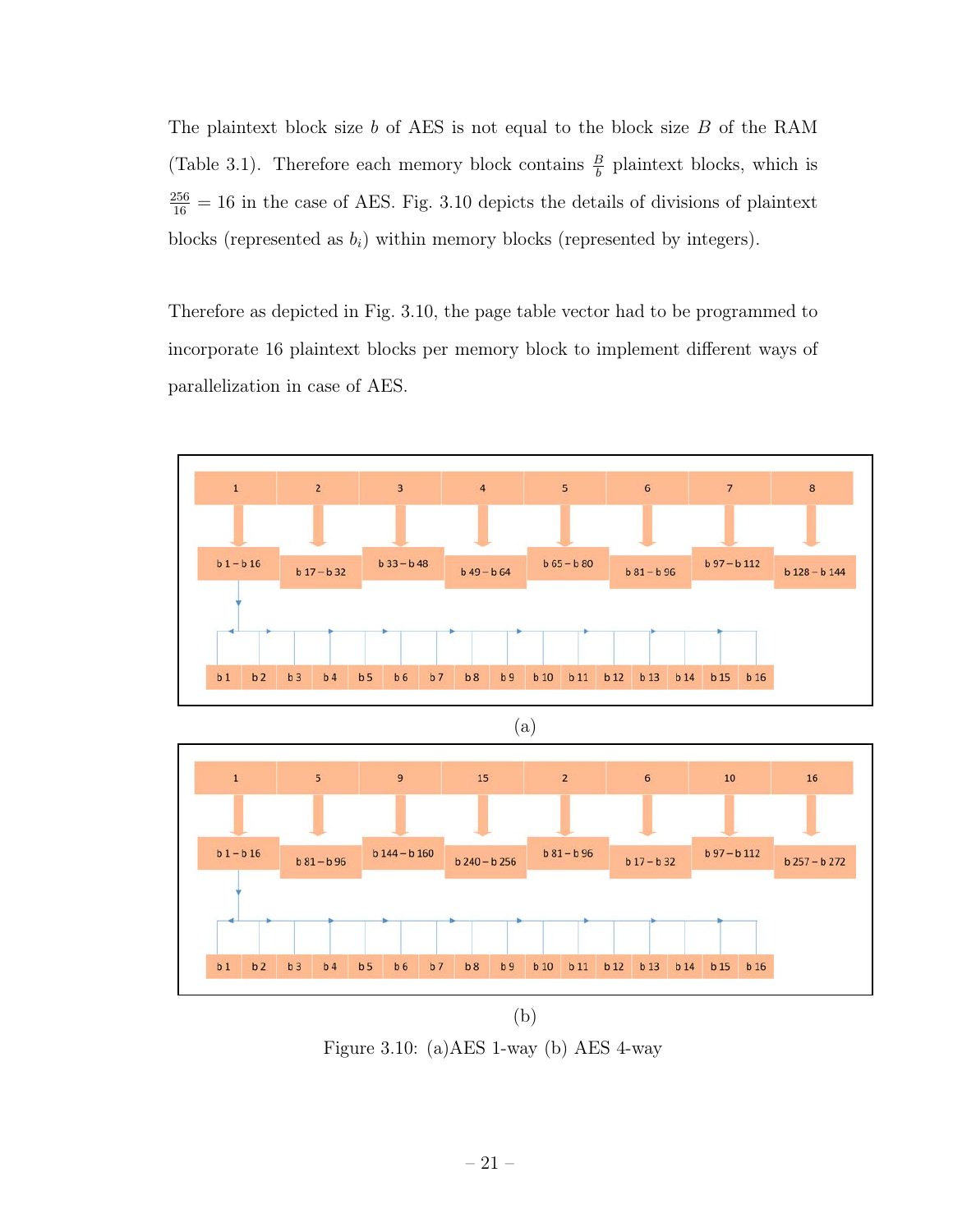



Figure 3.11: (a)1-way, (b) 4-way for DES, 3-DES, and Blowfish

For DES, 3-DES, and Blowfish, the plaintext block size (b) is 8 bytes (Table 3.2). Therefore each memory block contains  $\frac{B}{b}$  plaintext blocks, which is  $\frac{256}{8} = 32$  in the case of DES, 3-DES, and Blowfish.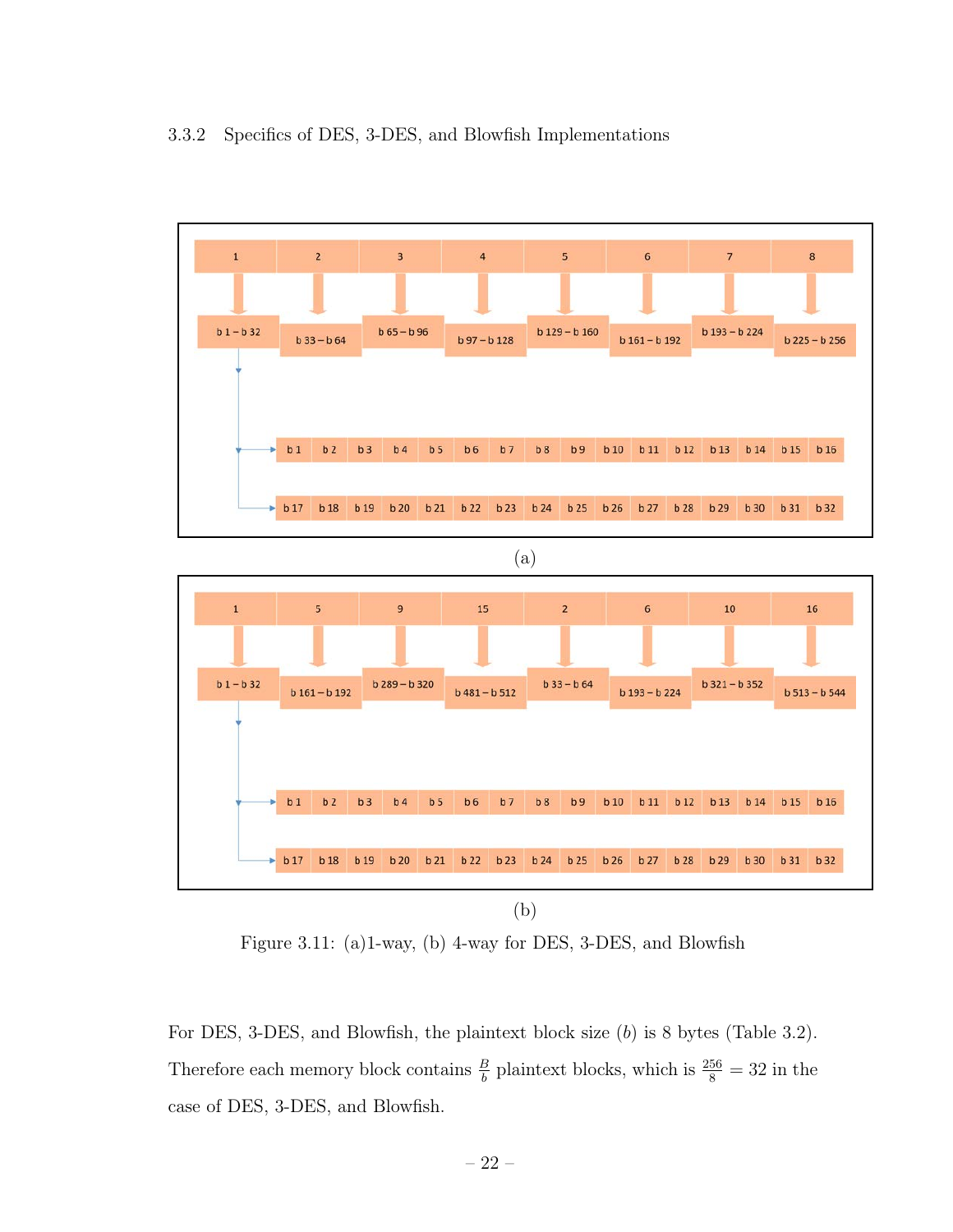| PARAMETER                    | <b>VALUES</b>       |
|------------------------------|---------------------|
| Algorithms                   | DES, 3DES, Blowfish |
| Plaintext block size $(b)$   | 8 Bytes             |
| DDR3 Memory block size $(B)$ | 256 Bytes           |
| $\#$ banks is DDR3 $(P)$     |                     |

Table 3.2: Parameters for DES, 3DES, & Blowfish Implementations

Fig. 3.11 depicts the details of division of plaintext blocks, (represented as  $S_i$ ) within memory blocks (represented by integers) for DES, 3-DES, and Blowfish. Therefore as depicted in Fig. 3.11, the page table vector had to be programmed to incorporate 32 plaintext blocks per memory block to implement different ways of parallelization in case of DES, 3-DES and Blowfish.

#### 3.4 Optimizing Symmetric Key Algorithms

As the memory layout scheme is implemented on top of the algorithm, it might lead to additional overhead, negatively impacting the energy savings. Hence some optimization techniques were incorporated by this researcher to reduce this overhead.

1. Spatial Locality. For every memory access a mapping function is needed, and this call creates an overhead. The concept of Spatial Locality (consecutive elements in a logical block are placed on consecutive memory locations) is used to reduce overhead.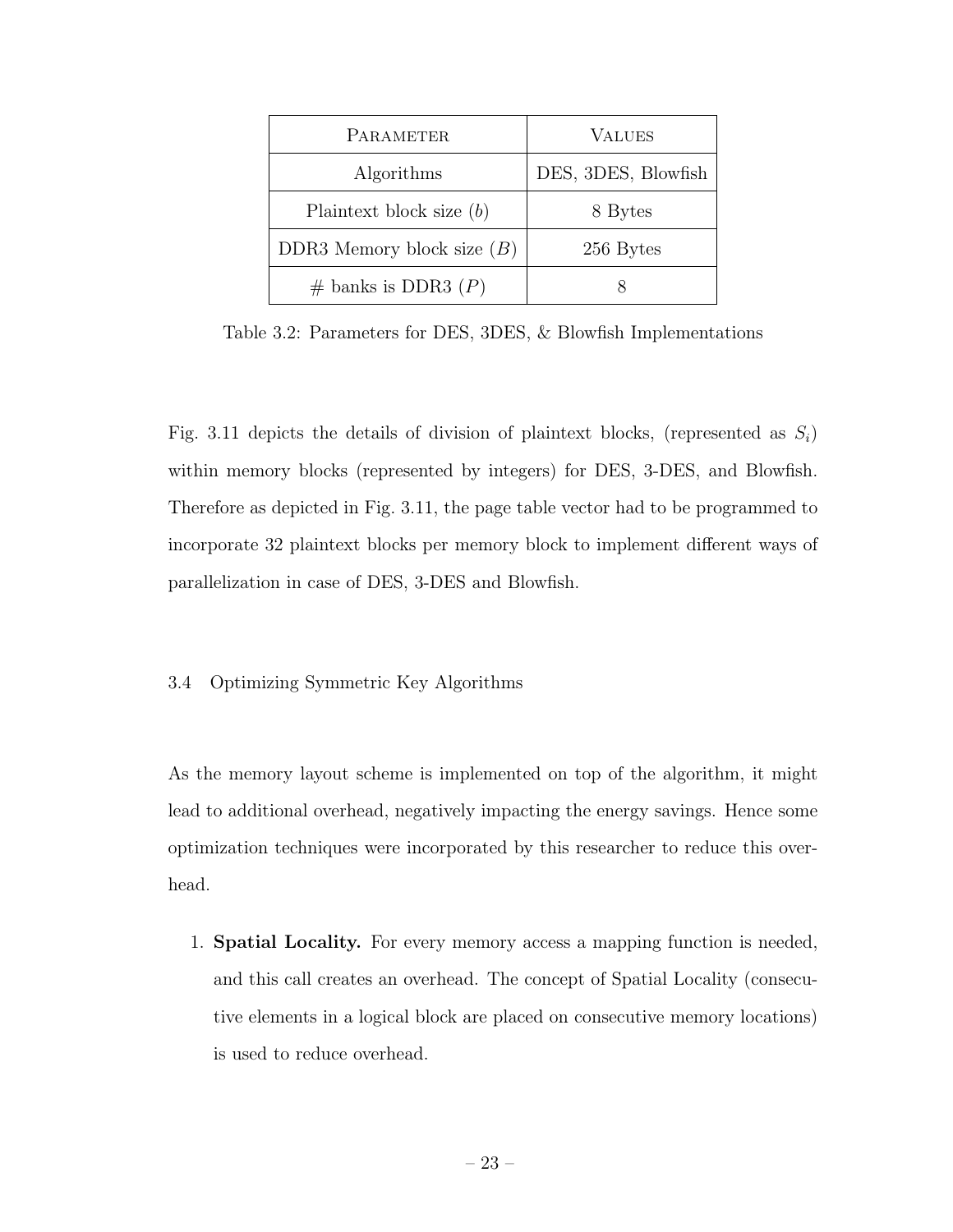- 2. Bit shifts. Operations like multiplication, division and mod are replaced with bit shifts wherever possible.
- 3. Register variables. To reduce runtime, register variables are utilized when a variable has to be computed many times.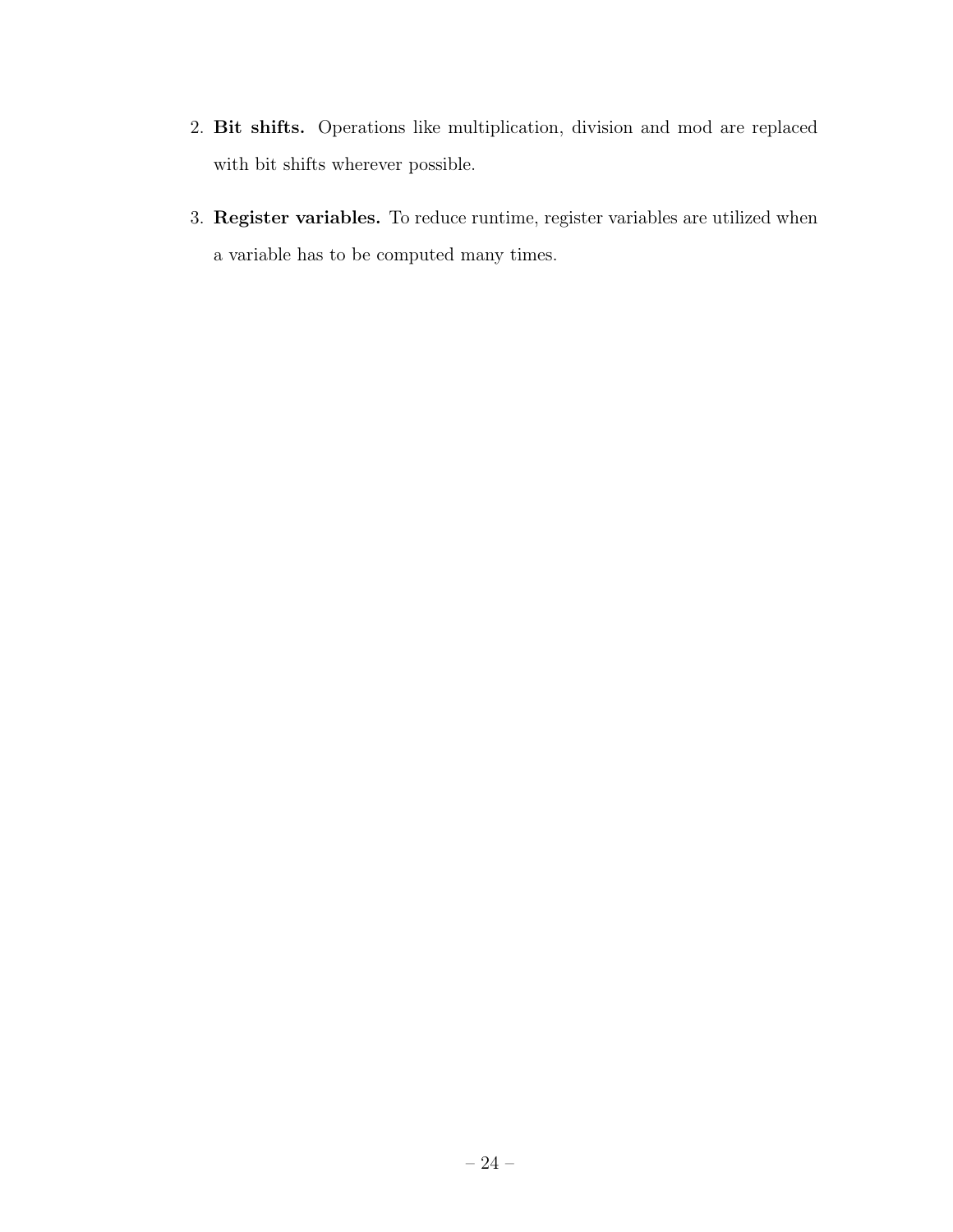# CHAPTER 4

### Experimentation and Results

#### 4.1 Experimental Setup

The benchmark code was written in C and was compiled using the gcc compiler. The experiments were primarily designed to test whether change in the energy consumption of the redesigned algorithms is observed when the degree of parallelism of their inputs were varied. Hence, variations of the algorithms were implemented to allow the use of 1, 2, 4, or 8 memory banks in parallel on DDR3 memory with 8 memory banks.

#### 4.1.1 Hardware Setup

The experiments were run on a Mac notebook with 4 Intel cores, each of which operated at a frequency of 2 GHz. The notebook had 4GB DDR3 memory with 8 banks and ran Mac OS X Lion 10.7.3. The sizes of the L2 and L3 caches per core were 256 KB and 6 MB respectively. The disk size of the machine was 499.25 GB. During any experimental run, all non-essential processes were aborted to ensure that the power measured could be attributed primarily to the application being tested. The total power drawn, including the processor power, memory (RAM) power, and background (leakage) power, was measured using Hardware Monitor tool [35]. The Hardware Monitor tool reads sensor data directly from Apple's System Management Controller, which is an auxiliary processor independent of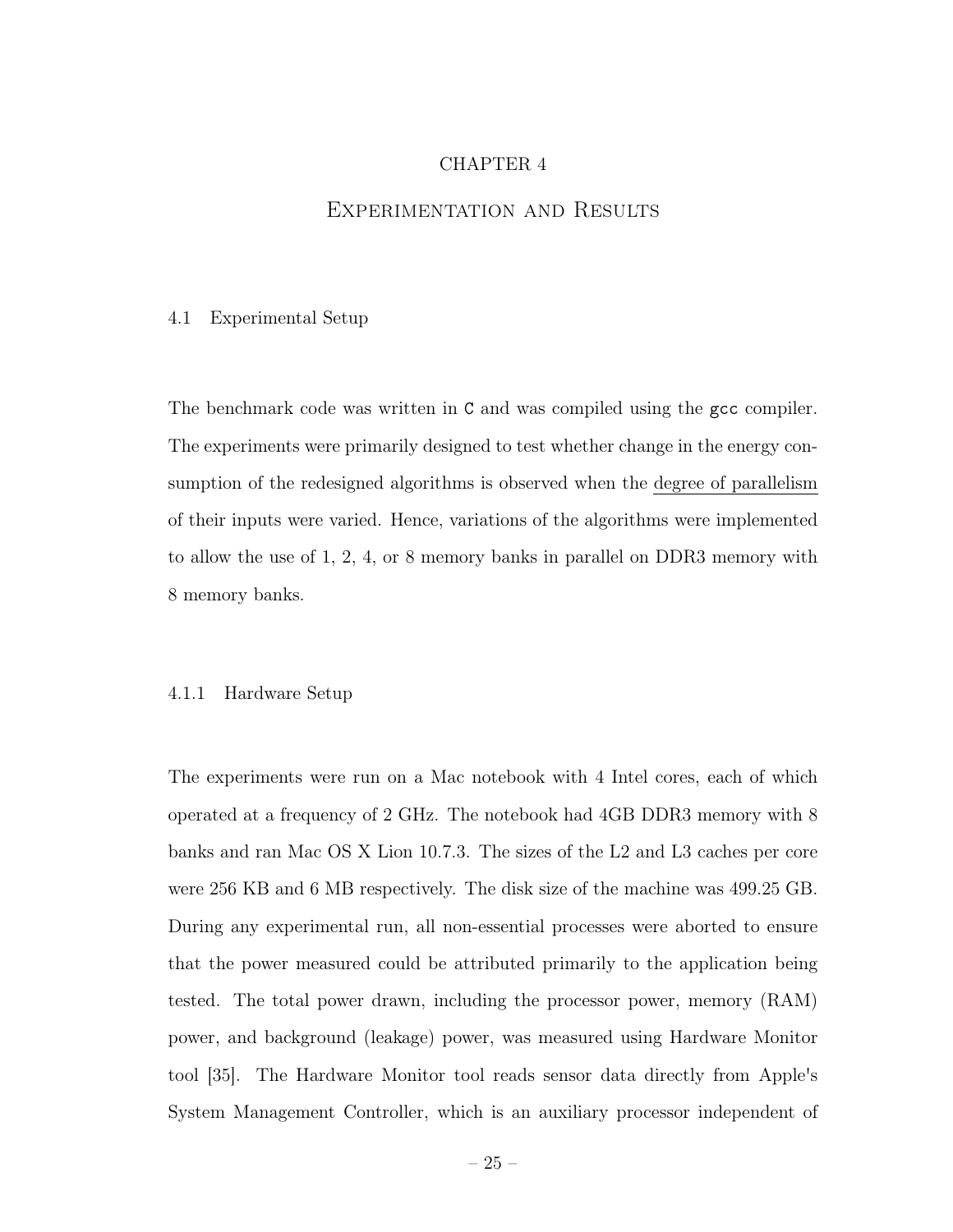the main computer. Hence, energy consumed by the monitoring infrastructure does not add to the sensor readings. The energy consumption for each algorithm was calculated by multiplying the power recorded with the time taken to execute the algorithm.

### 4.2 Results

Each experiment was repeated 50 times and the means are reported here. The variation in the energy consumption, namely the deviation from the average values, was small (less than 4%) for all the experiments performed.

| ALGORITHM       | PERCENTAGE DIFFERENCE IN ENERGY CONSUMPTION |
|-----------------|---------------------------------------------|
| <b>DES</b>      | 7.46\%                                      |
| $3$ -DES        | 6.41%                                       |
| <b>AES</b>      | 7.45\%                                      |
| <b>Blowfish</b> | 6.87%                                       |

Table 4.1: 1-way vs. 8-way parallel for 16 MB plaintext input.

# 4.2.1 Applicability of the Energy Model

The energy savings achieved in energy consumption for the input size of 16 MB by increasing the parallelism from 1-way to 8-way is 7.46% , 6.41%, 7.45%, and 6.87% for DES, 3DES, AES, and Blowfish respectively (Table 4.1). These experiments establish that energy consumption decreases with increased parallelization of their block accesses. The results establish the applicability of the energy model of [29] on the symmetric key algorithms considered in this work.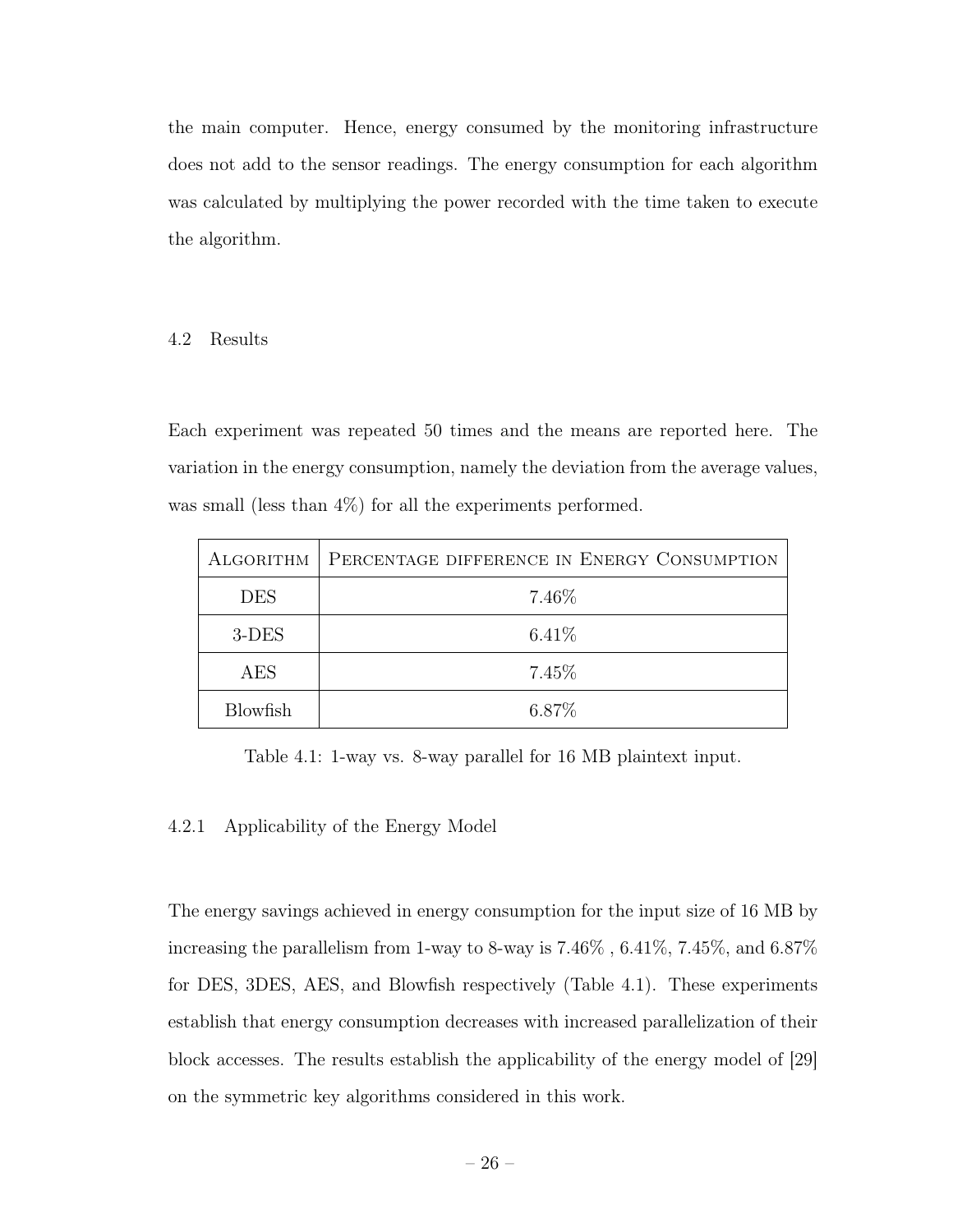



(b)

Figure 4.1: Energy Consumption by (a) DES and (b) 3-DES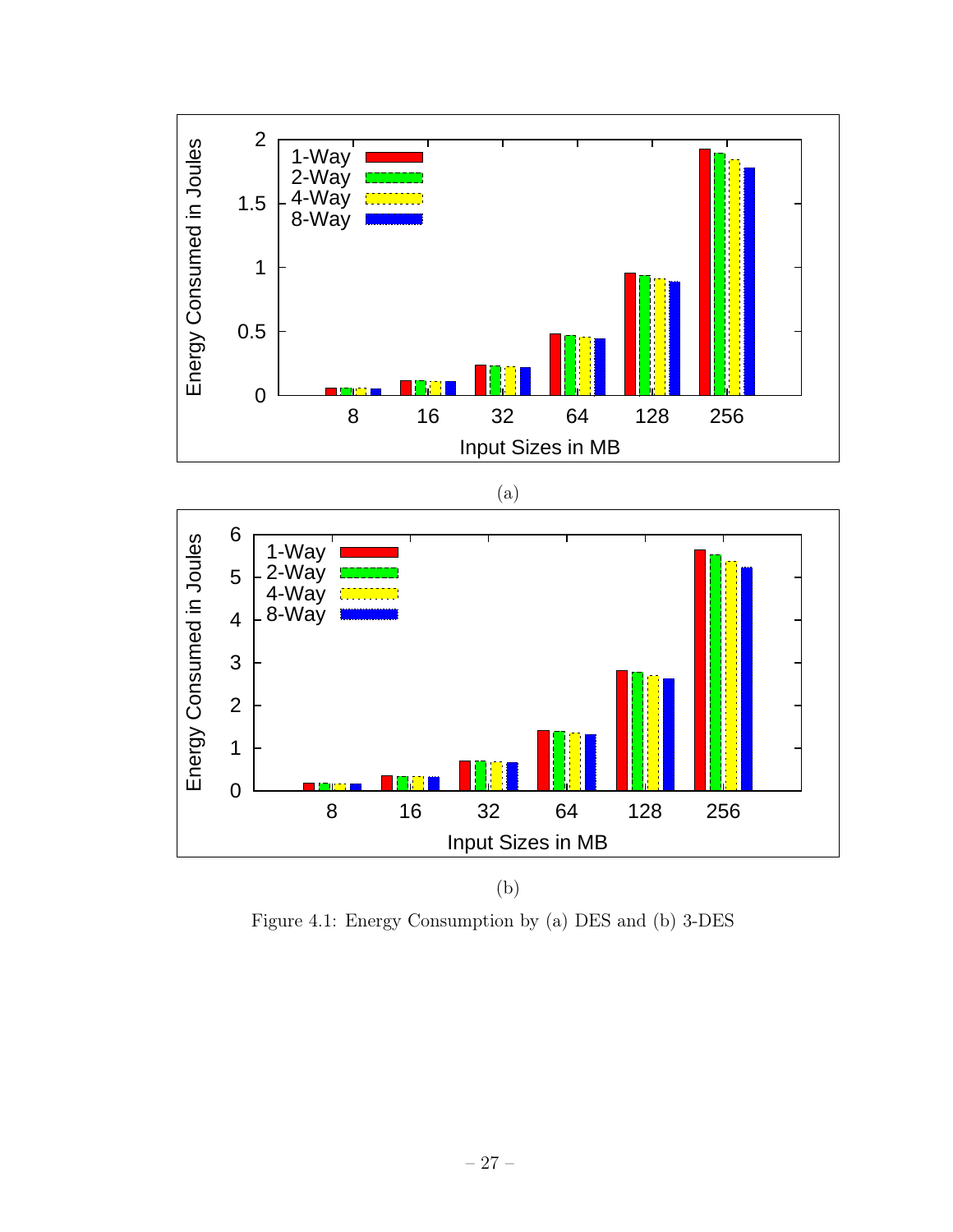#### 4.2.2 Comparisons based on plaintext input size

| ALGORITHM       | 16 MB INPUT | 256 MB INPUT |
|-----------------|-------------|--------------|
| <b>DES</b>      | 7.45\%      | 7.94\%       |
| 3-DES           | $6.41\%$    | 8.26\%       |
| AES             | 7.45\%      | 11.35\%      |
| <b>Blowfish</b> | 6.87\%      | 7.78\%       |

Table 4.2: Energy savings for different input sizes.

The energy savings achieved in energy consumption for the input size of 256 MB by increasing the parallelism from 1-way to 8-way is 7.94% , 8.26%, 11.35%, and 7.78% for DES, 3DES, AES, and Blowfish respectively. Therefore, it can be concluded from Table 4.2, that the impact of parallelism is more when the input data is larger. This can be explained by the fact that smaller inputs fit into the system caches (e.g. L2, L3). The memory controller then applies smart techniques to perform write backs to make accesses more efficient (especially during low parallelism), and in the process negates the effect of parallelism for smaller inputs.

Fig. 4.1 and Fig. 4.2 depicts the results obtained from 1, 2, 4 and 8-way parallelism for all the algorithms over different input sizes. As is also depicted in the graphs, an input size of 8 MB almost does not show any change in energy consumption for different degrees of parallelization. This can be supported again by the fact the total system cache size is almost 8 MB, which exactly fits the plaintext input. For the larger inputs, the memory controller is forced to use the memory banks instead of the system caches to fit in the input. Therefore higher impact in change in energy consumption is observed for larger inputs.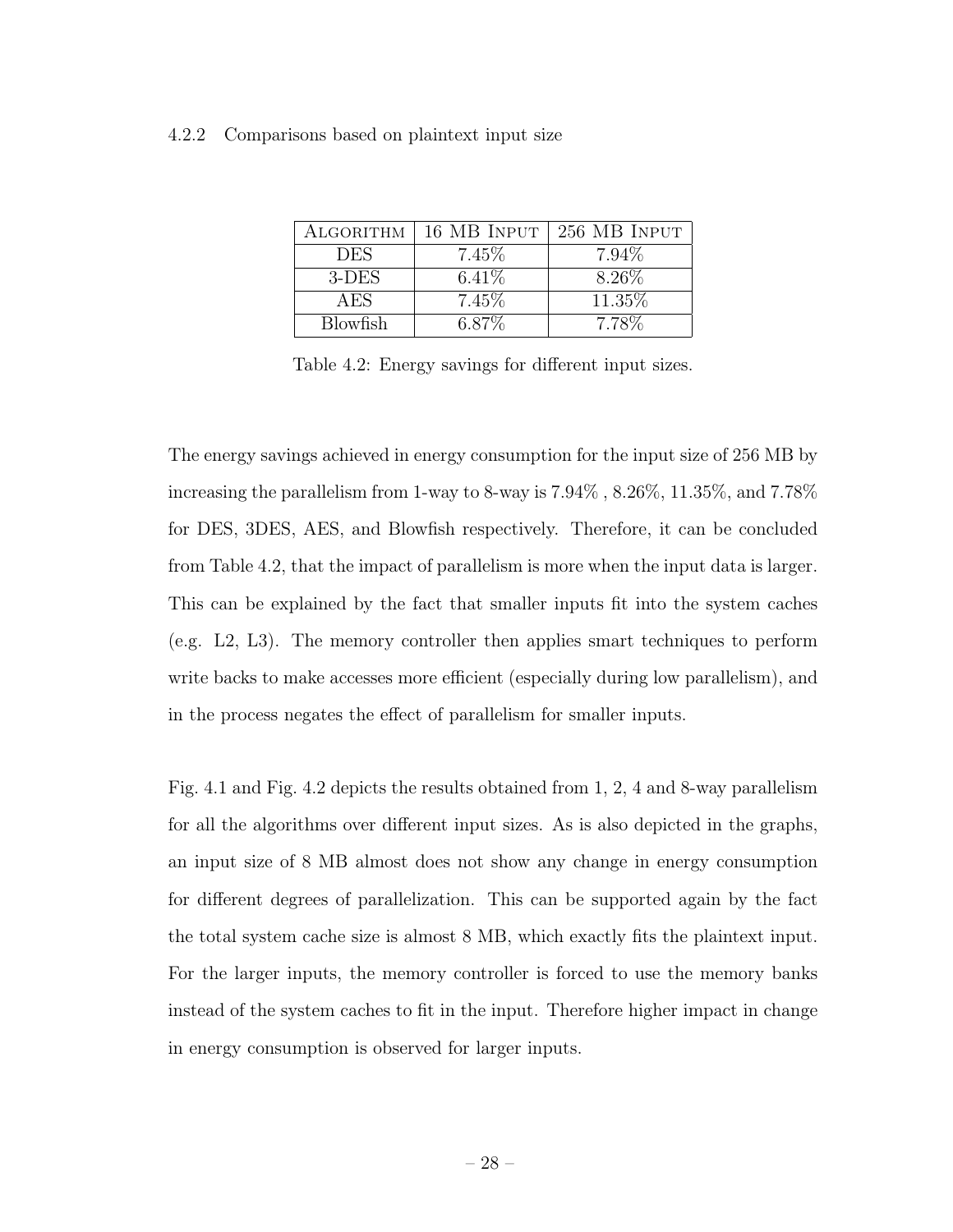

Figure 4.2: Energy Consumption by (a) AES and (b) Blowfish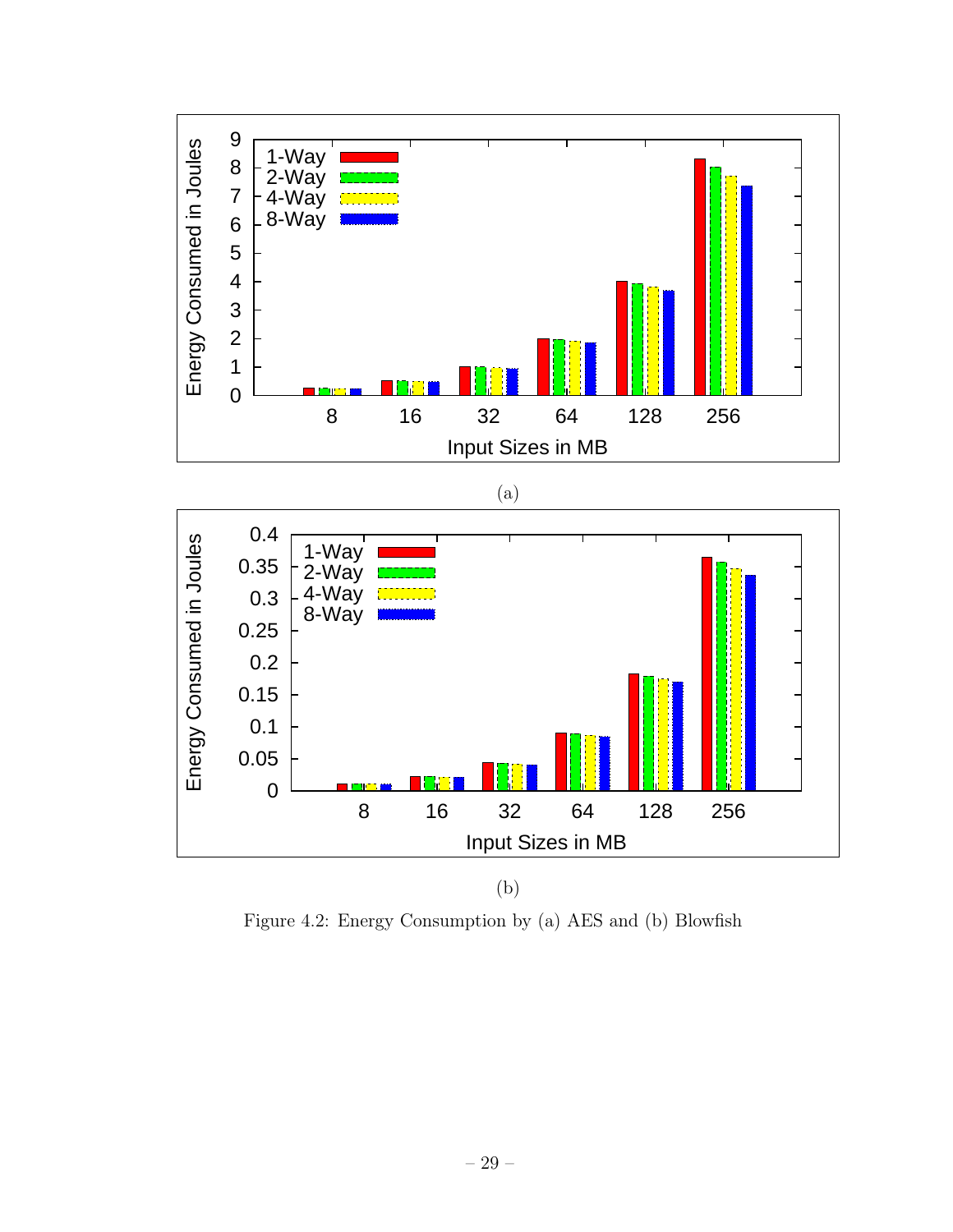#### 4.2.3 Comparison of energy consumed by different algorithms

The energy consumed by various symmetric key algorithms was also compared. Fig. 4.3 shows the energy consumed by all the four symmetric key algorithms considered in 8-way parallelism for a fixed input size of 256 MB.



Figure 4.3: Energy Consumption by Symmetric Key Protocols

As can be seen from Fig. 4.3, AES consumes more energy than 3-DES because AES uses a 256 bit key as compared to a 168 bit key for 3-DES. 3-DES consumes about three times the amount of energy that DES consumes, which is expected. The interesting observation is how less energy Blowfish consumes.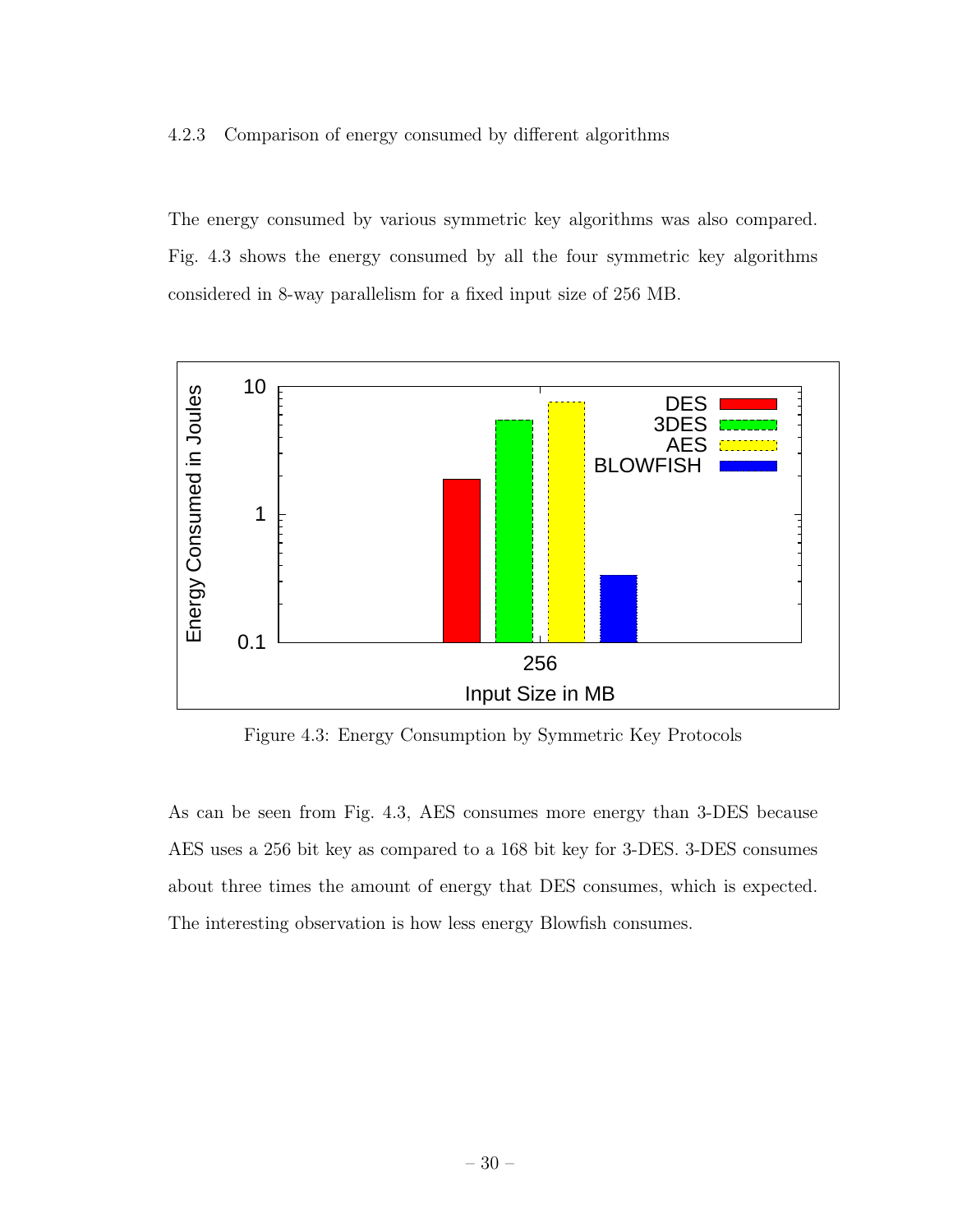# CHAPTER 5

# Conclusions and Future Work

In this chapter the results obtained in this research have been summarized, and initial ideas on further research directions in this area have been discussed. This chapter begins with the summary of results followed by discussions on future research directions.

#### 5.1 Summary of Results

# 5.1.1 Applicability of the Energy Model on Symmetric Key Algorithms

In summary, the results show decreases in energy consumption with increased parallelism in all four symmetric key encryption algorithms considered, DES, 3- DES, AES, and Blowfish. This proves the applicability of the energy complexity model of [27] on a class of symmetric key algorithms. This is a significant result since this would result in the design of symmetric key algorithms that consume significantly less energy.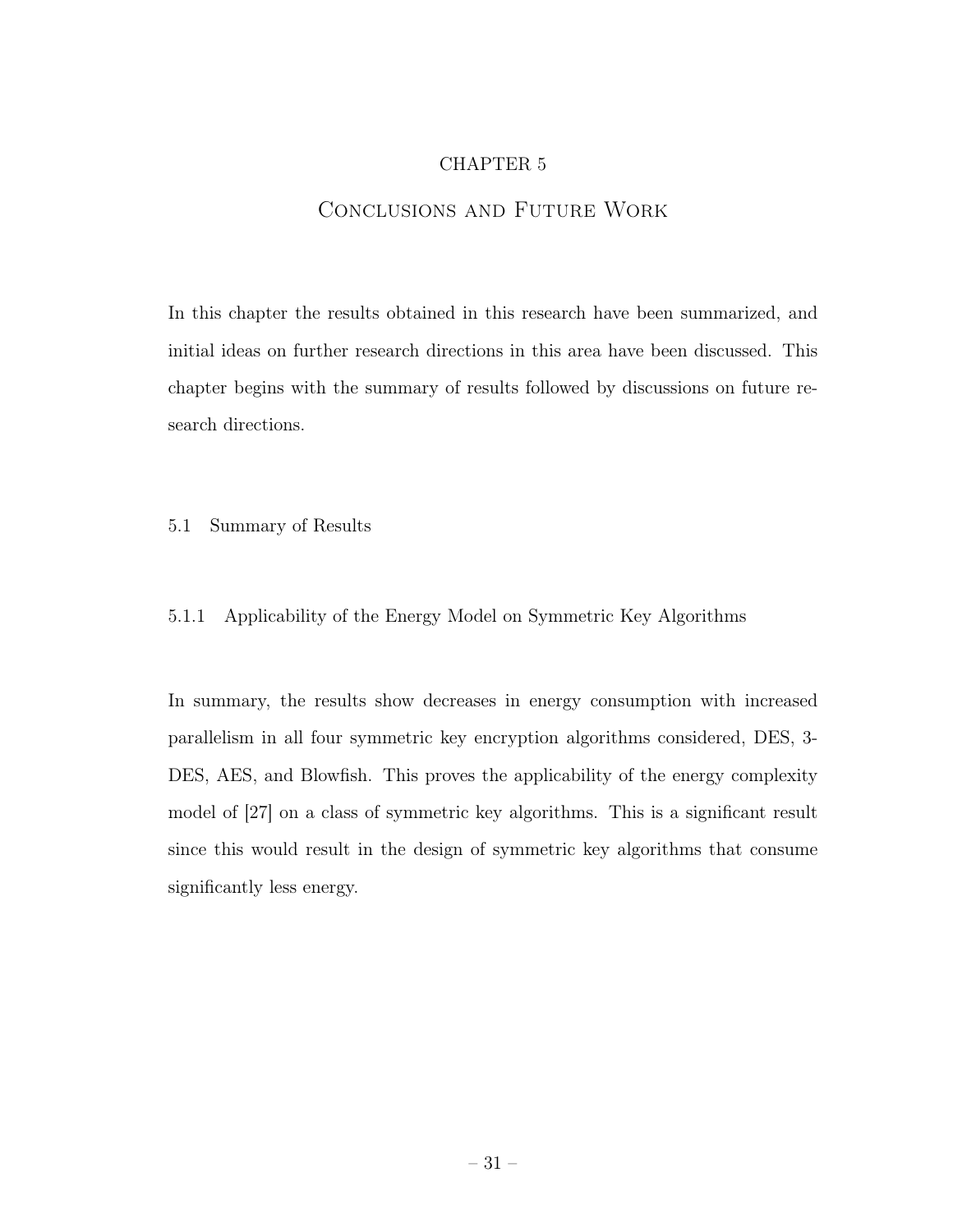5.1.2 Energy Efficiency of Blowfish Encryption over other Symmetric Key algorithms

Our experiments (Fig. 4.3(b)) indicate Blowfish encryption algorithm consumes significantly less energy than its counterparts, DES, 3-DES, and AES. AES is currently the most widely used symmetric key encryption algorithm. However, there are no known attacks on Blowfish [4]. In other words, Blowfish is also a strong cipher with no known vulnerabilities. In fact, Blowfish has been found to be superior in terms of performance [24, 34] and memory usage [24] over the other three ciphers. The results in this thesis for experiments conducted to test the energy consumption of only the encryption process of the ciphers also tally with [24, 34].

To recall, there are three phases in symmetric key encryption: Key generation, Encryption, and Decryption. Key generation for Blowfish has been known to not to be computationally efficient. It is unknown how expensive the key generation algorithm is for Blowfish in terms of energy consumption. Therefore based on the results obtained here, using Blowfish can be recommended over the other ciphers, if the user is not required to change (generate) keys too often.

#### 5.1.3 Designing Energy-Efficient AES

Additional experiments were conducted to compare the energy consumption of AES during the best case of parallelism, (8-way) with original implementation without application of the energy model (Fig. 5.1).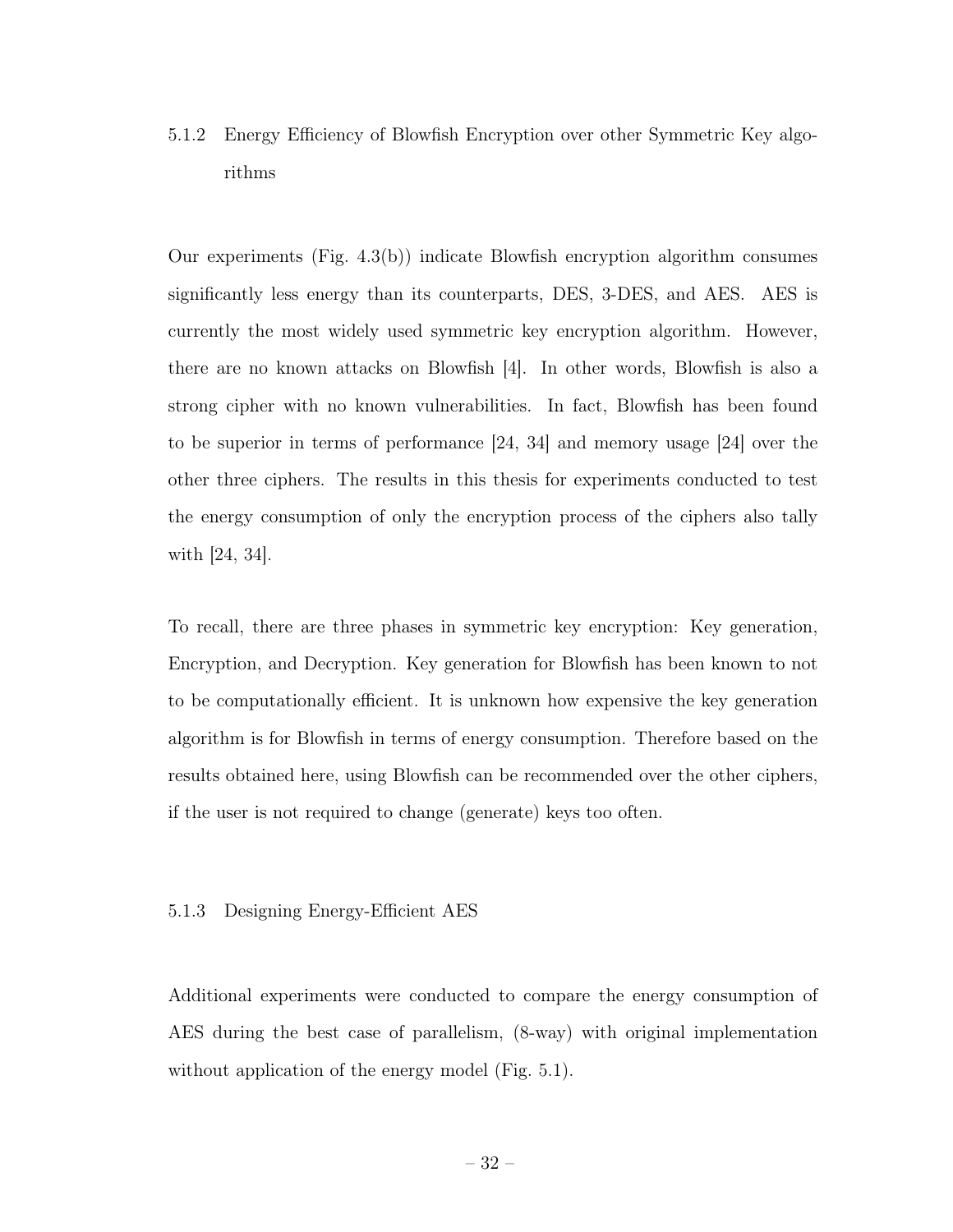

Figure 5.1: Energy Consumption by AES

The percentage decrease in energy consumption from original implementation of AES to the redesigned AES algorithm with 8-way parallelism is 3.71%. This difference is not very significant. However it can be conjectured that the difference will become large enough to be practically useful with larger inputs. Hence, it can be concluded that with large data, the 8-way parallel technique in the redesigned AES algorithm is more energy efficient than the original implementation. As a future work, similar experiments can be conducted on DES, 3-DES, and Blowfish to see how energy efficient the redesigned algorithms in 8-way parallelism are compared to their respective original implementations.

# 5.2 Future research directions

In this section, a few directions of further exploration are discussed.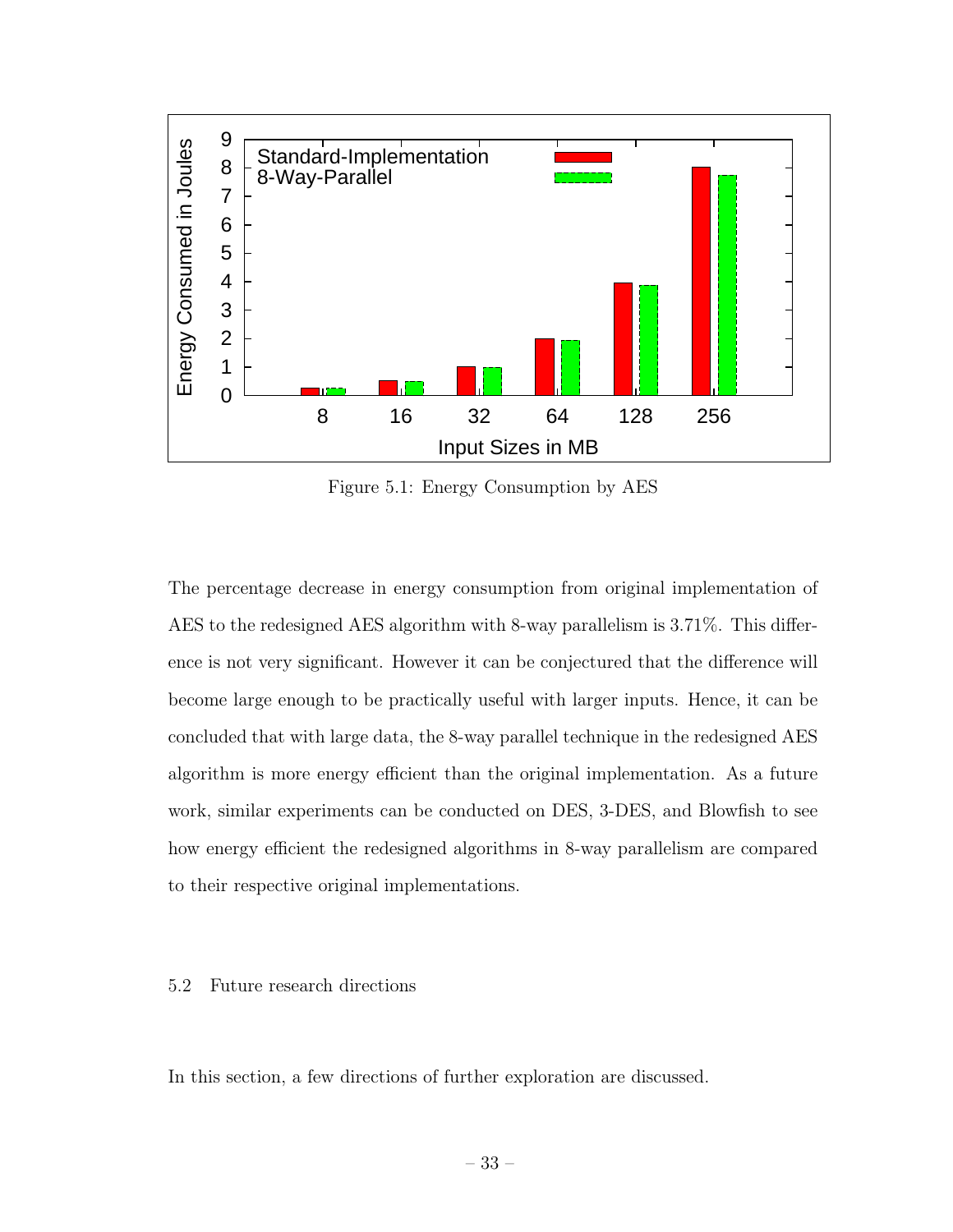#### 5.2.1 Applying the Energy Model on Decryption and Key Generation

This research focuses on applying techniques for reducing the energy consumption of encryption process in symmetric key block ciphers. As a future work, the energy consumption of the decryption and key generation processes of these ciphers should be tested. It would be expected that energy consumption of the decryption process should be similar to that of encryption because decryption is the inverse of encryption in most of these ciphers. The energy consumption of key generation for DES, 3-DES, and AES should be much less compared to encryption and decryption. However, the energy consumption of key generation for Blowfish is likely to be high for the reasons described previously in this chapter, and it is important to know how high it would be in order to make decisions about using Blowfish over the other ciphers, or how could the key generation process of Blowfish be modified to make it energy efficient.

#### 5.2.2 Applying the Energy Model on Stream Ciphers and PKI

Another possible direction of research is the application of the energy complexity model [29] on symmetric key stream ciphers and public key ciphers (PKI). Symmetric key stream ciphers are encryption algorithms that encrypt one bit at a time, in contrast to the block ciphers considered here, which encrypt one block (multiple bits) at a time. It will be interesting to see if this property of stream ciphers help implement the energy model on them making reduction energy consumption easier.

Public key ciphers exploit the hardness of one-way mathematical functions (e.g.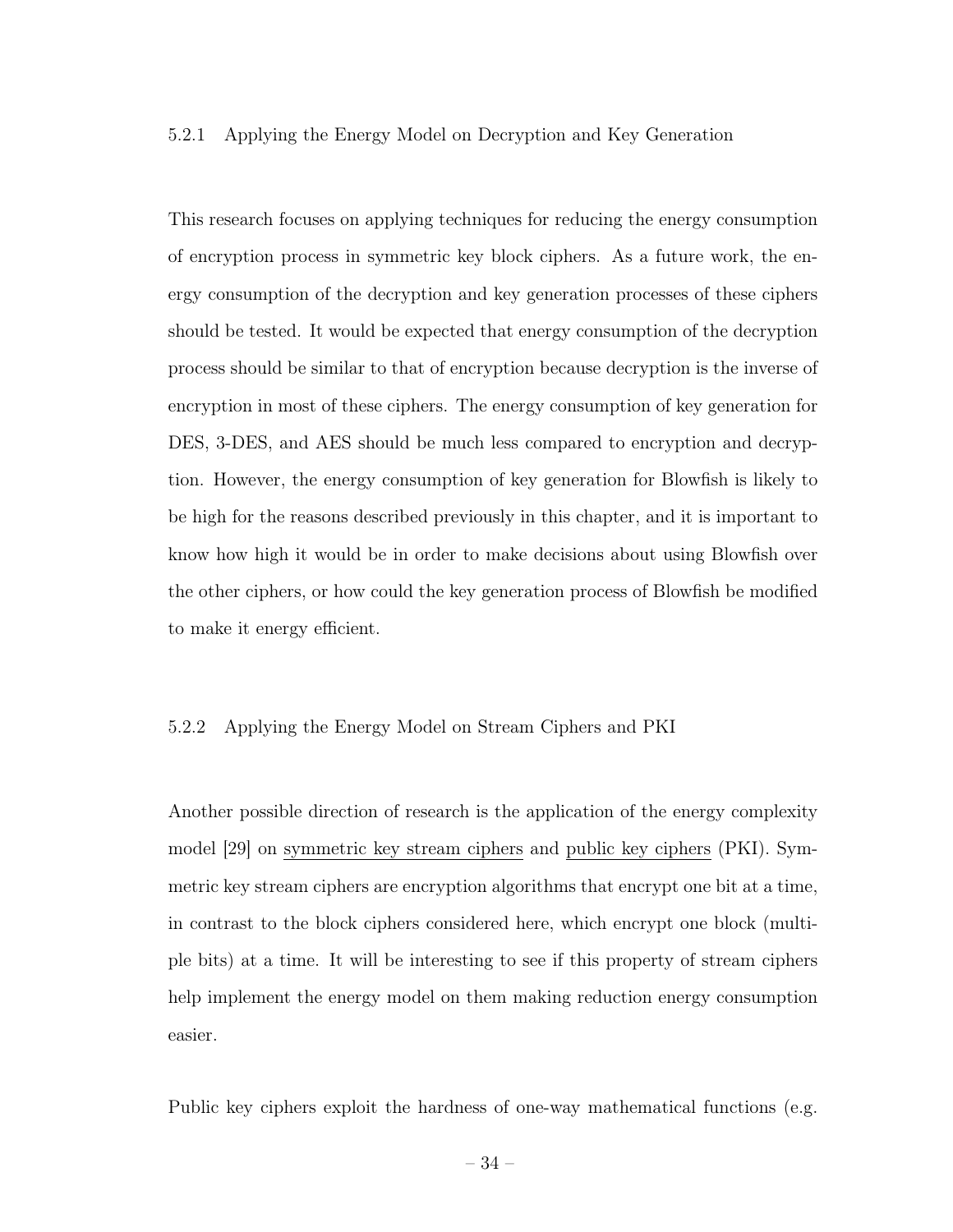modular exponentiation, elliptic curves) for their security, in contrast to most symmetric key algorithms that uses mostly easy operations (e.g. substitution, transpositions, etc.) smartly to ensure security. In [30], the researchers implemented the energy model on a few standard mathematical functions (e.g. matrix transposition) showing reduction in energy consumption in them. The energy model might be applied to functions of public key ciphers in a similar manner.

#### 5.2.3 Techniques to Further Reduce Energy Consumption

The maximum energy savings achieved with the redesigned AES algorithm was 3.71% compared to the original implementation (Fig. 5.1). Further research can be conducted to improve energy savings using more energy efficient techniques to parallelize block access or by using a different memory technique. A few such ideas are described in the following subsections.

#### 5.2.3.1 Plaintext block (b)-level Parallelism

In the current work, parallelism is implemented memory block-wise  $(B)$ . Energy consumption can be tested by parallelizing the plaintext blocks (b) instead. As can be observed in the Fig 5.2, the contiguous accesses in plaintext blocks that belong to different banks, can be implemented with the access pattern of  $\{b_1, b_5, b_9, b_{13}, b_2, b_6, b_{10}, b_{14}, b_3, b_7, b_{11}, b_{15}, b_4, b_8, b_{12}, b_{16}\}.$  This will increase parallelism over the plaintext block. This might increase energy savings in the algorithms, since the input plaintext is encrypted and decrypted according to the blocks of the plaintext  $(b)$  (and not the blocks of the memory  $(B)$ ).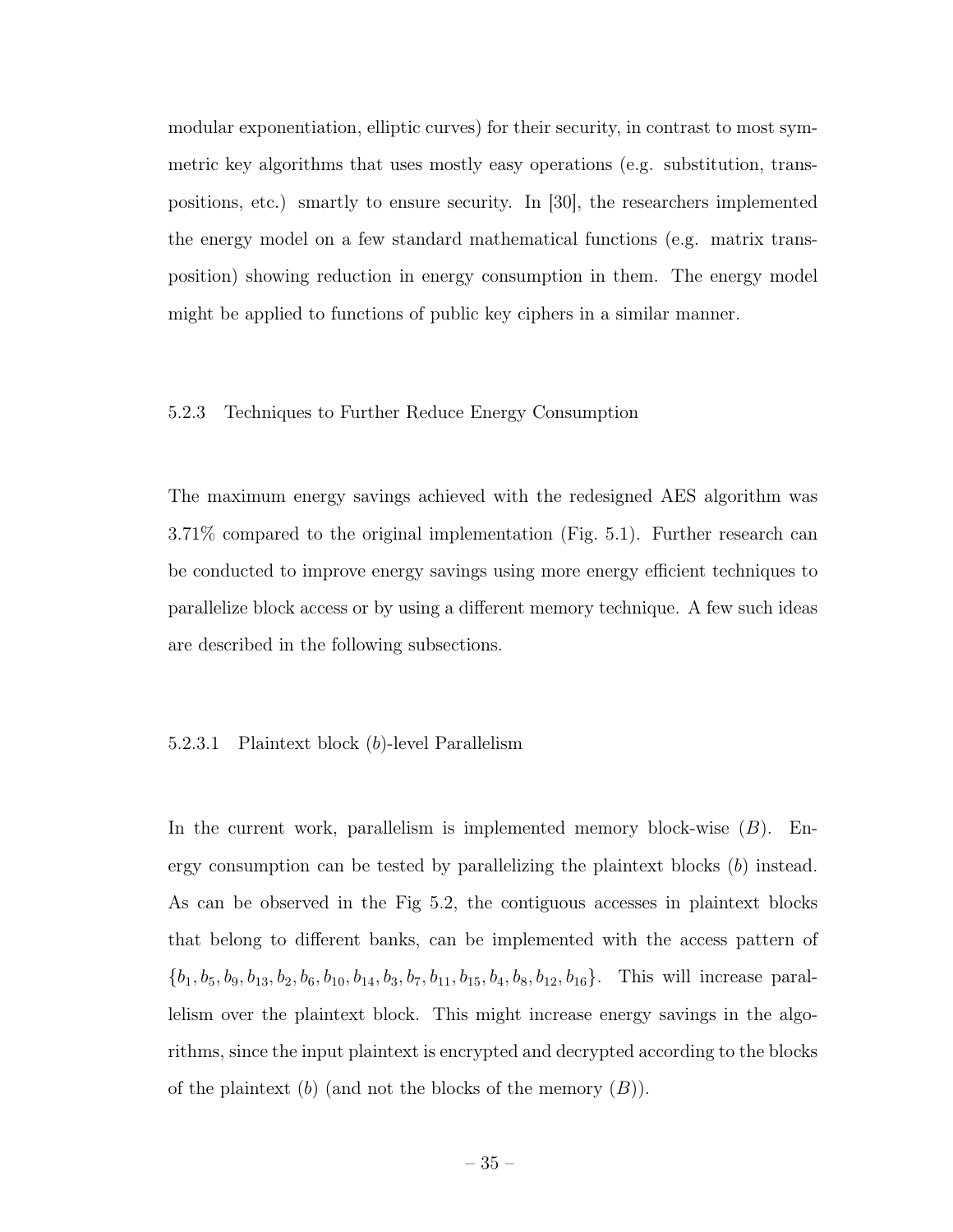

Figure 5.2: Block-Wise $(b)$  Parallelism

# 5.2.3.2 Multi-Threading

As described in section 3.1, a block( $B$ ) of a particular bank in the memory can be accessed only when it is in the cache of that bank. Each time a block $(B)$  is transferred to the cache, a constant amount of power is consumed. In the current work, all the plaintext blocks $(b)$  in a block $(B)$  are accessed contiguously and moved on to the block $(B)$  in the next bank, thereby saving power. If we can implement multi-threading in addition to the current work, more power can be saved. For example, consider blocks  $B_1 - B_{16}$  distributed into 4 banks as shown in the Fig 5.3.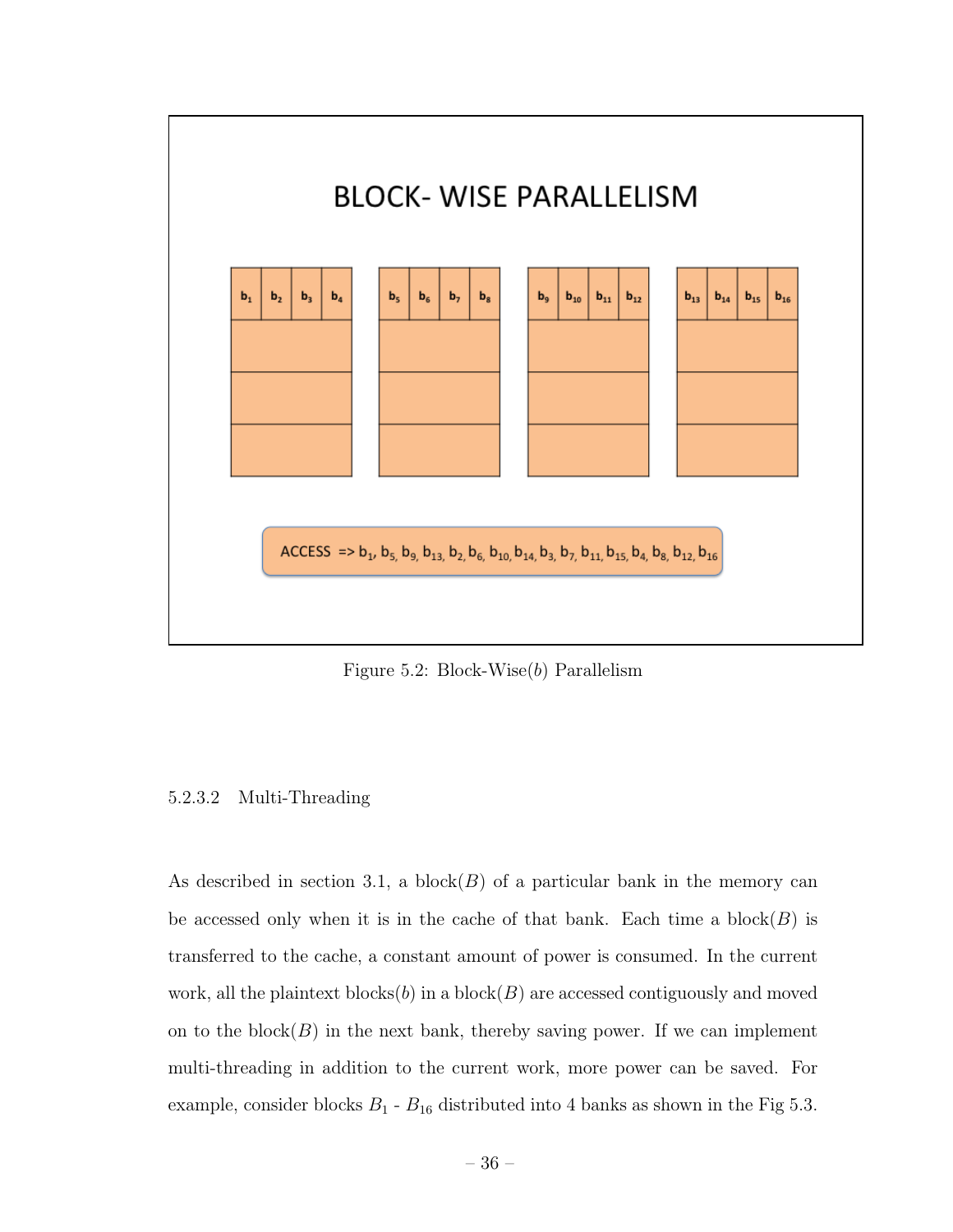The input is divided into 4 (total number of banks) chunks  $i_1$  -  $i_4$  such that each  $i$  has all the blocks belonging to the same bank. Each  $i$  is executed in a separate thread  $T$  as shown in the Fig 5.3.



Figure 5.3: Multi-Threading

# 5.2.3.3 Stream Ciphers

The memory controller works in such a way that only 32-bits (in a 32-bit operating system) can be accessed in one cycle. The block ciphers can only be encrypted in blocks and the input cannot be divided any way we want. Whereas stream ciphers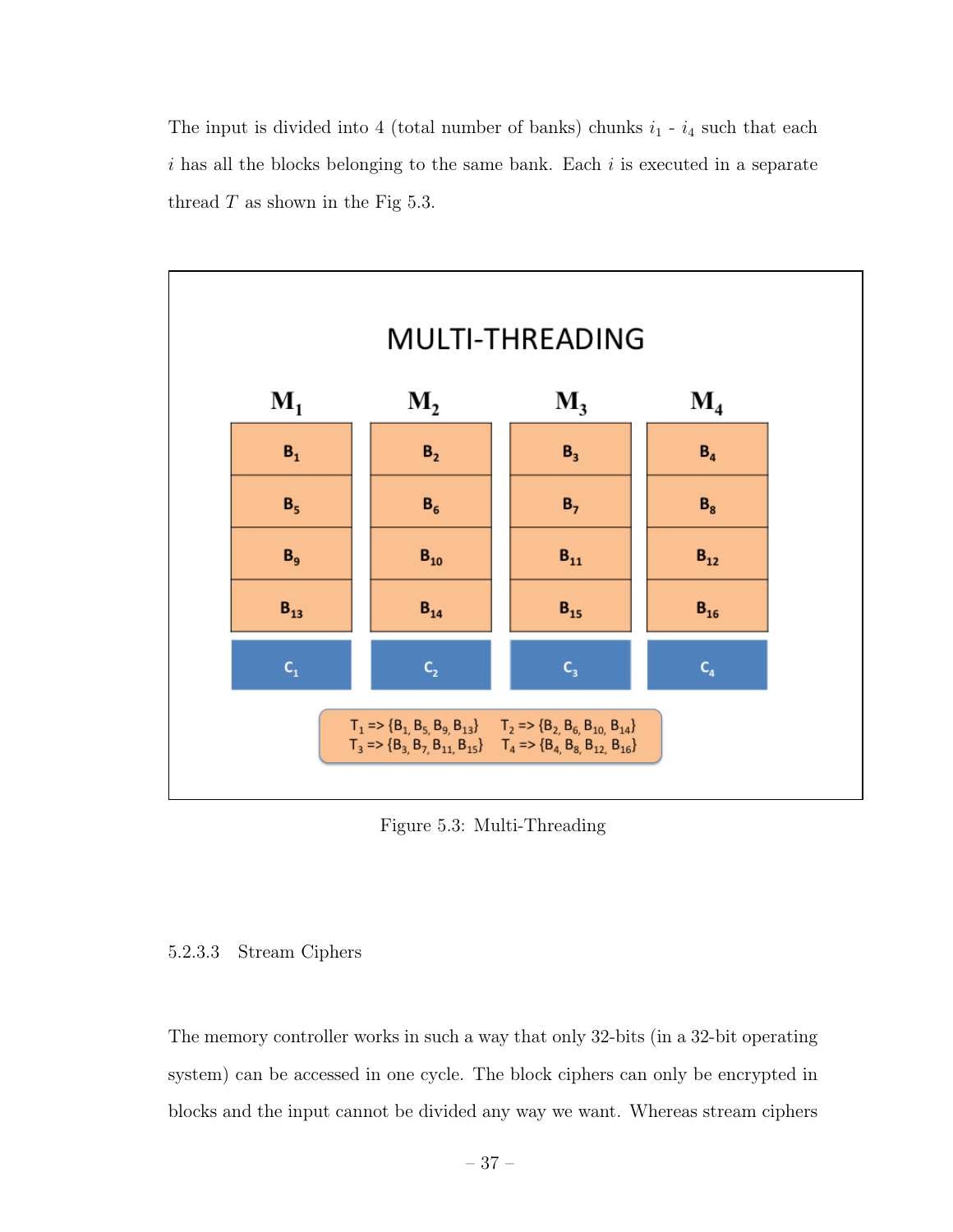encrypt bit-by-bit, hence we can divide the input into 32-bit chunks. For example the input is divided into blocks of 32-bits say  $b_1 - b_8$  and distributed into two banks  $M_1$  and  $M_2$  as shown in the Fig. 5.4. The consecutive access would lie in different banks i.e  $b_1, b_5, b_2, b_6, b_3, b_7, b_4, b_8$ , which might save energy.



Figure 5.4: Stream Ciphers

# 5.2.3.4 Code Vicinity

AES comprises of constants such as round keys and S-boxes, which are used repeatedly and extensively when encrypting one plaintext block $(b)$  in a block $(B)$ . If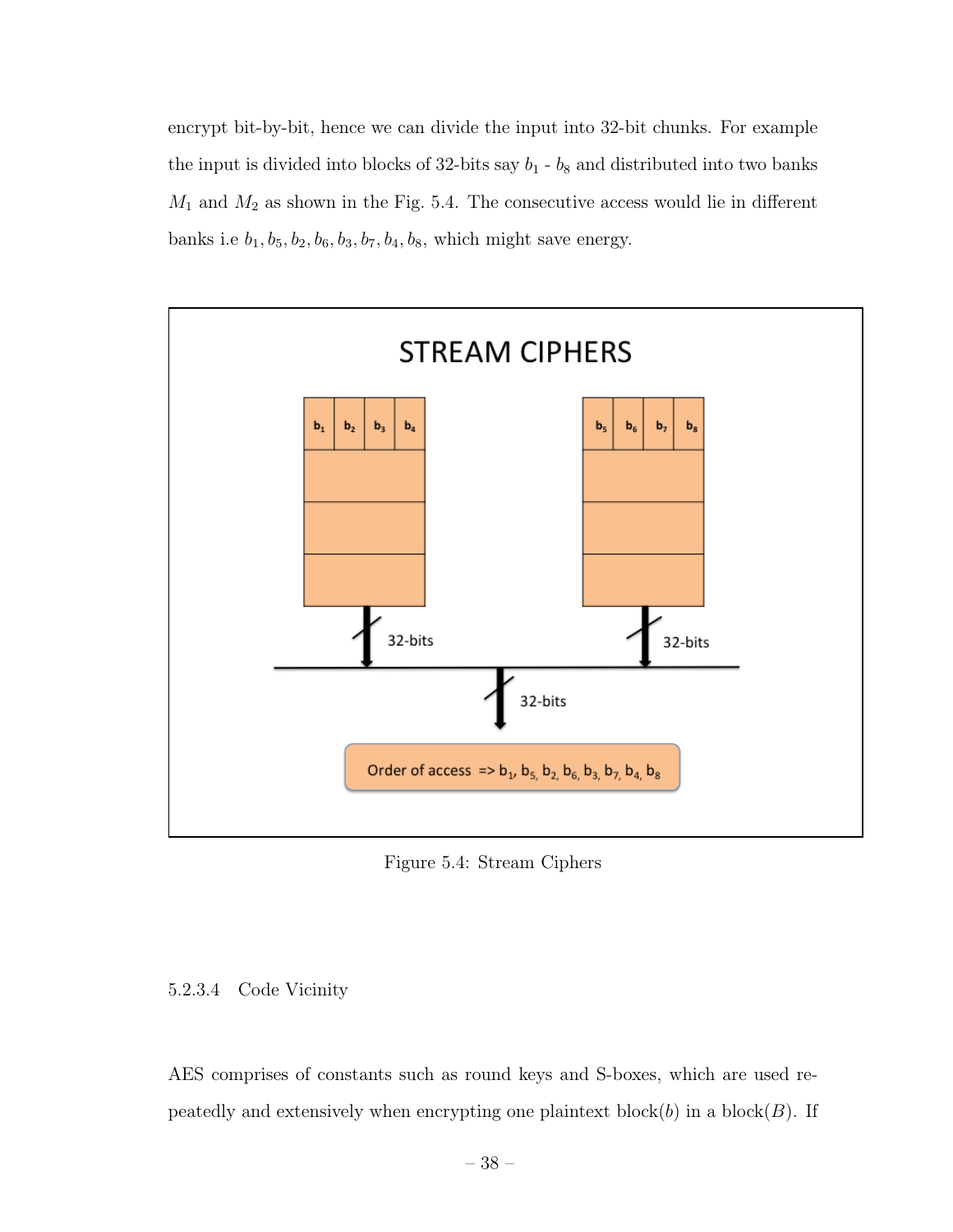these constants happen to be in a different block $(B)$  as the one currently being accessed, the current block $(B)$  has to be put back in its original location and fetch the new block $(B)$  into the cache. An  $ACT$  command transfers the block B to the cache  $C$ , and an  $ACT$  command is always followed by a  $PRE$  command which puts back the block  $B$  in its original location. Lets say the  $ACT$  command consumes power  $p_1$  and PRE consumes power  $p_2$ . Each replacement would cost two times power  $p_1 + p_2$ , i.e. a  $p_1 + p_2$  to fetch the block being accessed and another  $p_1 + p_2$  to fetch the new block to cache. These two constants are used numerous times during the encryption of a single block $(b)$ .

Further work can be done to minimize these accesses. One technique would be to add the constants to every block(B). Hence with one fetch, the block(b) and, required constants can be accessed, thereby saving a lot of power. To programatically achieve this, constants can be added for every  $K$  bytes where  $K$  will be equal to the row size minus size of all the constants.

Energy savings in encryption algorithms will be increasingly important as needs for both security and portability of devices expand. This work provides a starting point for the redesign of encryption algorithms to achieve this goal.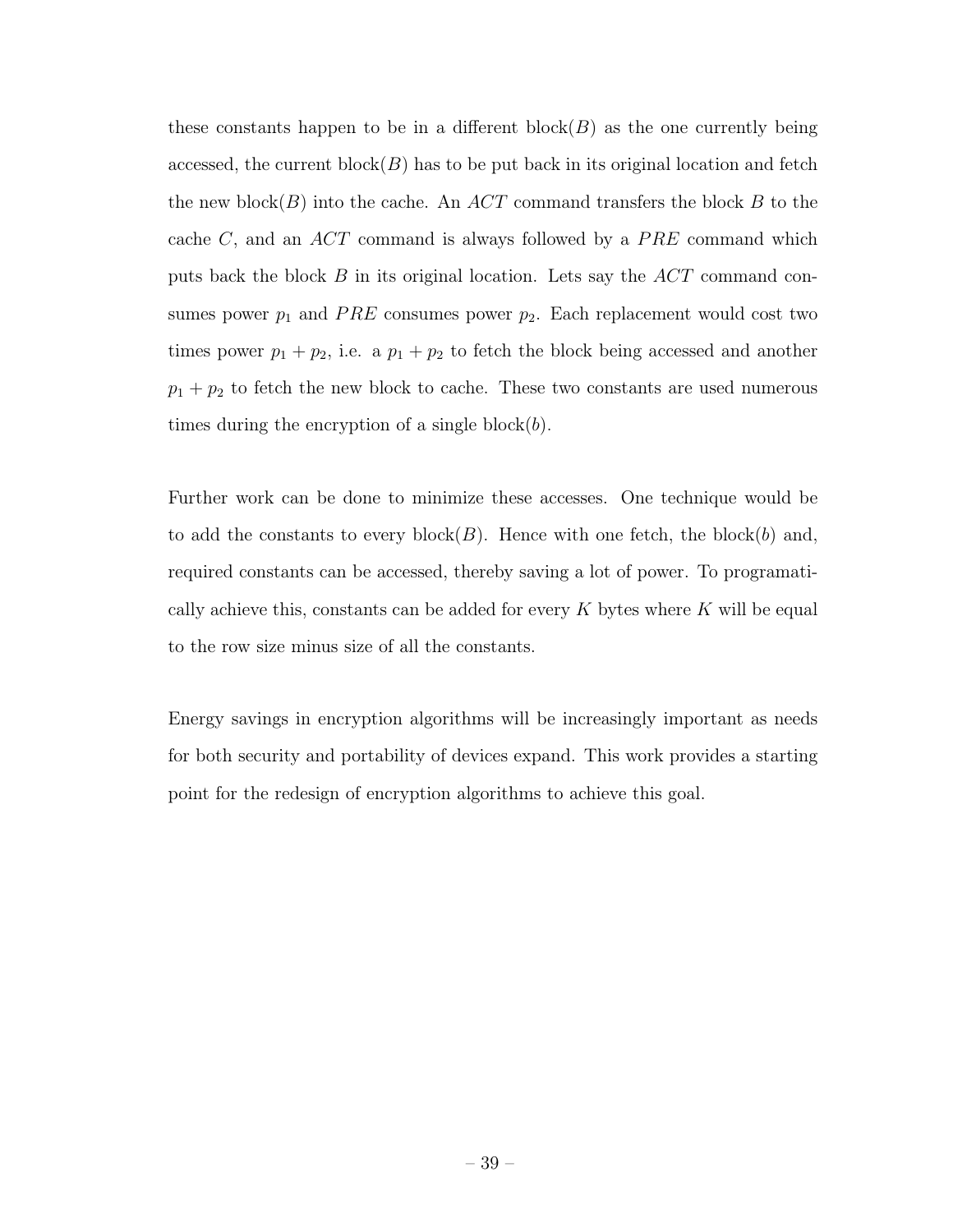#### **REFERENCES**

- [1] Aqueel, S., and Khare, K. A high performance ddr3 sdram controller. IJEEE), Volume1, Issue1 (2011).
- [2] Bhutada, A., and Magar, S. Executing des algorithm in cloud for data protection. International Journal of Innovative Research in Engineering and Technology 1, 1 (2015), 15–19.
- [3] Carman, D. W., Kruus, P. S., and Matt, B. J. Constraints and approaches for distributed sensor network security (final). DARPA Project report,(Cryptographic Technologies Group, Trusted Information System, NAI Labs) 1, 1 (2000).
- [4] Cornwell, J. W., and Columbus, G. Blowfish survey. Department of Computer Science. Columbus: GA Columbus State University (2012), 1–6.
- [5] Daemen, J., and Rijmen, V. The design of Rijndael: AES-the advanced encryption standard. Springer Science & Business Media, 2013.
- [6] Dierks, T., and Rescorla, E. The transport layer security (tls) protocol version 1.2. Tech. rep., 2008.
- [7] Dong, L., Wu, N., and Zhang, X. Low power state machine design for AES encryption coprocessor. Proceedings of the International MultiConference of Engineers and Computer Scientists 2 (2015).
- [8] EMVCo, L. Emv integrated circuit card specifications for payment systems. hp, 2011.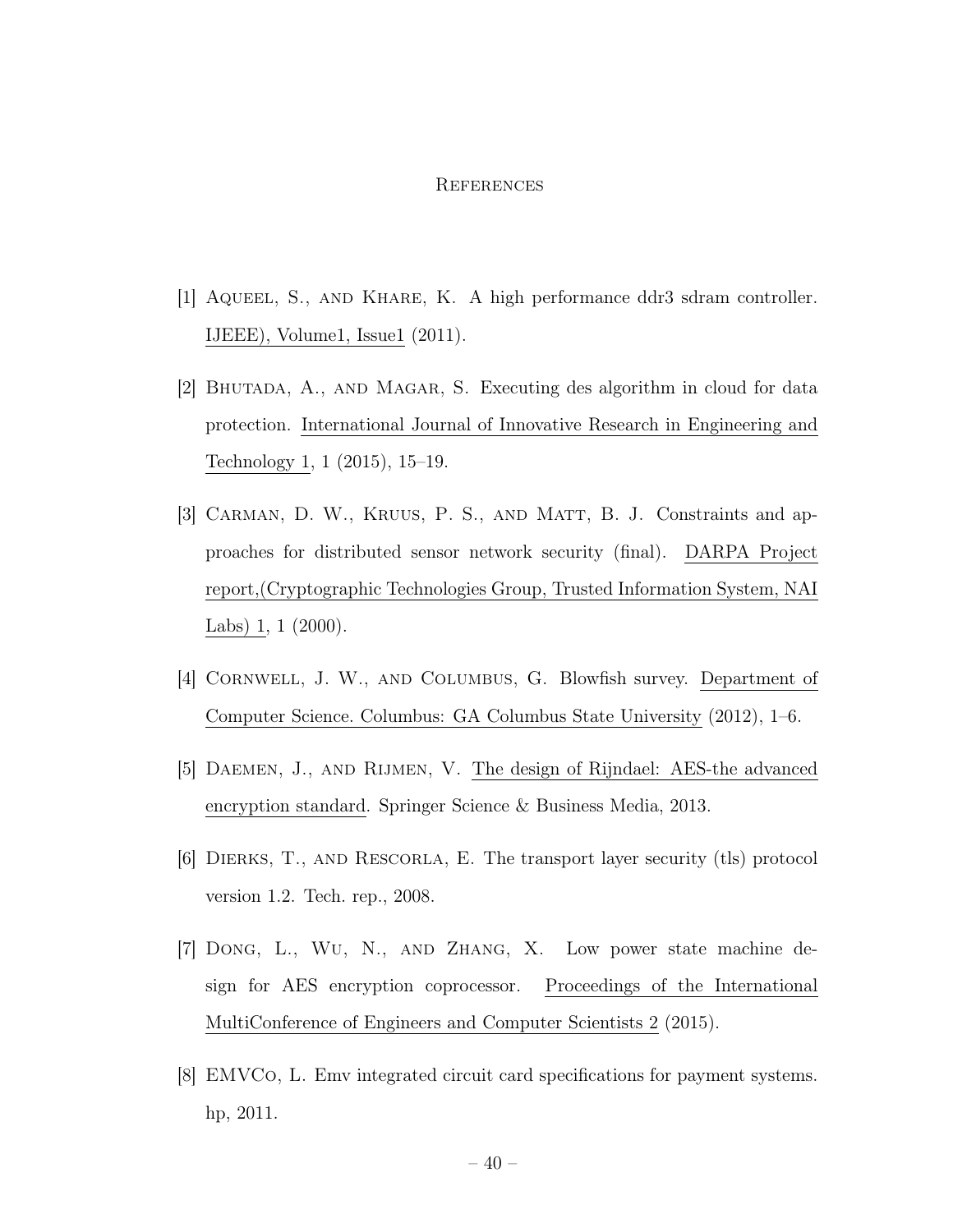- [9] Escapa, D. Encryption for password protected sections. https://technet. microsoft.com/en-us/library/cc179125(v=office.15). Accessed: 2017- 03-17.
- [10] Falaki, H., Lymberopoulos, D., Mahajan, R., Kandula, S., and Estrin, D. A first look at traffic on smartphones. In Proceedings of the 10th ACM SIGCOMM conference on Internet measurement (2010), ACM, pp. 281–287.
- [11] Farrell, T. Core architecture doubles mem data rate. Electronic Engineering Times Asia 16 (2005).
- [12] Feldhofer, M., Dominikus, S., and Wolkerstorfer, J. Strong authentication for RFID systems using the AES algorithm. Cryptographic Hardware and Embedded Systems-CHES 2004. Springer Berlin Heidelberg, 2004.
- [13] FIPS, P. 46-3: Federal information processing standards publication. DATA ENCRYPTION STANDARD (DES), Reaffirmed (1997).
- [14] GARG, P., AND SHARMA, V. An efficient and secure data storage in Mobile Cloud Computing through RSA and Hash function. Issues and Challenges in Intelligent Computing Techniques (ICICT), 2014.
- [15] GARRETT, K., TALLURI, S. R., AND ROY, S. On vulnerability analysis of several password authentication protocols. Innovations in Systems and Software Engineering 11, 3 (2015), 167–176.
- [16] Gautam, A., and Jain, P. Fpga implementation of dynamic key generation to enhance des algorithm securities. International Journal of Engineering Research and Technology. Vol. 4. No 4, 01 (2015).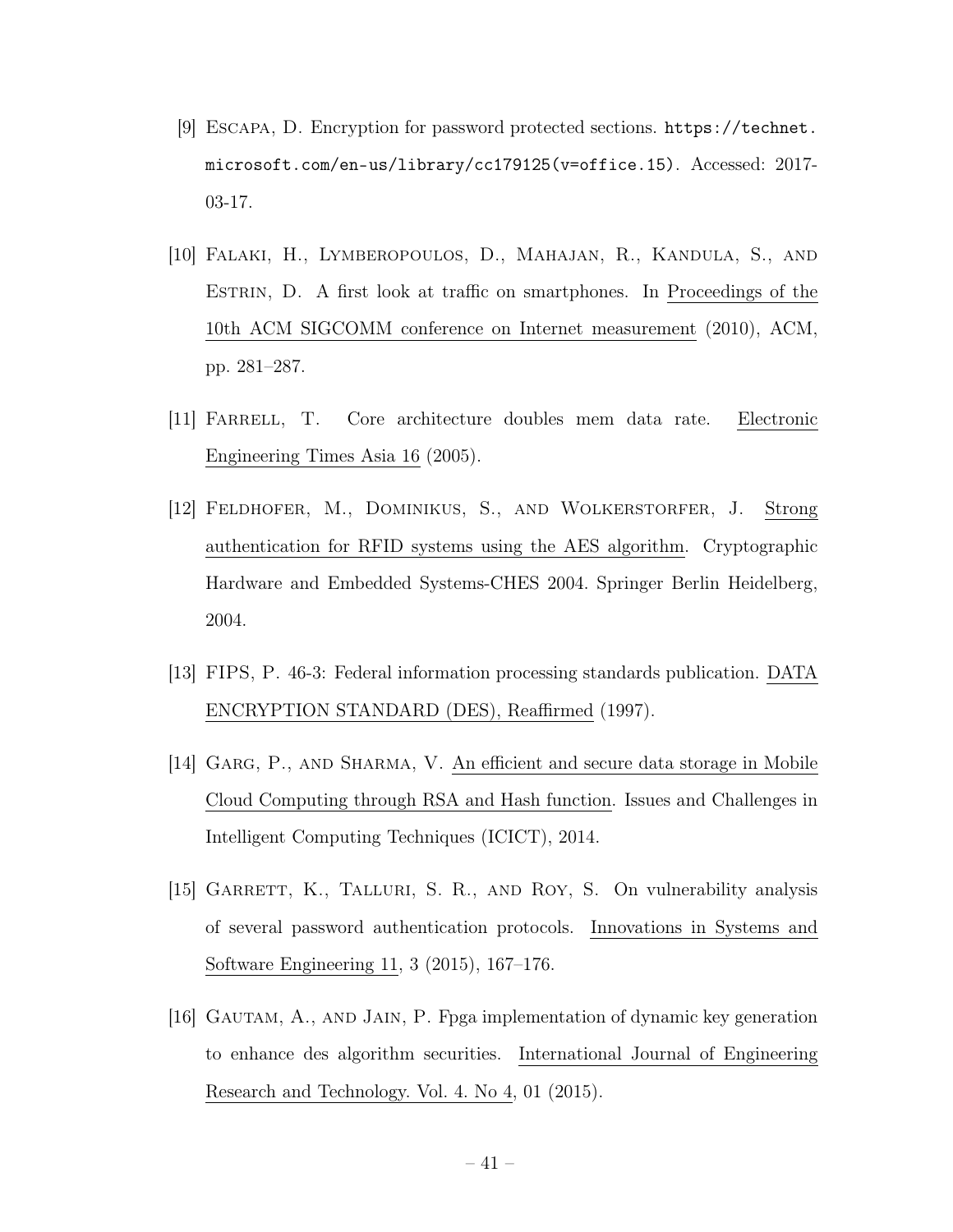- [17] Handy, M., Haase, M., and Timmermann, D. Low energy adaptive clustering hierarchy with deterministic cluster-head selection. In Mobile and Wireless Communications Network, 2002. 4th International Workshop on (2002), IEEE, pp. 368–372.
- [18] Heinzelman, W. R., Chandrakasan, A., and Balakrishnan, H. Energy-efficient communication protocol for wireless microsensor networks. In System Sciences, 2000. Proceedings of the 33rd Annual Hawaii International Conference on (2000), IEEE, pp. 10–pp.
- [19] Hodjat, A., and Verbauwhede, I. The energy cost of secrets in ad-hoc networks (short paper). In Proc. IEEE Circuits and Systems Workshop (CAS) (2002), Citeseer.
- [20] Jain, R., Madan, S., and Garg, B. Implementation and comparison of RSA and triple DES algorithm for encryption and decryption in cloud environment. International Journal Of Applied Engineering Research 10. 5 5, 19 (jul 2015).
- [21] Karri, R., and Mishra, P. Minimizing energy consumption of secure wireless session with qos constraints. In Communications, 2002. ICC 2002. IEEE International Conference on (2002), vol. 4, IEEE, pp. 2053–2057.
- [22] Lindsey, S., and Raghavendra, C. S. Pegasis: Power-efficient gathering in sensor information systems. In Aerospace conference proceedings, 2002. IEEE (2002), vol. 3, IEEE, pp. 3–1125.
- [23] MOHAMMAD, O. K. J., ET AL. Innovative Method for enhancing Key generation and management in the AES-algorithm. arXiv preprint arXiv:1504 (2015), 03406.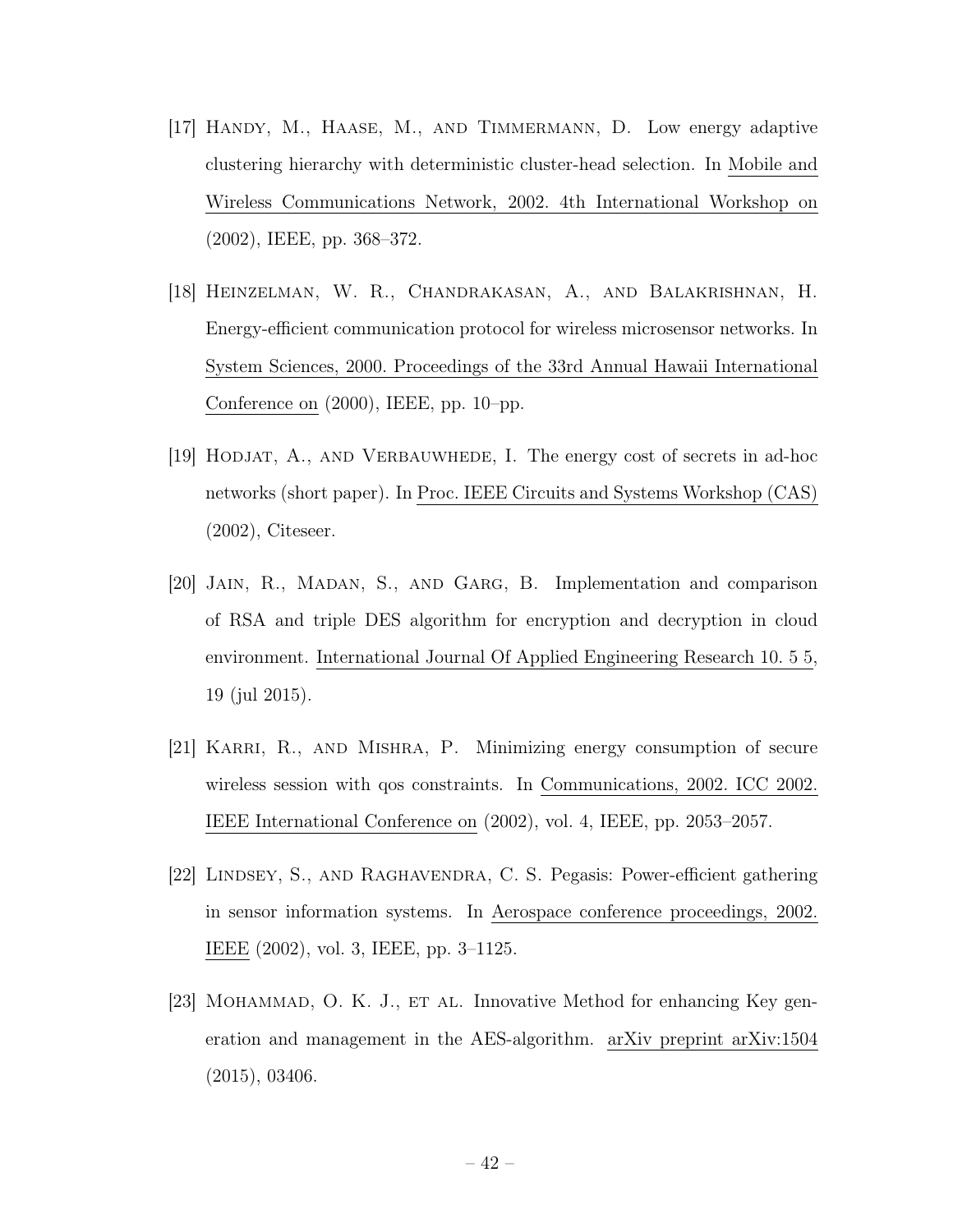- [24] Patil, P., Narayankar, P., Narayan, D., and Meena, S. A comprehensive evaluation of cryptographic algorithms: Des, 3des, aes, rsa and blowfish. Procedia Computer Science 78 (2016), 617–624.
- [25] Potlapally, N. R., Ravi, S., Raghunathan, A., and Jha, N. K. Analyzing the energy consumption of security protocols. Proceedings of the 2003 International Symposium on Low Power Electronics and Design, 2003. ISLPED '03 (2003), 30.
- [26] Prasithsangaree, P., and Krishnamurthy, P. On a framework for energy-efficient security protocols in wireless networks. Computer Communications 27, 17 (2004), 1716–1729.
- [27] Roy, S. An Energy Complexity Model for Algorithms. PhD thesis, State University of New York at Buffalo, 2013.
- [28] Roy, S., Ahuja, S. P., Harish, P. D., and Talluri, S. R. Energy optimization in cryptographic protocols for the cloud. In Applications of Security, Mobile, Analytic, and Cloud (SMAC) Technologies for Effective Information Processing and Management. IGI Global, 2018, pp. 24–48.
- [29] Roy, S., Rudra, A., and Verma, A. An energy complexity model for algorithms. In Proceedings of the 4th conference on Innovations in Theoretical Computer Science (2013), ACM, pp. 283–304.
- [30] ROY, S., RUDRA, A., AND VERMA, A. Energy aware algorithmic engineering. In Modelling, Analysis & Simulation of Computer and Telecommunication Systems (MASCOTS), 2014 IEEE 22nd International Symposium on (2014), IEEE, pp. 321–330.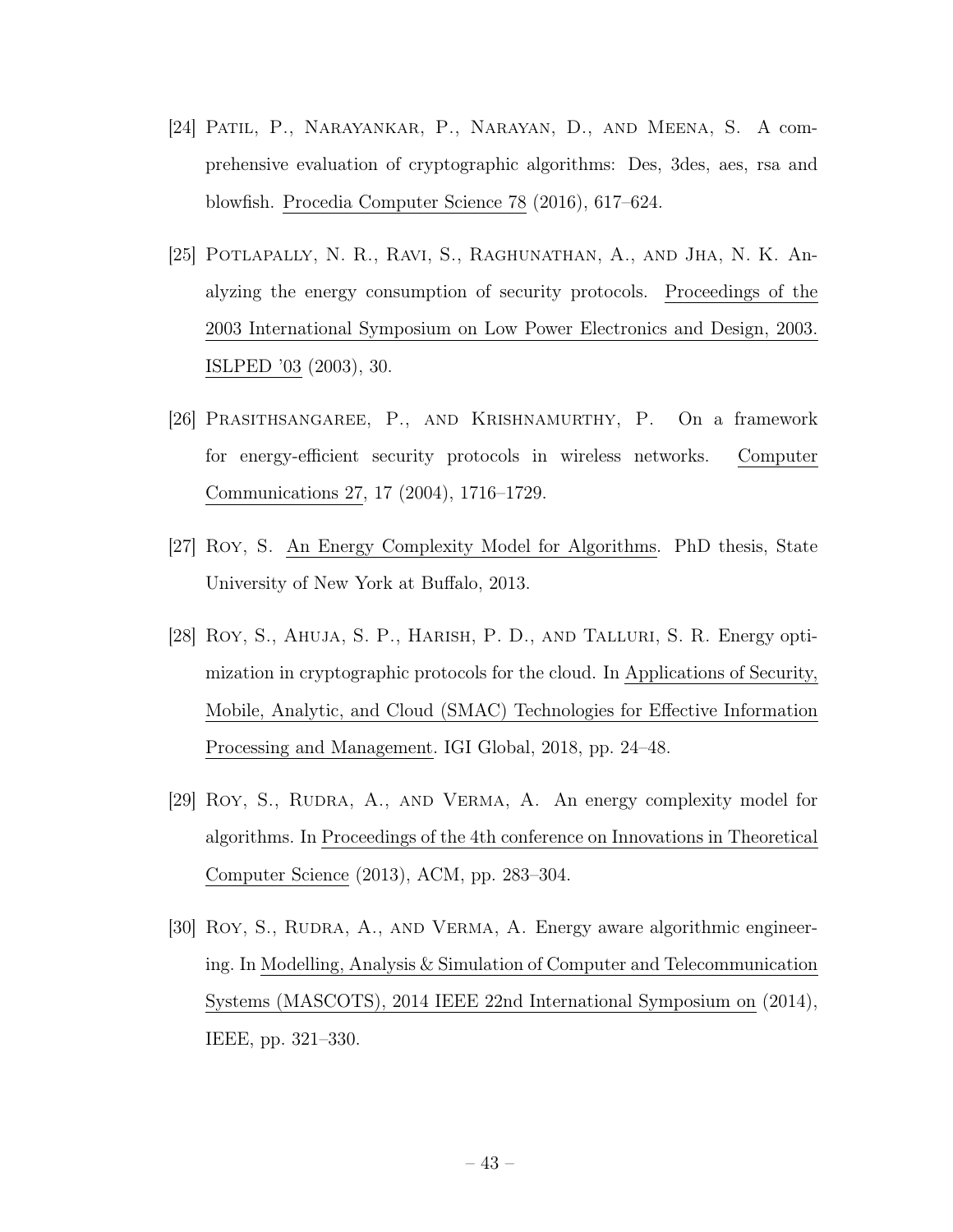- [31] Schneier, B. Description of a new variable-length key, 64-bit block cipher (blowfish). In International Workshop on Fast Software Encryption (1993), Springer, pp. 191–204.
- [32] Schneier, B. Why cryptography is harder than it looks. In EDI FORUM-OAK PARK- (1997), vol. 10, THE EDI GROUP, LTD., pp. 87–90.
- [33] SINGH, S., AND ATTRI, V. K. Dual Layer Security of data using LSB Image Steganography Method and AES Encryption Algorithm. International Journal of Signal Processing, Image Processing & Pattern Recognition 8 5 (2015).
- [34] Singh, S. P., and Maini, R. Comparison of data encryption algorithms. International Journal of Computer Science and Communication 2, 1 (2011), 125–127.
- [35] Software-Systeme, M. B. Hardware monitor. http://www.bresink. com/osx/HardwareMonitor.html. Accessed: 2015-07-01.
- [36] Talluri, S., and Roy, S. Cryptanalysis and security enhancement of two advanced authentication protocols. In Advanced Computing, Networking and Informatics- Volume 2, M. Kumar Kundu, D. P. Mohapatra, A. Konar, and A. Chakraborty, Eds., vol. 28 of Smart Innovation, Systems and Technologies. Springer International Publishing, 2014, pp. 307–316.
- [37] Talluri, S. R., and Roy, S. Cryptanalysis and security enhancement of two advanced authentication protocols. In Advanced Computing, Networking and Informatics-Volume 2. Springer, 2014, pp. 307–316.
- [38] Talluri, S. R., and Roy, S. Towards designing a greener advanced encryption standard (aes). In Proceedings of the International Conference on Security and Management (SAM) (2014), The Steering Committee of The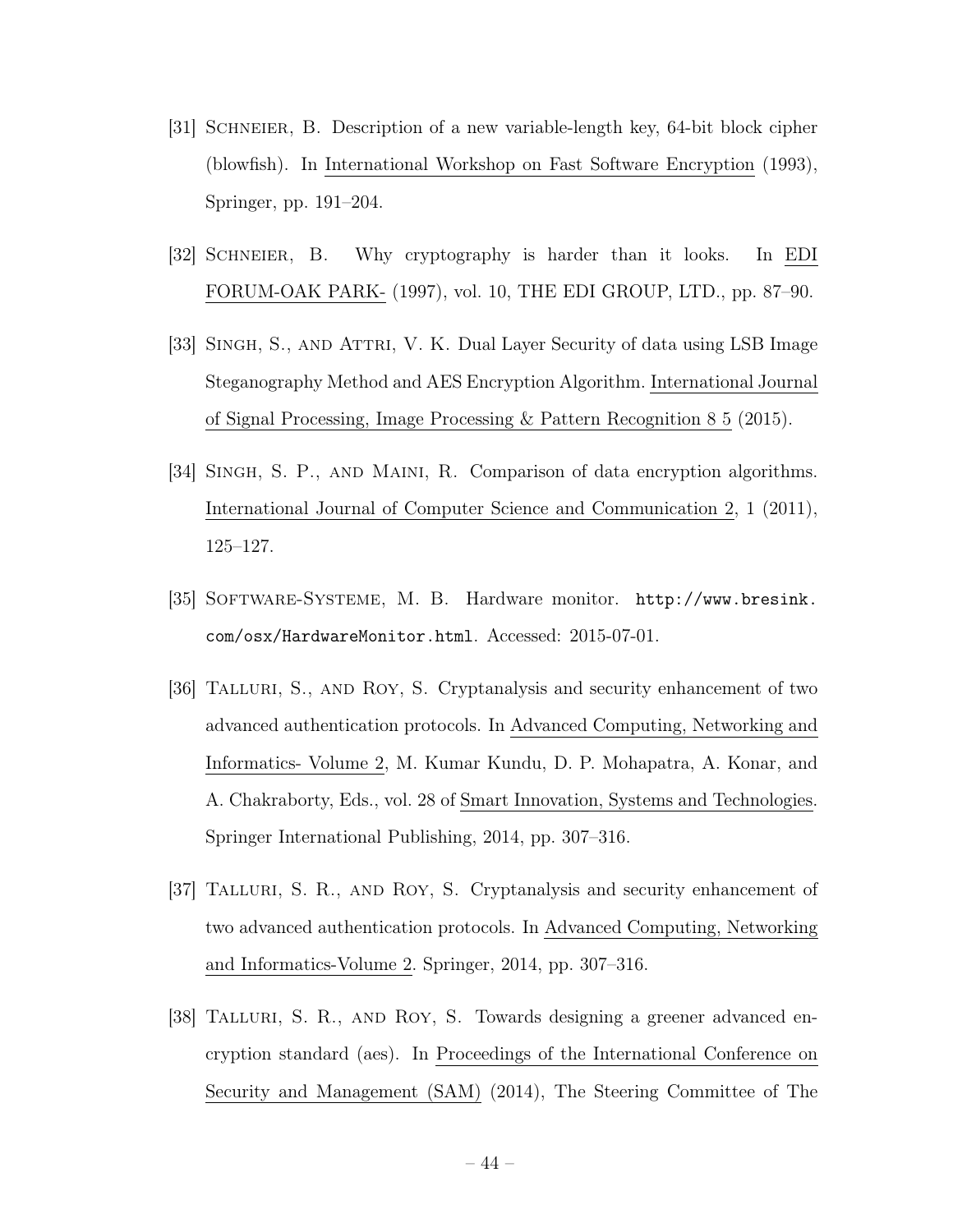World Congress in Computer Science, Computer Engineering and Applied Computing (WorldComp), p. 1.

- [39] XIAO, S. W., ET AL. High-speed parallel implementation of AES key expansion algorithm based on FPGA. Applied Mechanics and Materials 719 (2015).
- [40] Zhu, X., Yu, W., and Jin, G. An Encryption Technique for Measurement and Display of Radar Parameters. First International Conference on Information Sciences, Machinery, Materials and Energy, 2015.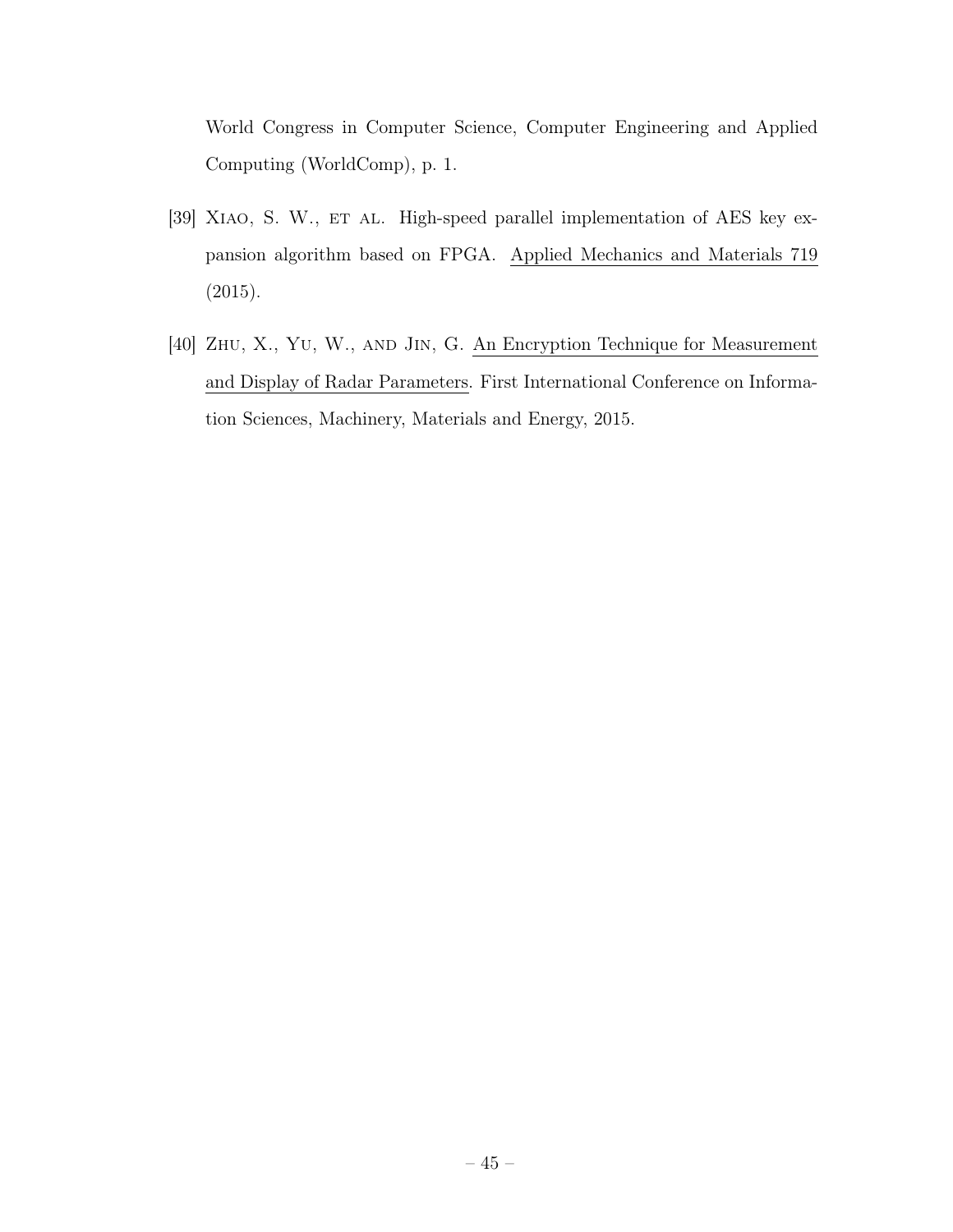# LIST OF PUBLICATIONS FROM THE THESIS

- 1. Talluri, S. R., & Roy, S. (2014). Towards Designing a Greener Advanced Encryption Standard (AES). In Proceedings of the International Conference on Security and Management (SAM) (p. 1). The Steering Committee of The World Congress in Computer Science, Computer Engineering and Applied Computing (WorldComp).
- 2. Roy, S., Ahuja, S. P., Harish, P. D., & Talluri, S. R. (2018). Energy Optimization in Cryptographic Protocols for the Cloud. In Applications of Security, Mobile, Analytic, and Cloud (SMAC) Technologies for Effective Information Processing and Management (pp. 24-48). IGI Global.